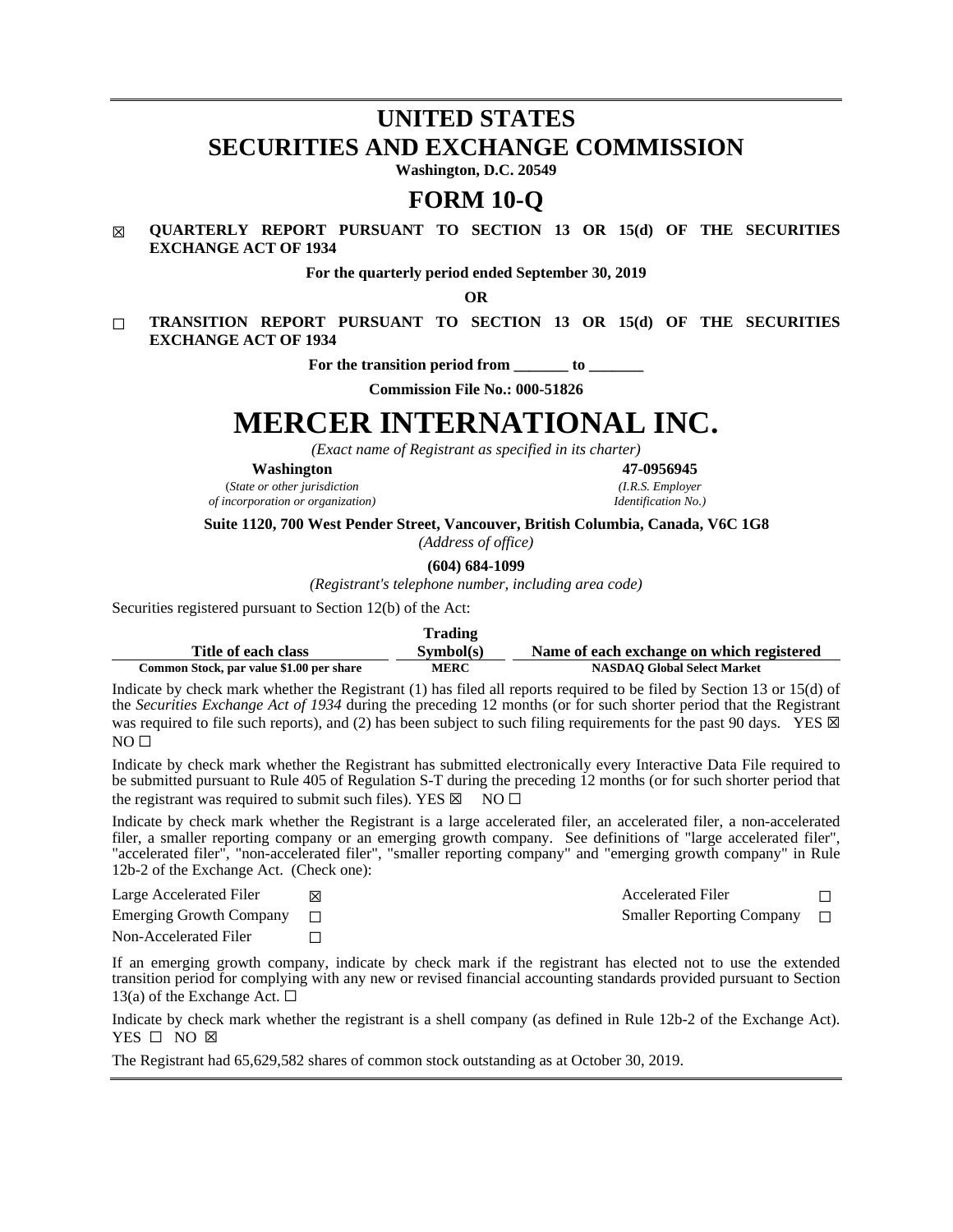## **PART I. FINANCIAL INFORMATION**

## **ITEM 1. FINANCIAL STATEMENTS**

**MERCER INTERNATIONAL INC. INTERIM CONSOLIDATED FINANCIAL STATEMENTS FOR THE NINE MONTHS ENDED SEPTEMBER 30, 2019 (Unaudited)**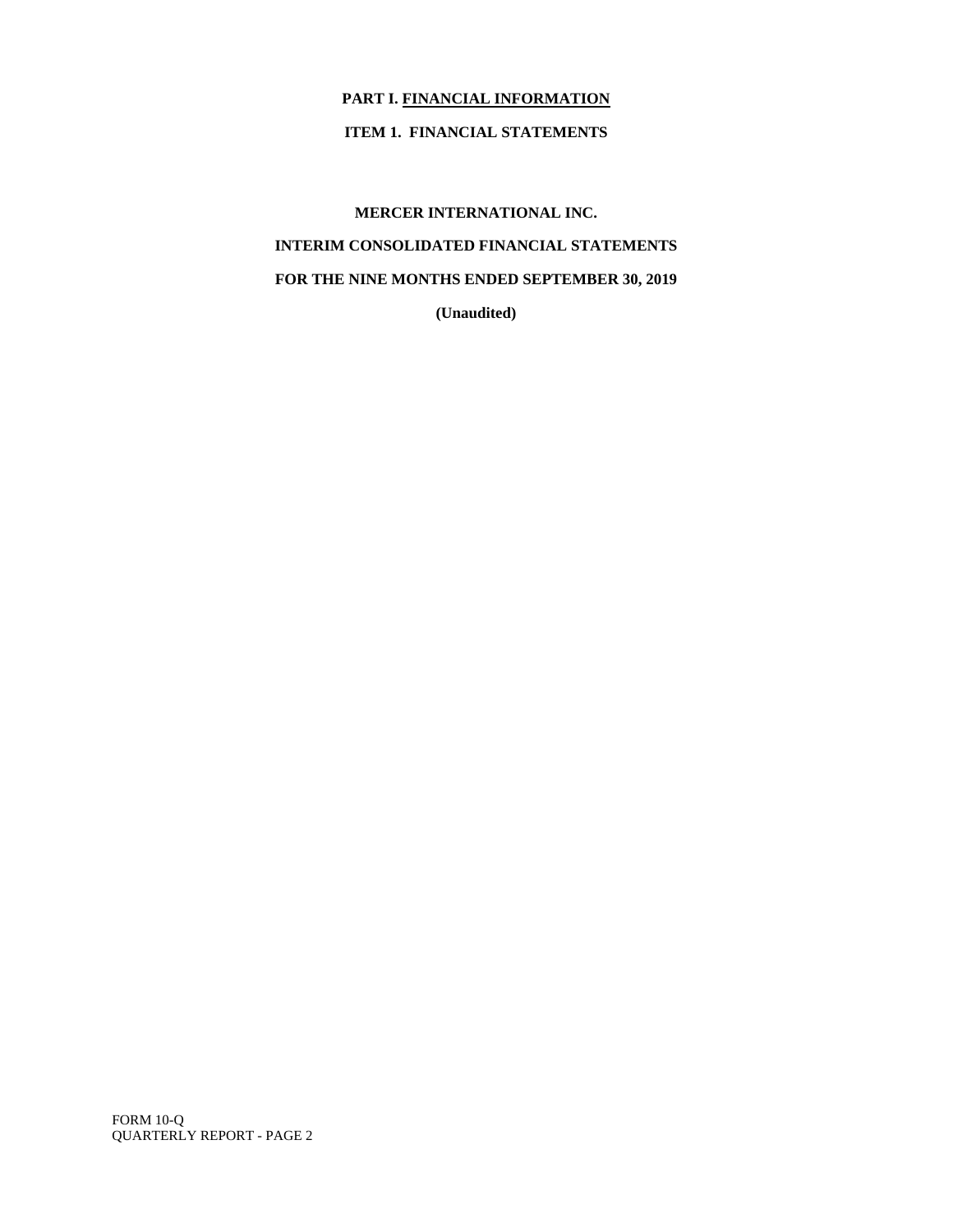## **MERCER INTERNATIONAL INC. INTERIM CONSOLIDATED STATEMENTS OF OPERATIONS (Unaudited)**

**(In thousands of U.S. dollars, except per share data)**

|                                                        | <b>Three Months Ended</b><br>September 30 |              |              | <b>Nine Months Ended</b><br>September 30 |    |             |    |             |
|--------------------------------------------------------|-------------------------------------------|--------------|--------------|------------------------------------------|----|-------------|----|-------------|
|                                                        |                                           | 2019<br>2018 |              |                                          |    | 2019        |    | 2018        |
| Revenues                                               | \$                                        | 383,536      | $\mathbf{s}$ | 331,058                                  |    | \$1,293,239 |    | \$1,045,493 |
| Costs and expenses                                     |                                           |              |              |                                          |    |             |    |             |
| Cost of sales, excluding depreciation and amortization |                                           | 314,894      |              | 230,009                                  |    | 994,360     |    | 755,428     |
| Cost of sales depreciation and amortization            |                                           | 31,934       |              | 23,197                                   |    | 94,108      |    | 69,312      |
| Selling, general and administrative expenses           |                                           | 17,961       |              | 14,506                                   |    | 54,662      |    | 43,883      |
| Operating income                                       |                                           | 18,747       |              | 63,346                                   |    | 150,109     |    | 176,870     |
| Other income (expenses)                                |                                           |              |              |                                          |    |             |    |             |
| Interest expense                                       |                                           | (18, 183)    |              | (11,729)                                 |    | (55,103)    |    | (35,972)    |
| Loss on settlement of debt (Note $5(a)$ )              |                                           |              |              |                                          |    |             |    | (21,515)    |
| Legal cost award                                       |                                           |              |              |                                          |    |             |    | (6,951)     |
| Other income (expenses)                                |                                           | 887          |              | (259)                                    |    | 3,177       |    | (628)       |
| Total other expenses, net                              |                                           | (17,296)     |              | (11,988)                                 |    | (51, 926)   |    | (65,066)    |
| Income before provision for income taxes               |                                           | 1,451        |              | 51,358                                   |    | 98,183      |    | 111,804     |
| Provision for income taxes                             |                                           | (244)        |              | (10, 182)                                |    | (35, 101)   |    | (28, 224)   |
| Net income                                             | \$                                        | 1,207        | \$           | 41,176                                   | \$ | 63,082      | \$ | 83,580      |
| Net income per common share                            |                                           |              |              |                                          |    |             |    |             |
| <b>Basic</b>                                           | \$                                        | 0.02         | \$           | 0.63                                     | \$ | 0.96        | \$ | 1.28        |
| Diluted                                                | \$                                        | 0.02         | \$           | 0.63                                     | \$ | 0.96        | \$ | 1.27        |
| Dividends declared per common share                    | \$                                        | 0.1375       | \$           | 0.1250                                   | \$ | 0.4000      | \$ | 0.3750      |

## **INTERIM CONSOLIDATED STATEMENTS OF COMPREHENSIVE INCOME (LOSS) (Unaudited)**

## **(In thousands of U.S. dollars)**

|                                                                                                                                             | <b>Three Months Ended</b><br>September 30 |           |  |         | <b>Nine Months Ended</b><br>September 30 |           |      |           |
|---------------------------------------------------------------------------------------------------------------------------------------------|-------------------------------------------|-----------|--|---------|------------------------------------------|-----------|------|-----------|
|                                                                                                                                             |                                           | 2019      |  | 2018    | 2019                                     |           | 2018 |           |
| Net income                                                                                                                                  | S                                         | 1.207     |  | 41.176  | ה.                                       | 63,082    | S    | 83,580    |
| Other comprehensive income (loss), net of taxes                                                                                             |                                           |           |  |         |                                          |           |      |           |
| Foreign currency translation adjustment                                                                                                     |                                           | (48, 538) |  | (1,982) |                                          | (28, 285) |      | (41, 477) |
| Change in unrecognized losses and prior service costs related to<br>defined benefit pension plans, net of tax of \$7 and \$43, respectively |                                           |           |  |         |                                          |           |      |           |
| $(2018 - Snil)$                                                                                                                             |                                           | 39        |  | (574)   |                                          | 134       |      | (1,302)   |
| Other comprehensive loss, net of taxes                                                                                                      |                                           | (48, 499) |  | (2,556) |                                          | (28, 151) |      | (42, 779) |
| Total comprehensive income (loss)                                                                                                           | S                                         | (47,292)  |  | 38,620  |                                          | 34,931    |      | 40.801    |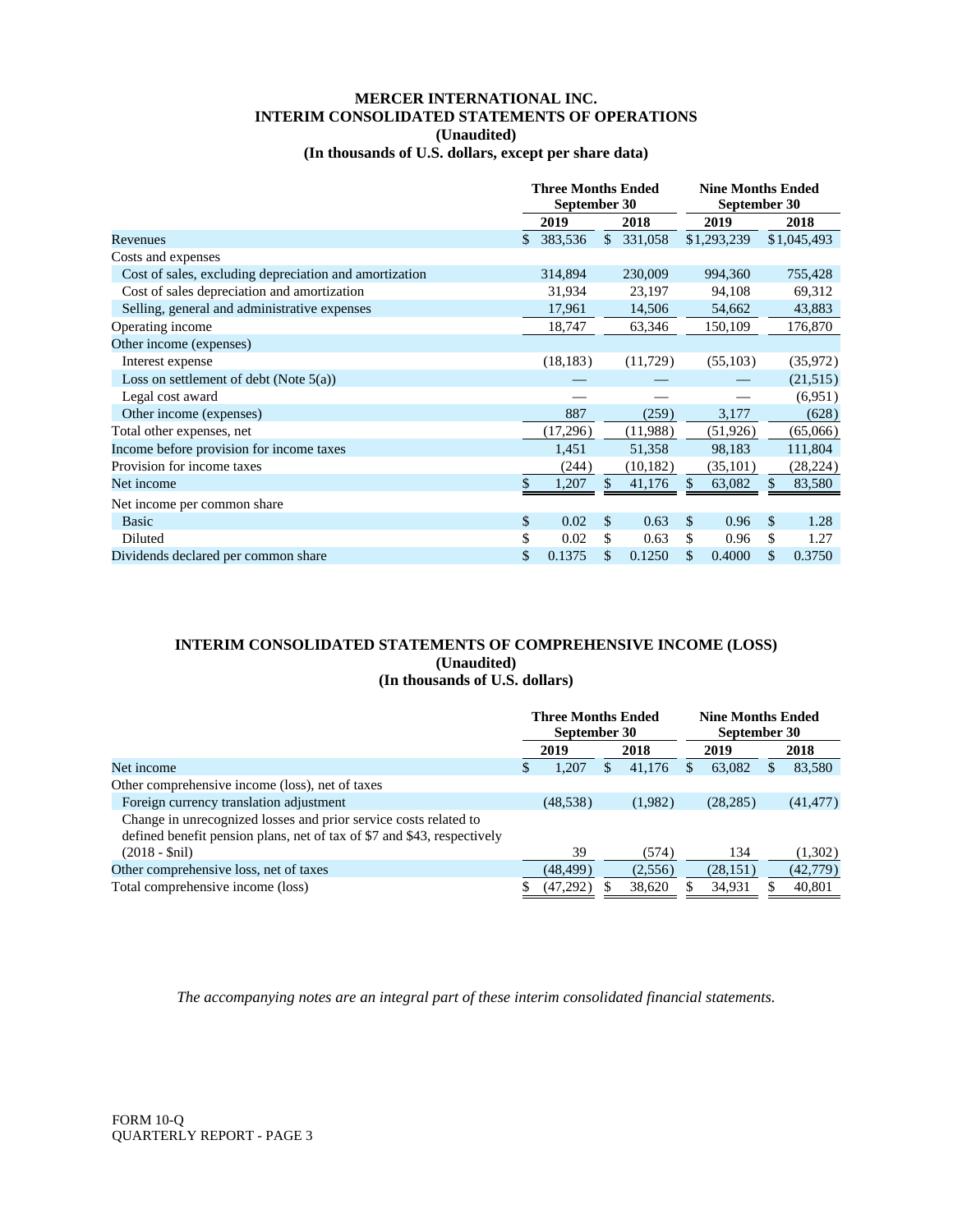## **MERCER INTERNATIONAL INC. INTERIM CONSOLIDATED BALANCE SHEETS (Unaudited)**

## **(In thousands of U.S. dollars, except share and per share data)**

|                                                                            | September 30,<br>2019 |            |    | December 31,<br>2018 |
|----------------------------------------------------------------------------|-----------------------|------------|----|----------------------|
| <b>ASSETS</b>                                                              |                       |            |    |                      |
| Current assets                                                             |                       |            |    |                      |
| Cash and cash equivalents                                                  | $\mathcal{S}$         | 264,899    | \$ | 240,491              |
| Accounts receivable                                                        |                       | 228,154    |    | 252,692              |
| <b>Inventories</b>                                                         |                       | 269,443    |    | 303,813              |
| Prepaid expenses and other                                                 |                       | 20,512     |    | 13,703               |
| Total current assets                                                       |                       | 783,008    |    | 810,699              |
| Property, plant and equipment, net                                         |                       | 1,009,639  |    | 1,029,257            |
| Investment in joint ventures                                               |                       | 55,382     |    | 62,574               |
| Intangible assets, net                                                     |                       | 53,442     |    | 53,927               |
| Operating lease right-of-use assets                                        |                       | 13,054     |    |                      |
| Other long-term assets                                                     |                       | 32,220     |    | 17,904               |
| Deferred income tax                                                        |                       | 2,908      |    | 1,374                |
| <b>Total assets</b>                                                        | \$                    | 1,949,653  | \$ | 1,975,735            |
| <b>LIABILITIES AND SHAREHOLDERS' EQUITY</b>                                |                       |            |    |                      |
| Current liabilities                                                        |                       |            |    |                      |
| Accounts payable and other                                                 | \$                    | 203,279    | \$ | 194,484              |
| Pension and other post-retirement benefit obligations                      |                       | 778        |    | 904                  |
| Total current liabilities                                                  |                       | 204,057    |    | 195,388              |
| Debt                                                                       |                       | 984,087    |    | 1,041,389            |
| Pension and other post-retirement benefit obligations                      |                       | 26,534     |    | 25,829               |
| Finance lease liabilities                                                  |                       | 21,677     |    | 24,669               |
| Operating lease liabilities                                                |                       | 10,631     |    |                      |
| Other long-term liabilities                                                |                       | 13,423     |    | 13,924               |
| Deferred income tax                                                        |                       | 97,857     |    | 93,107               |
| <b>Total liabilities</b>                                                   |                       | 1,358,266  |    | 1,394,306            |
| Shareholders' equity                                                       |                       |            |    |                      |
| Common shares \$1 par value; 200,000,000 authorized; 65,629,000 issued and |                       |            |    |                      |
| outstanding (2018 - 65,202,000)                                            |                       | 65,598     |    | 65,171               |
| Additional paid-in capital                                                 |                       | 343,994    |    | 342,438              |
| Retained earnings                                                          |                       | 338,116    |    | 301,990              |
| Accumulated other comprehensive loss                                       |                       | (156, 321) |    | (128, 170)           |
| Total shareholders' equity                                                 |                       | 591,387    |    | 581,429              |
| Total liabilities and shareholders' equity                                 | \$                    | 1,949,653  | \$ | 1,975,735            |

Commitments and contingencies (Note 14)

Subsequent events (Note 5(a), 8)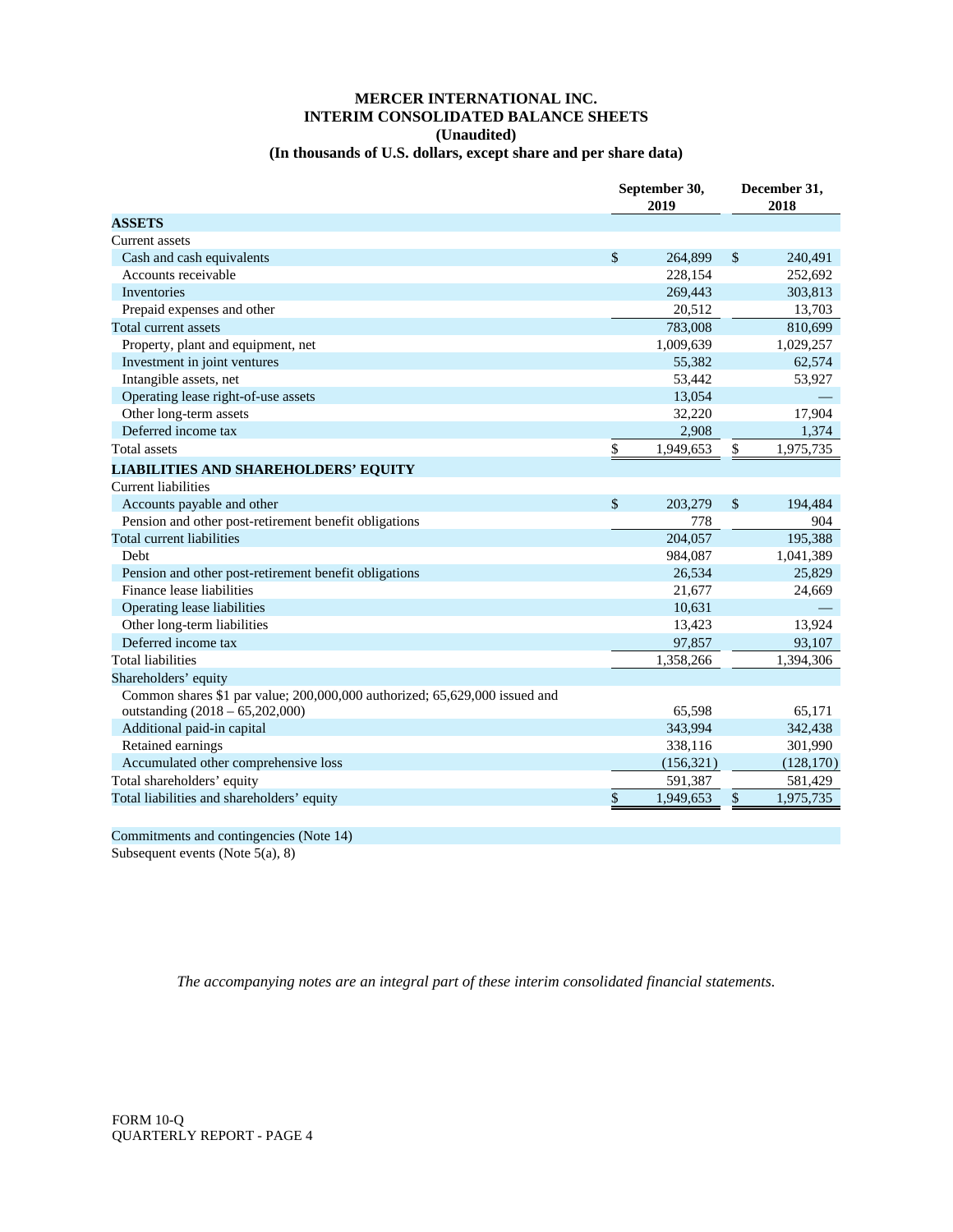## **MERCER INTERNATIONAL INC. INTERIM CONSOLIDATED STATEMENTS OF CHANGES IN SHAREHOLDERS' EQUITY (Unaudited) (In thousands of U.S. dollars)**

|                                              | <b>Common shares</b>     |    |                          |    |                          |                                    |  |                                |                               |
|----------------------------------------------|--------------------------|----|--------------------------|----|--------------------------|------------------------------------|--|--------------------------------|-------------------------------|
|                                              | <b>Number</b>            |    | Amount, at Additional    |    |                          | <b>Accumulated</b><br>Other        |  |                                |                               |
|                                              | (thousands of<br>shares) |    | Par<br><b>Value</b>      |    | Paid -in<br>Capital      | <b>Retained</b><br><b>Earnings</b> |  | Comprehensive<br>Loss          | <b>Total</b><br><b>Equity</b> |
| <b>Three Months Ended September 30:</b>      |                          |    |                          |    |                          |                                    |  |                                |                               |
| Balance June 30, 2019                        | 65,629 \$                |    | 65,598 \$                |    |                          | 342,815 \$ 345,934 \$              |  | $(107,822)$ \$646,525          |                               |
| Stock compensation expense                   |                          |    |                          |    | 1,179                    |                                    |  |                                | 1,179                         |
| Net income                                   |                          |    |                          |    |                          | 1,207                              |  |                                | 1,207                         |
| Dividends declared                           |                          |    |                          |    | $\overline{\phantom{0}}$ | (9,025)                            |  |                                | (9,025)                       |
| Other comprehensive loss                     |                          |    |                          |    |                          |                                    |  | (48, 499)                      | (48, 499)                     |
| Balance September 30, 2019                   | 65,629 \$                |    | 65,598 \$                |    |                          | 343,994 \$ 338,116 \$              |  | $(156,321)$ \$591,387          |                               |
|                                              |                          |    |                          |    |                          |                                    |  |                                |                               |
| Balance June 30, 2018                        | 65,202 \$                |    | 65,171 \$                |    |                          | 340,450 \$ 232,105 \$              |  |                                | (99,224) \$538,502            |
| Stock compensation expense                   |                          |    |                          |    | 970                      |                                    |  |                                | 970                           |
| Net income                                   |                          |    |                          |    |                          | 41,176                             |  |                                | 41,176                        |
| Dividends declared                           |                          |    |                          |    |                          | (8,150)                            |  | Ш.                             | (8,150)                       |
| Other comprehensive loss                     |                          |    |                          |    |                          |                                    |  | (2,556)                        | (2,556)                       |
| Balance September 30, 2018                   | 65,202 \$                |    | 65,171 \$                |    |                          | 341,420 \$ 265,131 \$              |  | $(101,780)$ \$569,942          |                               |
|                                              |                          |    |                          |    |                          |                                    |  |                                |                               |
| <b>Nine Months Ended September 30:</b>       |                          |    |                          |    |                          |                                    |  |                                |                               |
| Balance December 31, 2018                    | 65,202                   | \$ | 65,171                   | \$ | 342,438                  | 301,990<br>\$                      |  | \$(128,170) \$581,429          |                               |
| Shares issued on grants of restricted shares | 31                       |    | 31                       |    | (31)                     |                                    |  |                                |                               |
| Shares issued on grants of performance       |                          |    |                          |    |                          |                                    |  |                                |                               |
| share units                                  | 449                      |    | 449                      |    | (449)                    |                                    |  |                                |                               |
| Stock compensation expense                   |                          |    |                          |    | 2,036                    |                                    |  |                                | 2,036                         |
| Net income                                   |                          |    | $\overline{\phantom{0}}$ |    |                          | 63,082                             |  |                                | 63,082                        |
| Dividends declared                           |                          |    |                          |    |                          | (26, 255)                          |  |                                | (26, 255)                     |
| Repurchase of common shares                  | (53)                     |    | (53)                     |    |                          | (701)                              |  |                                | (754)                         |
| Other comprehensive loss                     |                          |    |                          |    |                          |                                    |  | (28, 151)                      | (28, 151)                     |
| Balance September 30, 2019                   | 65,629                   | \$ | 65,598                   | \$ | 343,994                  | \$<br>338,116                      |  | \$(156,321)<br>$\mathbb{S}$    | 591,387                       |
|                                              |                          |    |                          |    |                          |                                    |  |                                |                               |
| Balance December 31, 2017                    | 65,017                   | \$ | 64,974                   | \$ | 338,695                  | \$<br>205,998                      |  | (59,001)<br>\$<br>$\mathbb{S}$ | 550,666                       |
| Shares issued on grants of restricted shares | 31                       |    | 43                       |    | (43)                     |                                    |  |                                |                               |
| Shares issued on grants of performance       |                          |    |                          |    |                          |                                    |  |                                |                               |
| share units                                  | 154                      |    | 154                      |    | (154)                    |                                    |  |                                |                               |
| Stock compensation expense                   |                          |    |                          |    | 2,922                    |                                    |  |                                | 2,922                         |
| Net income                                   |                          |    | $\overline{\phantom{0}}$ |    |                          | 83,580                             |  | $\frac{1}{1}$                  | 83,580                        |
| Dividends declared                           |                          |    |                          |    |                          | (24, 447)                          |  | $\equiv$                       | (24, 447)                     |
| Other comprehensive loss                     |                          |    |                          |    |                          |                                    |  | (42, 779)                      | (42, 779)                     |
| Balance September 30, 2018                   | 65,202                   | \$ | 65,171                   | \$ | 341,420                  | \$<br>265,131                      |  | \$(101,780)<br>$\mathcal{S}$   | 569,942                       |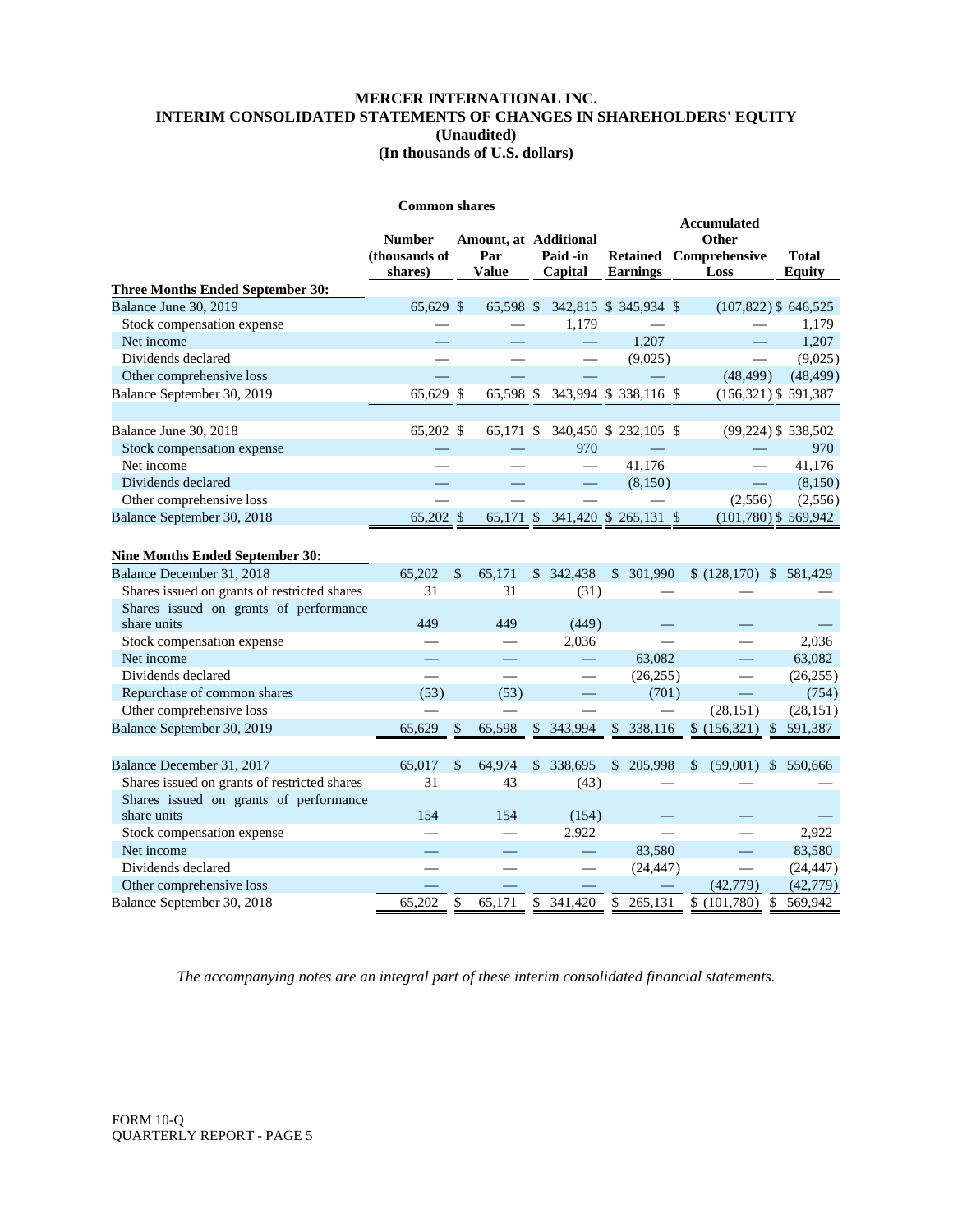## **MERCER INTERNATIONAL INC. INTERIM CONSOLIDATED STATEMENTS OF CASH FLOWS (Unaudited) (In thousands of U.S. dollars)**

|                                                                       |      | <b>Three Months Ended</b><br>September 30 |                   |           | <b>Nine Months Ended</b><br>September 30 |           |      |            |  |
|-----------------------------------------------------------------------|------|-------------------------------------------|-------------------|-----------|------------------------------------------|-----------|------|------------|--|
|                                                                       |      | 2019                                      |                   | 2018      |                                          | 2019      |      | 2018       |  |
| Cash flows from (used in) operating activities                        |      |                                           |                   |           |                                          |           |      |            |  |
| Net income                                                            | \$   | 1,207                                     | \$                | 41,176    | \$                                       | 63,082    | \$   | 83,580     |  |
| Adjustments to reconcile net income to cash flows from                |      |                                           |                   |           |                                          |           |      |            |  |
| operating activities                                                  |      |                                           |                   |           |                                          |           |      |            |  |
| Depreciation and amortization                                         |      | 32,052                                    |                   | 23,310    |                                          | 94,447    |      | 69,643     |  |
| Deferred income tax provision (benefit)                               |      | (1,706)                                   |                   | 1,314     |                                          | 2,359     |      | 7,330      |  |
| Loss on settlement of debt                                            |      |                                           |                   |           |                                          |           |      | 21,515     |  |
| Defined benefit pension plans and other post-retirement               |      |                                           |                   |           |                                          |           |      |            |  |
| benefit plan expense                                                  |      | 866                                       |                   | 423       |                                          | 2,582     |      | 1,294      |  |
| Stock compensation expense                                            |      | 1,179                                     |                   | 970       |                                          | 2,036     |      | 2,922      |  |
| Foreign exchange transaction losses (gains)                           |      | (8, 873)                                  |                   | 40        |                                          | 369       |      | 564        |  |
| Other                                                                 |      | 2,887                                     |                   | 844       |                                          | 11,231    |      | 2,451      |  |
| Defined benefit pension plans and other post-retirement               |      |                                           |                   |           |                                          |           |      |            |  |
| benefit plan contributions                                            |      | (1,200)                                   |                   | (19)      |                                          | (2,628)   |      | (124)      |  |
| Changes in working capital                                            |      |                                           |                   |           |                                          |           |      |            |  |
| Accounts receivable                                                   |      | 41,381                                    |                   | (150)     |                                          | 17,232    |      | 8,193      |  |
| Inventories                                                           |      | 9,242                                     |                   | (41,084)  |                                          | 22,614    |      | (60, 127)  |  |
| Accounts payable and accrued expenses                                 |      | (16, 691)                                 |                   | (10, 803) |                                          | (12,667)  |      | 44,130     |  |
| Other                                                                 |      | (3,483)                                   |                   | (5,252)   |                                          | (12,889)  |      | (8,480)    |  |
| Net cash from (used in) operating activities                          |      | 56,861                                    |                   | 10,769    |                                          | 187,768   |      | 172,891    |  |
| Cash flows from (used in) investing activities                        |      |                                           |                   |           |                                          |           |      |            |  |
| Purchase of property, plant and equipment                             |      | (37,049)                                  |                   | (26, 744) |                                          | (81, 417) |      | (71, 583)  |  |
| Purchase of intangible assets                                         |      | (215)                                     |                   | (163)     |                                          | (710)     |      | (483)      |  |
| Other                                                                 |      | 162                                       |                   | 211       |                                          | (181)     |      | 278        |  |
| Net cash from (used in) investing activities                          |      | (37, 102)                                 |                   | (26,696)  |                                          | (82,308)  |      | (71, 788)  |  |
| Cash flows from (used in) financing activities                        |      |                                           |                   |           |                                          |           |      |            |  |
| Redemption of senior notes                                            |      |                                           |                   |           |                                          |           |      | (317, 439) |  |
| Proceeds from (repayment of) revolving credit facilities,             |      |                                           |                   |           |                                          |           |      |            |  |
| net                                                                   |      |                                           |                   | (3, 443)  |                                          | (58, 404) |      | 34,293     |  |
| Dividend payments                                                     |      | (9,025)                                   |                   | (8,150)   |                                          | (17,231)  |      | (24, 424)  |  |
| Repurchase of common shares                                           |      |                                           |                   |           |                                          | (754)     |      |            |  |
| Payment of debt issuance costs                                        |      | (369)                                     |                   |           |                                          | (1,126)   |      | (1,390)    |  |
| Proceeds from government grants                                       |      | 147                                       |                   |           |                                          | 6,467     |      |            |  |
| Other                                                                 |      | (1,735)                                   |                   | (944)     |                                          | (8,664)   |      | (2,563)    |  |
| Net cash from (used in) financing activities                          |      | (10, 982)                                 |                   | (12, 537) |                                          | (79, 712) |      | (311, 523) |  |
| Effect of exchange rate changes on cash and cash                      |      |                                           |                   |           |                                          |           |      |            |  |
| equivalents                                                           |      | (1,200)                                   |                   | 1,167     |                                          | (1,340)   |      | (8,133)    |  |
| Net increase (decrease) in cash and cash equivalents                  |      | 7,577                                     |                   | (27, 297) |                                          | 24,408    |      | (218, 553) |  |
| Cash and cash equivalents, beginning of period                        |      | 257,322                                   |                   | 269,482   |                                          | 240,491   |      | 460,738    |  |
| Cash and cash equivalents, end of period                              | \$   | 264,899                                   | \$                | 242,185   | \$                                       | 264,899   | \$   | 242,185    |  |
| Supplemental cash flow disclosure                                     |      |                                           |                   |           |                                          |           |      |            |  |
| Cash paid for interest                                                | \$   | 32,857                                    | \$                | 19,591    | \$                                       | 55,742    | \$   | 35,287     |  |
| Cash paid for income taxes                                            | \$   | 3,337                                     | $\mathbb{S}$      | 2,192     | $\mathbb{S}$                             | 42,074    | $\,$ | 6,412      |  |
| Supplemental schedule of non-cash investing and financing activities: |      |                                           |                   |           |                                          |           |      |            |  |
| Leased production equipment                                           | $\$$ |                                           | $\boldsymbol{\$}$ |           | $\mathbb{S}$                             |           | $\,$ | 12,126     |  |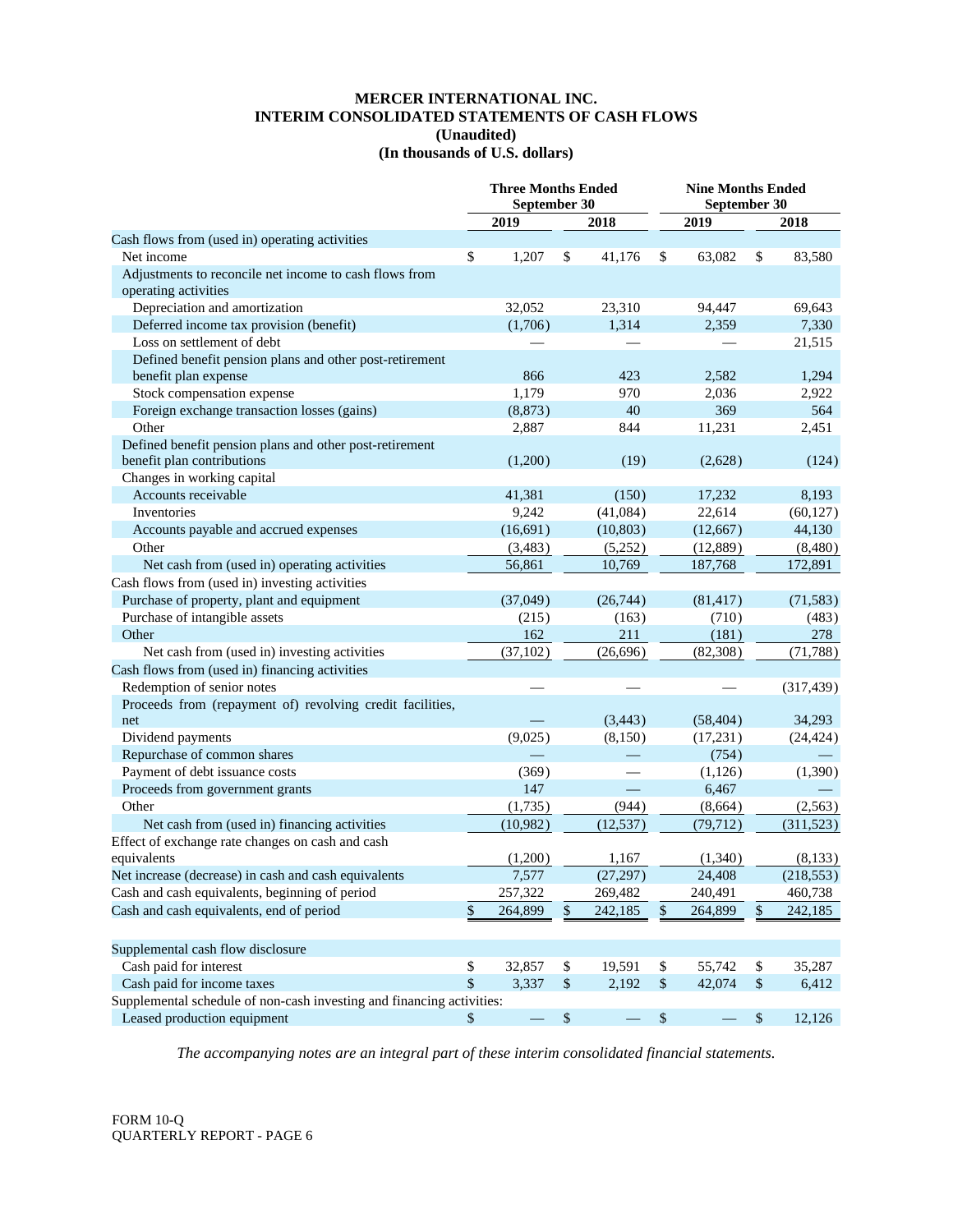#### **Note 1. The Company and Summary of Significant Accounting Policies**

#### **Nature of Operations and Basis of Presentation**

The Interim Consolidated Financial Statements contained herein include the accounts of Mercer International Inc. ("Mercer Inc.") and all of its subsidiaries (collectively the "Company"). The Company's shares of common stock are quoted and listed for trading on the NASDAQ Global Market.

The Interim Consolidated Financial Statements have been prepared by the Company pursuant to the rules and regulations of the United States Securities and Exchange Commission (the "SEC"). The year-end Consolidated Balance Sheet data was derived from audited financial statements. The footnote disclosure included herein has been prepared in accordance with accounting principles generally accepted for interim financial statements in the United States ("GAAP"). The unaudited Interim Consolidated Financial Statements should be read together with the audited Consolidated Financial Statements and accompanying notes included in the Company's latest Annual Report on Form 10-K for the fiscal year ended December 31, 2018. In the opinion of the Company, the unaudited Interim Consolidated Financial Statements contained herein contain all adjustments necessary for a fair statement of the results of the interim periods included. The results for the periods included herein may not be indicative of the results for the entire year.

In these Interim Consolidated Financial Statements, unless otherwise indicated, all amounts are expressed in United States dollars ("U.S. dollars" or "\$"). The symbol "€" refers to euros and the symbol "C\$" refers to Canadian dollars.

#### **Use of Estimates**

Preparation of financial statements and related disclosures in conformity with GAAP requires management to make estimates and assumptions that affect the amounts reported in the financial statements and accompanying notes. Significant management judgment is required in determining the accounting for, among other things, pension and other post-retirement benefit obligations, deferred income taxes (valuation allowance and permanent reinvestment), depreciation and amortization, future cash flows associated with impairment testing for inventory and long-lived assets, the allocation of the purchase price in a business combination to the assets acquired and liabilities assumed, legal liabilities and contingencies. Actual results could differ materially from these estimates, and changes in these estimates are recorded when known.

#### **New Accounting Pronouncements**

#### *Accounting Pronouncements Implemented*

In February 2016, the Financial Accounting Standards Board ("FASB") established Topic 842, Leases, by issuing Accounting Standards Update ("ASU") 2016-02, Leases, which requires lessees to recognize virtually all leases on the balance sheet, by recording a right-of-use asset and corresponding liability. Additionally, the update also requires additional disclosures in regards to the nature, timing and uncertainty of cash flows arising from leases. Topic 842 was subsequently amended by ASU 2018-01, Land Easement Practical Expedient for Transition to Topic 842; ASU 2018-10, Codification Improvements to Topic 842, Leases; and ASU 2018-11, Leases: Targeted Improvements. These updates were effective for financial statements issued for fiscal years beginning after December 15, 2018. The Company adopted these updates on January 1, 2019 using the modified retrospective method and used the effective date as the date of initial application. Consequently, financial information was not updated before January 1, 2019. The new standard provides a number of optional practical expedients in transition and the Company elected to use all of them on adoption.

Adoption of the standard resulted in recognition of right-of-use assets and lease liabilities for operating leases of \$14,700 as at January 1, 2019. The standard did not impact the Interim Consolidated Statements of Operations or the Interim Consolidated Statements of Cash Flows. The Company's lease disclosure has been included in the Lease Commitments Note.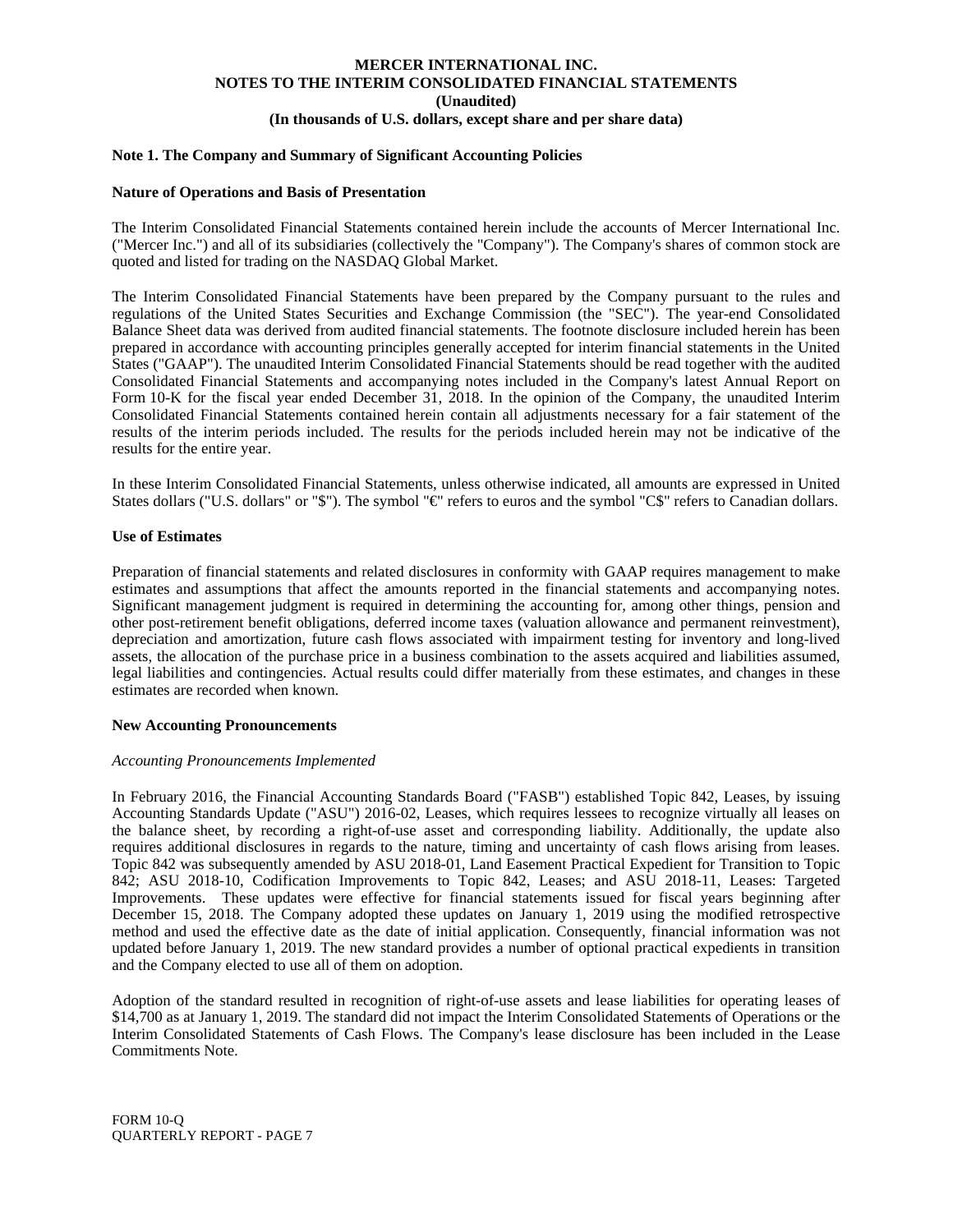## **Note 2. Acquisition of Mercer Peace River ("MPR")**

On December 10, 2018, the Company acquired all of the issued and outstanding shares of MPR. The purchase price was cash consideration of \$344,030, after certain customary working capital adjustments. The acquisition results in 100% ownership of a bleached kraft pulp mill in Peace River, Alberta, a 50% joint venture interest in the Cariboo Pulp and Paper Company ("CPP") (being a NBSK pulp mill, in Quesnel, British Columbia) and a 50% interest in a logging and chipping operation for the areas underlying MPR's forest management agreements and timber allocations. The acquisition of MPR expands the Company's sales presence in Asia and adds northern bleached hardwood kraft to its product mix.

The following summarizes the Company's allocation of the purchase price to the fair value of the assets acquired and liabilities assumed at the acquisition date:

|                                                          | <b>Purchase Price</b><br><b>Allocation</b> |
|----------------------------------------------------------|--------------------------------------------|
| Current assets                                           | \$<br>134,748                              |
| Property, plant and equipment                            | 214,260                                    |
| Investment in joint ventures                             | 55,325                                     |
| Amortizable intangible assets, timber cutting rights (a) | 37,634                                     |
| Other long term-assets                                   | 392                                        |
| Total assets acquired                                    | 442,359                                    |
| Current liabilities                                      | 35,578                                     |
| Pension obligations                                      | 9,747                                      |
| Deferred income tax                                      | 49,907                                     |
| Other long-term liabilities                              | 3,097                                      |
| Total liabilities assumed                                | 98,329                                     |
| Net assets acquired                                      | 344,030                                    |

(a) The timber cutting rights are being amortized on a straight line basis over 30 years. The fair value of the timber cutting rights was determined through the market approach utilizing comparable market data. The values were then discounted at a rate of 12% for 30 years to arrive at the fair value.

During the nine month period ended September 30, 2019 immaterial adjustments were made to the purchase price allocation to reflect the final valuation of the assets acquired and liabilities assumed.

## **Note 3. Inventories**

|                       |   | September 30, |  | December 31, |
|-----------------------|---|---------------|--|--------------|
|                       |   | 2019          |  | 2018         |
| Raw materials         | D | 78,996        |  | 103,983      |
| Finished goods        |   | 95,090        |  | 114,304      |
| Spare parts and other |   | 95,357        |  | 85,526       |
|                       |   | 269,443       |  | 303,813      |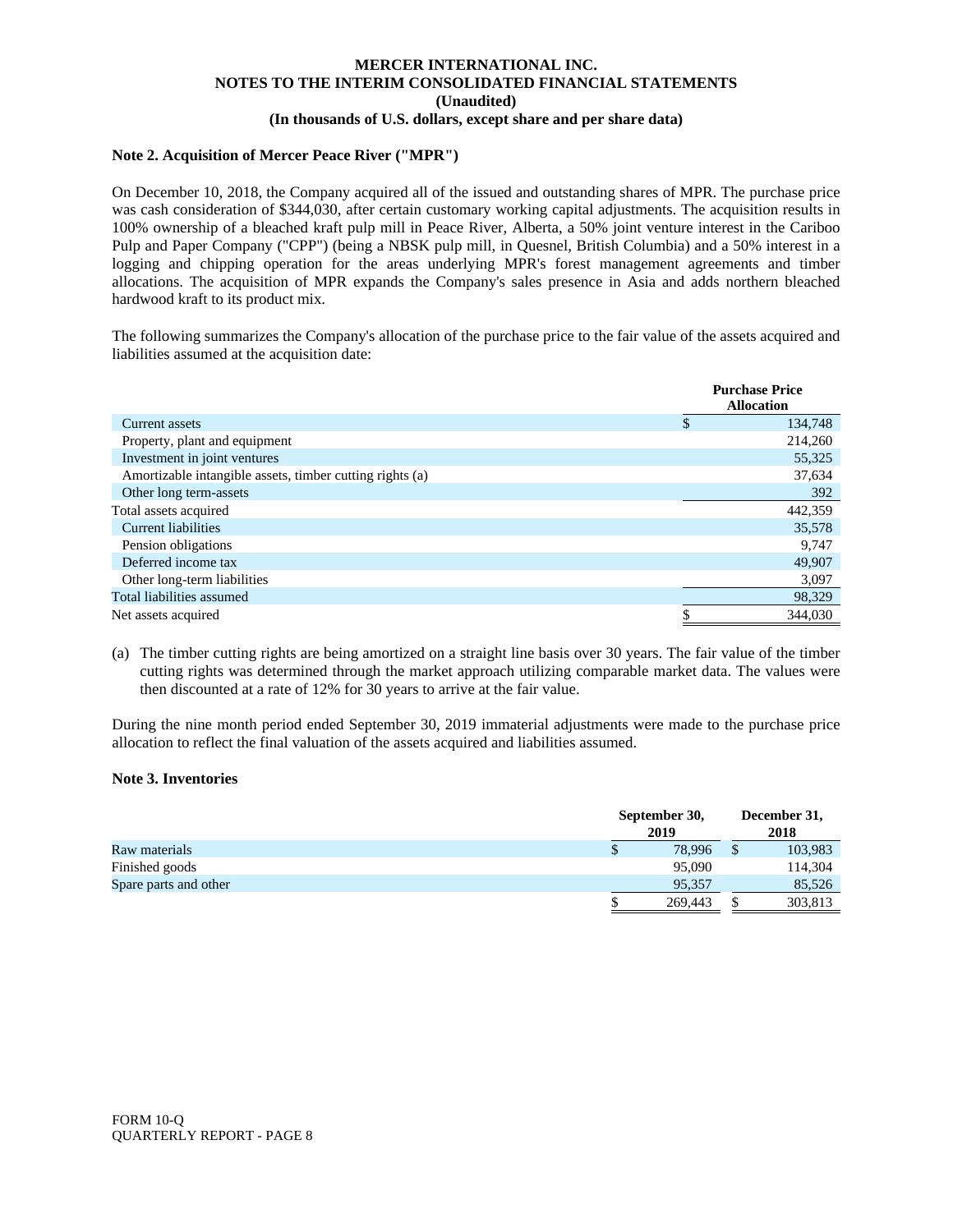## **Note 4. Accounts Payable and Other**

|                          | September 30,<br>2019 |               | December 31,<br>2018 |
|--------------------------|-----------------------|---------------|----------------------|
| Trade payables           | 43.718                | <sup>\$</sup> | 36,333               |
| Accrued expenses         | 97,990                |               | 95,936               |
| Interest payable         | 14,393                |               | 16,861               |
| Income tax payable       | 25,448                |               | 29,818               |
| Legal cost award payable |                       |               | 6,951                |
| Dividends payable        | 9,025                 |               |                      |
| Other                    | 12,705                |               | 8,585                |
|                          | 203,279               | \$            | 194.484              |

## **Note 5. Debt**

|                                                            |     | September 30,<br>2019 |               | December 31,<br>2018 |
|------------------------------------------------------------|-----|-----------------------|---------------|----------------------|
| 2022 Senior Notes, principal amount \$100,000 (a)          | \$. | 99.125                | <sup>\$</sup> | 98.918               |
| 2024 Senior Notes, principal amount \$250,000 (a)          |     | 246,722               |               | 246,154              |
| 2025 Senior Notes, principal amount \$350,000 (a)          |     | 343,076               |               | 342,761              |
| 2026 Senior Notes, principal amount \$300,000 (a)          |     | 295.164               |               | 294,588              |
| Credit arrangements                                        |     |                       |               |                      |
| $\epsilon$ 200 million joint revolving credit facility (b) |     |                       |               | 58,968               |
| C\$60 million revolving credit facility (c)                |     |                       |               |                      |
| C\$40 million revolving credit facility (d)                |     |                       |               |                      |
| €2.6 million demand loan (e)                               |     |                       |               |                      |
|                                                            |     | 984.087               |               | 1,041,389            |

As at September 30, 2019, the maturities of the principal portion of debt were as follows:

| 2019               | Φ |           |
|--------------------|---|-----------|
| $2020\,$           |   |           |
| 2021               |   |           |
| 2022               |   | 100,000   |
| 2023<br>Thereafter |   |           |
|                    |   | 900,000   |
|                    |   | 000,000.1 |

Certain of the debt instruments were issued under agreements which, among other things, may limit the Company's ability to make certain payments, including dividends. These limitations are subject to specific exceptions. As at September 30, 2019, the Company was in compliance with the terms of its debt agreements.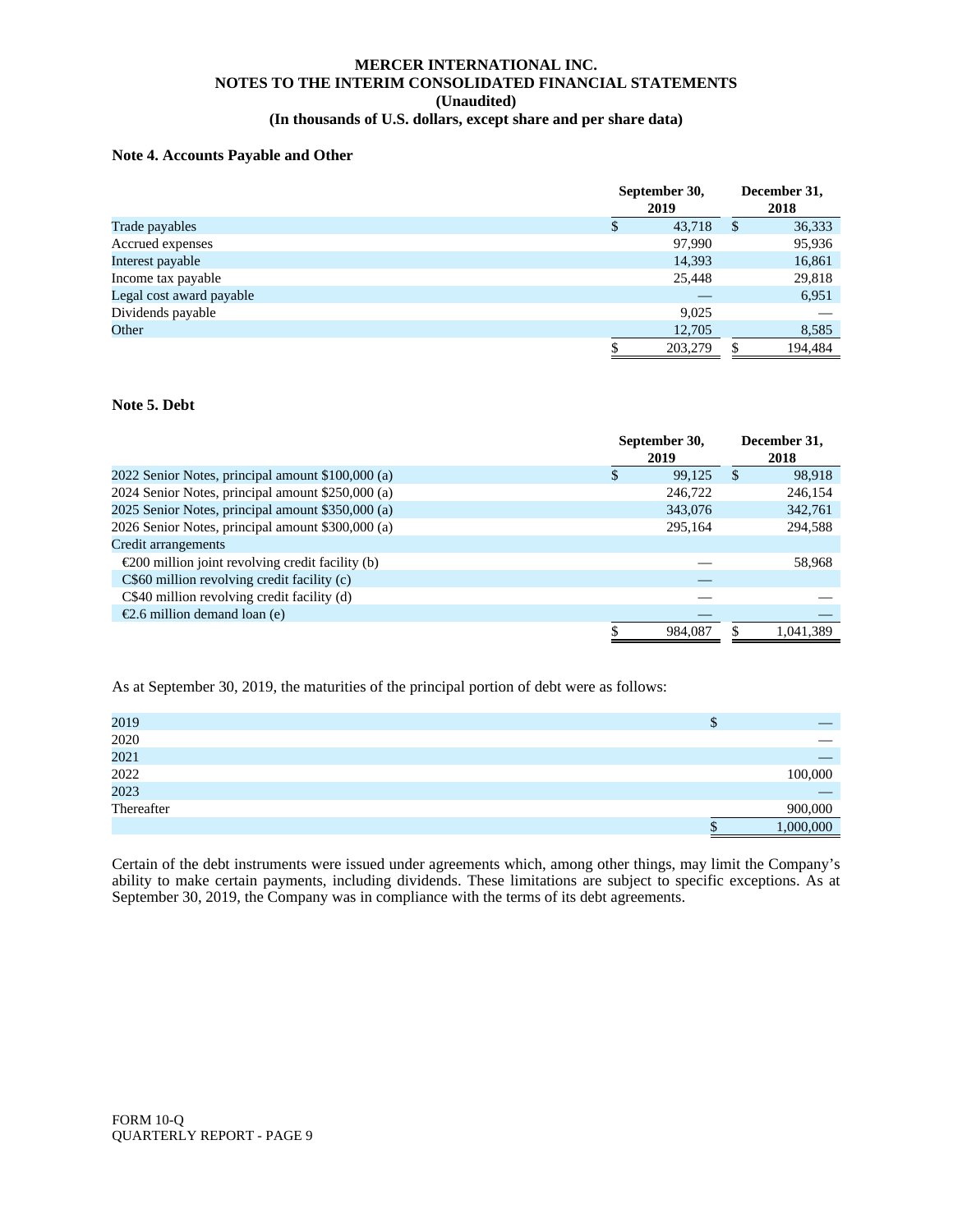#### **Note 5. Debt (continued)**

(a) In 2018, the Company issued \$350,000 in aggregate principal amount of 7.375% senior notes which mature on January 15, 2025 ("2025 Senior Notes"). The 2025 Senior Notes were issued at a price of 100% of their principal amount. The net proceeds of the offering were \$342,682 after deducting the underwriter's discount and offering expenses. The net proceeds, together with cash on hand, were used to finance the acquisition of MPR.

Subsequent to the end of the third quarter, the Company issued an additional \$200,000 in aggregate principal amount of its 2025 Senior Notes. The additional 2025 Senior Notes were issued at a price of 102.75% of their principal amount for a yield to worst of 6.435%. The net proceeds of the offering were approximately \$202,000 after deducting the underwriter's discount and offering expenses. The net proceeds were used to redeem the remaining \$100,000 in principal amount of the Company's 7.750% Senior Notes due 2022 (the "2022 Notes") and for general corporate purposes.

In 2017, the Company issued \$300,000 in aggregate principal amount of 5.50% senior notes which mature on January 15, 2026 ("2026 Senior Notes"). The 2026 Senior Notes were issued at a price of 100% of their principal amount. The net proceeds of the offering were \$293,795, after deducting the underwriter's discount and offering expenses.

In 2018, the Company used the net proceeds of the 2026 Senior Notes, together with cash on hand, to purchase \$300,000 in aggregate principal amount of 2022 Senior Notes. In connection with this redemption the Company recorded a loss on settlement of debt of \$21,515 in the Interim Consolidated Statement of Operations.

In 2017, the Company issued \$250,000 in aggregate principal amount of 6.50% senior notes which mature on February 1, 2024 ("2024 Senior Notes" and collectively with the 2025 Senior Notes and 2026 Senior Notes, the "Senior Notes"). The 2024 Senior Notes were issued at a price of 100% of their principal amount. The net proceeds of the offering were \$244,711, after deducting the underwriter's discount and offering expenses. The net proceeds, together with cash on hand, were used to redeem \$227,000 of remaining aggregate principal amount of outstanding senior notes due 2019, to finance the acquisition of the Friesau sawmill and for general working capital purposes.

The Senior Notes are general unsecured senior obligations of the Company. They rank equal in right of payment with all existing and future unsecured senior indebtedness of the Company and are senior in right of payment to any current or future subordinated indebtedness of the Company. The Senior Notes are effectively junior in right of payment to all existing and future secured indebtedness, to the extent of the assets securing such indebtedness, and all indebtedness and liabilities of the Company's subsidiaries.

The Company may redeem all or a part of the 2025 Senior Notes or 2026 Senior Notes, upon not less than 10 days' or more than 60 days' notice and the Company may redeem all or a part of the 2024 Senior Notes, upon not less than 30 days' or more than 60 days' notice at the redemption price plus accrued and unpaid interest to (but not including) the applicable redemption date.

The following table presents the redemption prices (expressed as percentages of principal amount) and the redemption periods:

| <b>2024 Senior Notes</b> |            |                  | 2025 Senior Notes |                  | 2026 Senior Notes |
|--------------------------|------------|------------------|-------------------|------------------|-------------------|
| 12 Month                 |            | 12 Month         |                   | 12 Month         |                   |
| Period                   |            | Period           |                   | Period           |                   |
| <b>Beginning</b>         | Percentage | <b>Beginning</b> | Percentage        | <b>Beginning</b> | Percentage        |
| February 1, 2020         | 103.250%   | January 15, 2021 | 103.688%          | January 15, 2021 | 102.750%          |
| February 1, 2021         | 101.625%   | January 15, 2022 | 101.844%          | January 15, 2022 | 101.375%          |
| February 1, 2022         |            | January 15, 2023 |                   | January 15, 2023 |                   |
| and thereafter           | 100,000%   | and thereafter   | 100,000%          | and thereafter   | 100,000%          |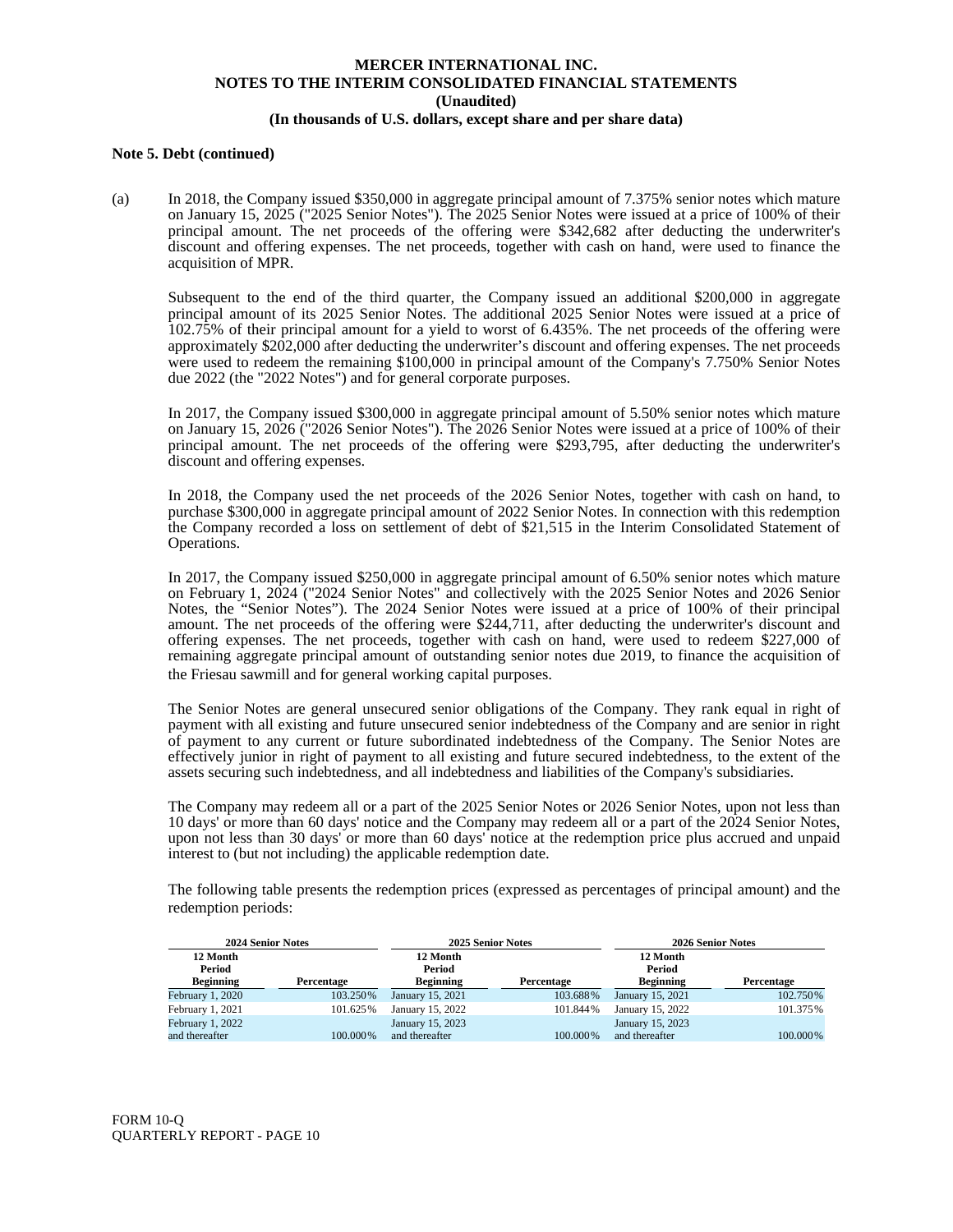## **Note 5. Debt (continued)**

- (b) A  $\epsilon$ 200.0 million joint revolving credit facility with all of the Company's German mills that matures in December 2023. Borrowings under the facility are unsecured and bear interest at Euribor plus a variable margin ranging from 1.05% to 2.00% dependent on conditions including but not limited to a prescribed leverage ratio. As at September 30, 2019, approximately €11.3 million (\$12,269) of this facility was supporting bank guarantees leaving approximately  $\in$  188.7 million (\$205,511) available.
- (c) In 2019, MPR entered into a C\$60.0 million revolving credit facility that matures in February 2024. The facility is available by way of: (i) Canadian denominated advances, which bear interest at a designated prime rate per annum; (ii) banker's acceptance equivalent loans, which bear interest at the applicable Canadian dollar banker's acceptance plus 1.25% to 1.50% per annum; (iii) dollar denominated base rate advances at the greater of the federal funds rate plus 0.50%, a designated LIBOR rate plus 1.00% and the bank's applicable reference rate for U.S. dollar loans; and (iv) dollar LIBOR advances, which bear interest at LIBOR plus 1.25% to 1.50% per annum. The facility is secured by, among other things, the mill's inventories and receivables. As at September 30, 2019, approximately C\$0.8 million (\$624) was supporting letters of credit leaving approximately C\$59.2 million (\$44,682) available.
- (d) A C\$40.0 million revolving credit facility at the Celgar mill that matures in July 2023. Borrowings under the facility are collateralized by the mill's inventory, accounts receivable, general intangibles and capital assets and are restricted by a borrowing base calculated on the mill's inventory and accounts receivable. When the borrowing capacity is less than 25% of the total facility the Canadian dollar denominated amounts bear interest at bankers acceptance plus 1.50% or Canadian prime and the U.S. dollar denominated amounts bear interest at LIBOR plus 1.50% or U.S. base. When the borrowing capacity is greater than or equal to 25% of the total facility, the respective bankers acceptance or LIBOR margins are reduced by 0.25% and the Canadian Prime or U.S. base margins are reduced by 0.125%. As at September 30, 2019, approximately C\$1.7 million (\$1,283) was supporting letters of credit leaving approximately C\$38.3 million (\$28,921) available.
- (e) A  $\epsilon$ 2.6 million demand loan at the Rosenthal mill that does not have a maturity date. Borrowings under this facility are unsecured and bear interest at the rate of the three-month Euribor plus 2.50%. As at September 30, 2019, approximately €2.6 million (\$2,779) of this facility was supporting bank guarantees leaving approximately \$nil available.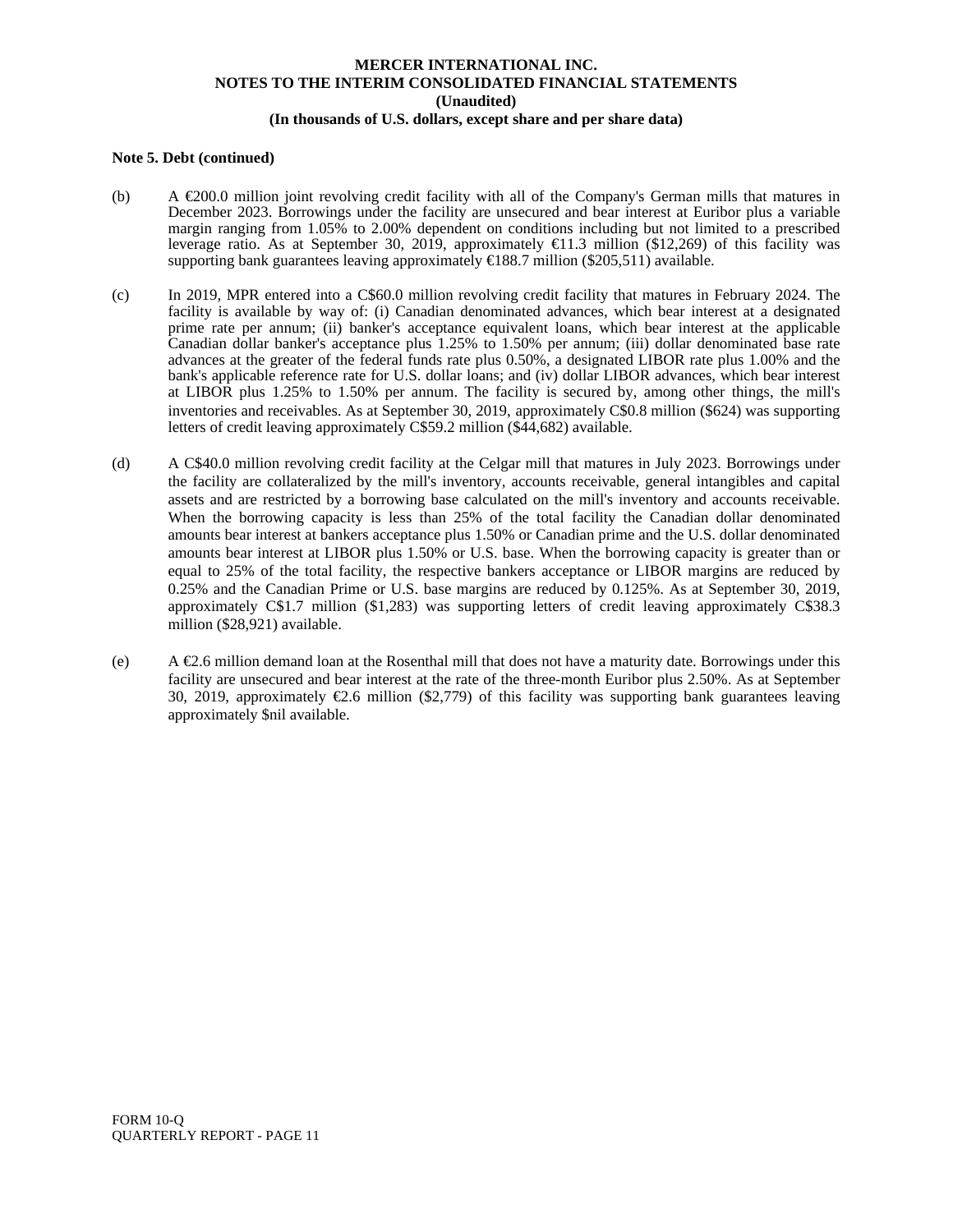## **Note 6. Pension and Other Post-Retirement Benefit Obligations**

#### **Defined Benefit Plans**

Included in pension and other post-retirement benefit obligations are amounts related to Celgar and from the date of acquisition MPR.

Pension benefits are based on employees' earnings and years of service. The defined benefit plans are funded by contributions from the Company based on actuarial estimates and statutory requirements. The components of the net benefit costs for the three and nine month periods ended September 30, 2019 and 2018 were as follows:

|                                    | Three Months Ended September 30,        |         |                 |       |                |       |                                         |      |  |  |
|------------------------------------|-----------------------------------------|---------|-----------------|-------|----------------|-------|-----------------------------------------|------|--|--|
|                                    | 2019                                    |         |                 |       | 2018           |       |                                         |      |  |  |
|                                    | <b>Other Post-</b><br><b>Retirement</b> |         |                 |       |                |       | <b>Other Post-</b><br><b>Retirement</b> |      |  |  |
|                                    | <b>Pension</b>                          |         | <b>Benefits</b> |       | <b>Pension</b> |       | <b>Benefits</b>                         |      |  |  |
| Service cost                       | \$                                      | 721     | \$.             | 68    | -S             | 26    | -S                                      | 115  |  |  |
| Interest cost                      |                                         | 883     |                 | 137   |                | 312   |                                         | 175  |  |  |
| Expected return on plan assets     |                                         | (1,009) |                 |       |                | (380) |                                         |      |  |  |
| Amortization of unrecognized items |                                         | 236     |                 | (170) |                | 226   |                                         | (51) |  |  |
| Net benefit costs                  |                                         | 831     |                 | 35    |                | 184   |                                         | 239  |  |  |

|                                    | Nine Months Ended September 30,                                              |    |       |                |         |    |       |                                                            |  |  |  |
|------------------------------------|------------------------------------------------------------------------------|----|-------|----------------|---------|----|-------|------------------------------------------------------------|--|--|--|
|                                    | 2019                                                                         |    |       |                | 2018    |    |       |                                                            |  |  |  |
|                                    | <b>Other Post-</b><br><b>Retirement</b><br><b>Pension</b><br><b>Benefits</b> |    |       | <b>Pension</b> |         |    |       | <b>Other Post-</b><br><b>Retirement</b><br><b>Benefits</b> |  |  |  |
| Service cost                       | \$<br>2,148                                                                  | -S | 203   | <sup>\$</sup>  | 78      | -S | 352   |                                                            |  |  |  |
| Interest cost                      | 2,632                                                                        |    | 410   |                | 952     |    | 535   |                                                            |  |  |  |
| Expected return on plan assets     | (3,008)                                                                      |    |       |                | (1,157) |    |       |                                                            |  |  |  |
| Amortization of unrecognized items | 704                                                                          |    | (507) |                | 690     |    | (156) |                                                            |  |  |  |
| Net benefit costs                  | 2.476                                                                        |    | 106   |                | 563     |    | 731   |                                                            |  |  |  |

The components of the net benefit costs other than service cost are recorded in other income (expenses) in the Interim Consolidated Statement of Operations.

## **Defined Contribution Plan**

Effective December 31, 2008, the defined benefit plans for salaried employees at the Celgar mill were closed to new members. In addition, the related defined benefit service accrual ceased on December 31, 2008, and members began to receive pension benefits, at a fixed contractual rate, under a new defined contribution plan effective January 1, 2009. During the three and nine month periods ended September 30, 2019, the Company made contributions of \$242 and \$988, respectively (2018 – \$215 and \$650).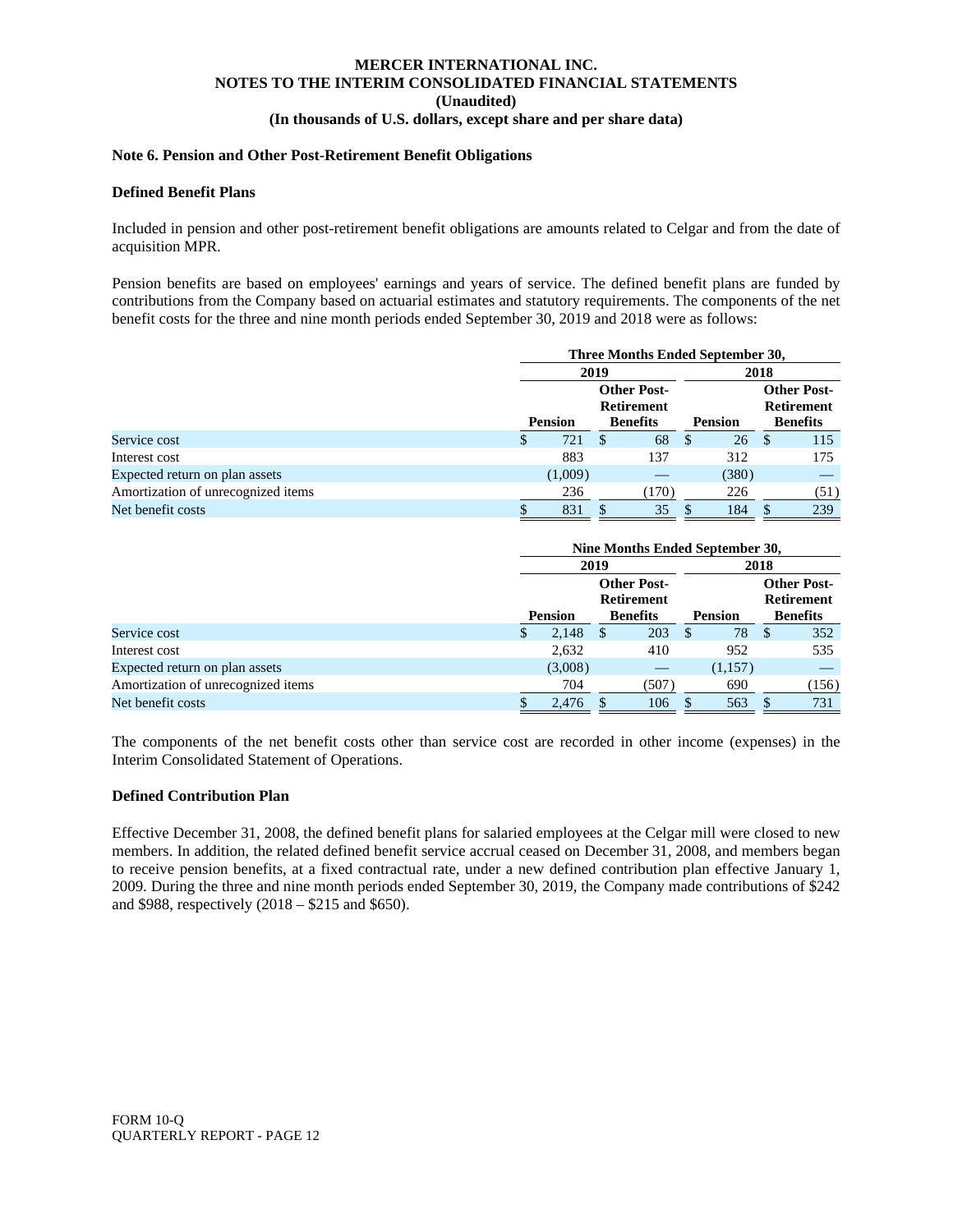#### **Note 6. Pension and Other Post-Retirement Benefit Obligations (continued)**

#### **Multiemployer Plan**

The Company participates in a multiemployer plan for the hourly-paid employees at the Celgar mill. The contributions to the plan are determined based on a percentage of pensionable earnings pursuant to a collective bargaining agreement. The Company has no current or future contribution obligations in excess of the contractual contributions. Contributions during the three and nine month periods ended September 30, 2019 totaled \$598 and \$1,569, respectively (2018 – \$529 and \$1,674).

## **Note 7. Income Taxes**

Differences between the U.S. Federal statutory and the Company's effective rates for the three and nine month periods ended September 30, 2019 and 2018, were as follows:

|                                                        | <b>Three Months Ended</b><br>September 30, |      |               |     | <b>Nine Months Ended</b><br>September 30, |   |           |  |  |  |  |  |  |  |  |  |     |  |  |     |
|--------------------------------------------------------|--------------------------------------------|------|---------------|-----|-------------------------------------------|---|-----------|--|--|--|--|--|--|--|--|--|-----|--|--|-----|
|                                                        | 2019                                       |      | 2018          |     | 2019                                      |   | 2018      |  |  |  |  |  |  |  |  |  |     |  |  |     |
| U.S. Federal statutory rate                            | 21%                                        |      | 21%           |     |                                           |   |           |  |  |  |  |  |  |  |  |  | 21% |  |  | 21% |
| U.S. Federal statutory rate on income before provision |                                            |      |               |     |                                           |   |           |  |  |  |  |  |  |  |  |  |     |  |  |     |
| for income taxes                                       | \$<br>(304)                                | - \$ | $(10,785)$ \$ |     | $(20,618)$ \$                             |   | (23, 479) |  |  |  |  |  |  |  |  |  |     |  |  |     |
| Tax differential on foreign income                     | (1,177)                                    |      | (4,265)       |     | (9,539)                                   |   | (11, 493) |  |  |  |  |  |  |  |  |  |     |  |  |     |
| Effect of foreign earnings (a)                         | 892                                        |      | (19,983)      |     | (11, 148)                                 |   | (28, 440) |  |  |  |  |  |  |  |  |  |     |  |  |     |
| Valuation allowance                                    | (8,934)                                    |      | 23,492        |     | (5,173)                                   |   | 45,510    |  |  |  |  |  |  |  |  |  |     |  |  |     |
| Tax benefit of partnership structure                   | 960                                        |      | 965           |     | 2,881                                     |   | 3,242     |  |  |  |  |  |  |  |  |  |     |  |  |     |
| Non-taxable foreign subsidies                          | 1,571                                      |      | 716           |     | 2,965                                     |   | 2,204     |  |  |  |  |  |  |  |  |  |     |  |  |     |
| True-up of prior year taxes                            | 6,733                                      |      | 109           |     | 5,612                                     |   | (14, 384) |  |  |  |  |  |  |  |  |  |     |  |  |     |
| Other                                                  | 15                                         |      | (431)         |     | (81)                                      |   | (1, 384)  |  |  |  |  |  |  |  |  |  |     |  |  |     |
|                                                        | (244)                                      |      | (10, 182)     |     | (35, 101)                                 |   | (28, 224) |  |  |  |  |  |  |  |  |  |     |  |  |     |
| Comprised of:                                          |                                            |      |               |     |                                           |   |           |  |  |  |  |  |  |  |  |  |     |  |  |     |
| Current income tax provision                           | \$<br>(1,950)                              | - \$ | $(8,868)$ \$  |     | $(32,742)$ \$                             |   | (20, 894) |  |  |  |  |  |  |  |  |  |     |  |  |     |
| Deferred income tax benefit (provision)                | 1.706                                      |      | (1,314)       |     | (2,359)                                   |   | (7,330)   |  |  |  |  |  |  |  |  |  |     |  |  |     |
|                                                        | \$<br>(244)                                | S    | (10, 182)     | \$. | (35, 101)                                 | S | (28, 224) |  |  |  |  |  |  |  |  |  |     |  |  |     |

(a) Includes the impact of the global intangible low-taxed income provision in the Tax Cuts and Jobs Act of 2017.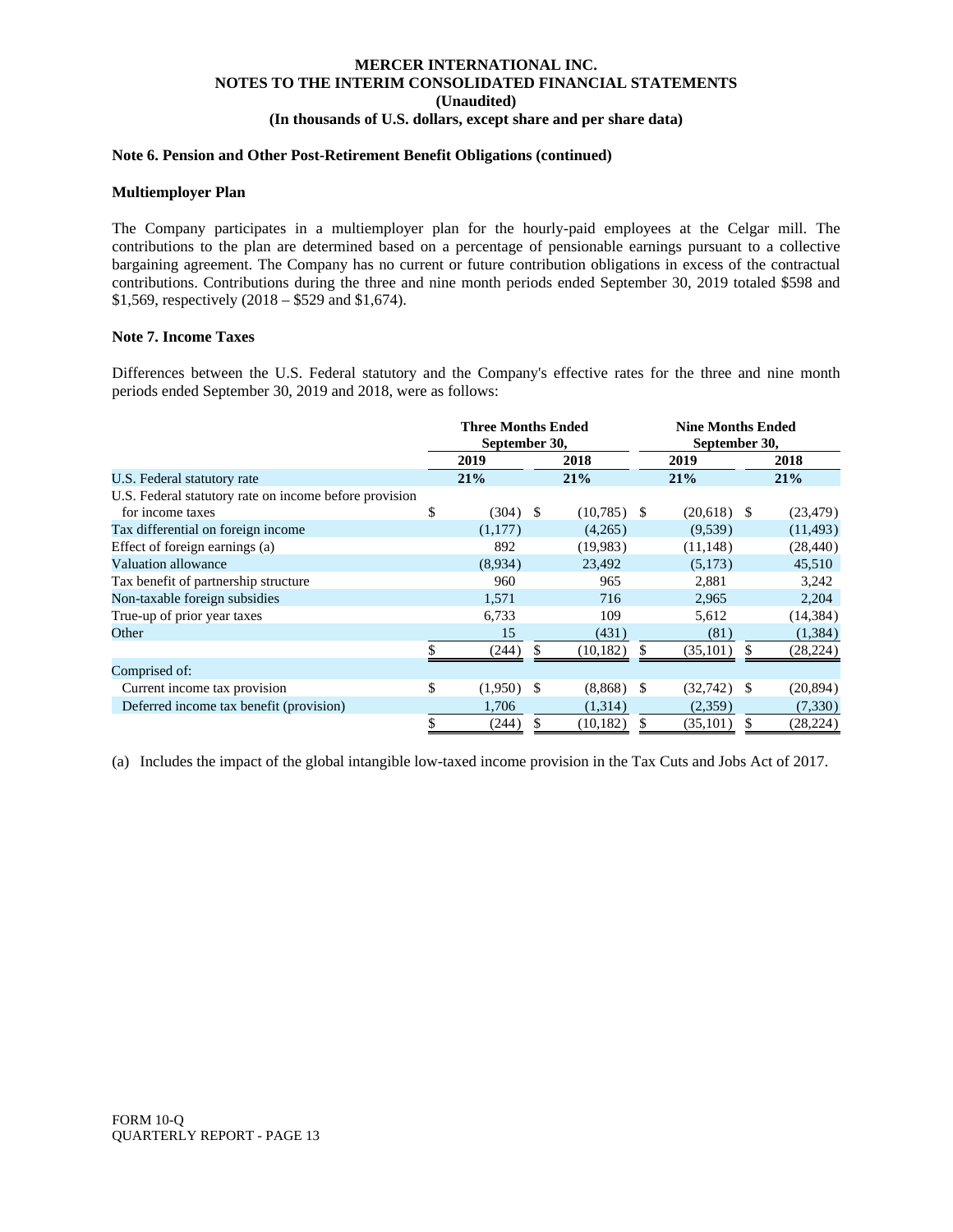#### **Note 8. Shareholders' Equity**

#### **Dividends**

During the nine month period ended September 30, 2019, the Company's Board of Directors declared the following quarterly dividends:

|                          |                     | <b>Dividend Per</b> |        |        |
|--------------------------|---------------------|---------------------|--------|--------|
| <b>Date Declared</b>     | <b>Common Share</b> |                     | Amount |        |
| <b>February 14, 2019</b> |                     | \$<br>0.1250        |        | 8,205  |
| May 2, 2019              |                     | 0.1375              |        | 9,025  |
| <b>August 1, 2019</b>    |                     | 0.1375              |        | 9,025  |
|                          |                     | 0.4000              | \$.    | 26,255 |

In October 2019, the Company's Board of Directors declared a quarterly dividend of \$0.1375 per common share. Payment of the dividend will be made on December 19, 2019 to all shareholders of record on December 12, 2019. Future dividends are subject to approval by the Board of Directors and may be adjusted as business and industry conditions warrant.

## **Share Repurchase Program**

In May 2019, the Company's board of directors authorized a common stock repurchase program under which the Company may repurchase up to \$50,000 of its shares until May 2020. Repurchases may be made from time to time under the program through open market or in privately negotiated transactions, through block trades or pursuant to any trading plan that may be adopted in accordance with Rule 10b5-1 of the Securities and Exchange Commission. The repurchase program is subject to market conditions, applicable legal requirements and other factors and will comply with Rule 10b-18 of the Securities and Exchange Commission.

 During the nine month period ended September 30, 2019, the Company paid \$754 to acquire 52,879 common shares at an average repurchase price of \$14.25. The shares were retired upon repurchase.

## **Stock Based Compensation**

The Company has a stock incentive plan which provides for options, restricted stock rights, restricted shares, performance shares, performance share units ("PSUs") and stock appreciation rights to be awarded to employees, consultants and non-employee directors. During the three and nine month periods ended September 30, 2019, there were no issued and outstanding options, restricted stock rights, performance shares or stock appreciation rights. As at September 30, 2019, after factoring in all allocated shares, there remain approximately 2.6 million common shares available for grant.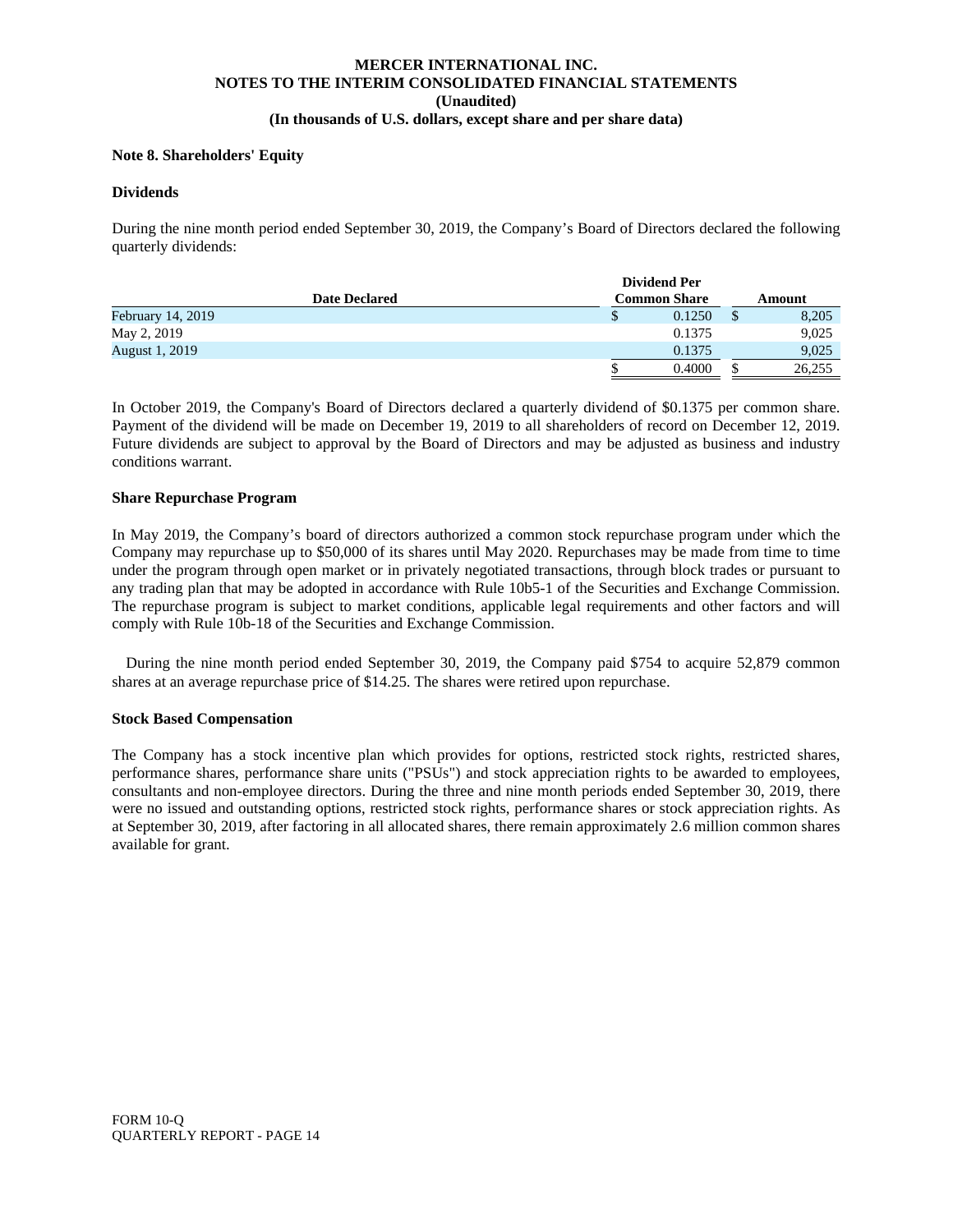## **Note 8. Shareholders' Equity (continued)**

*PSUs*

PSUs comprise rights to receive common shares at a future date that are contingent on the Company and the grantee achieving certain performance objectives. The performance objective period is generally three years. For the three and nine month periods ended September 30, 2019, the Company recognized an expense of \$1,066 and \$1,669, respectively related to PSUs (2018 – \$840 and \$2,534).

The following table summarizes PSU activity during the period:

|                                      | Number of<br><b>PSUs</b> |
|--------------------------------------|--------------------------|
| Outstanding as at January 1, 2019    | 2,036,008                |
| Granted                              | 641,206                  |
| Vested and issued                    | (449,395)                |
| Forfeited                            | (462, 843)               |
| Outstanding as at September 30, 2019 | 1,764,976                |

## *Restricted Shares*

Restricted shares generally vest at the end of one year. For the three and nine month periods September 30, 2019, the Company recognized an expense of \$113 and \$367, respectively related to restricted shares (2018 - \$130 and \$388). As at September 30, 2019, the total remaining unrecognized compensation cost related to restricted shares amounted to approximately \$300 which will be amortized over the remaining vesting periods.

The following table summarizes restricted share activity during the period:

|                                      | Number of         |
|--------------------------------------|-------------------|
|                                      | <b>Restricted</b> |
|                                      | <b>Shares</b>     |
| Outstanding as at January 1, 2019    | 31,130            |
| Granted                              | 31,405            |
| Vested                               | (31, 130)         |
| Outstanding as at September 30, 2019 | 31,405            |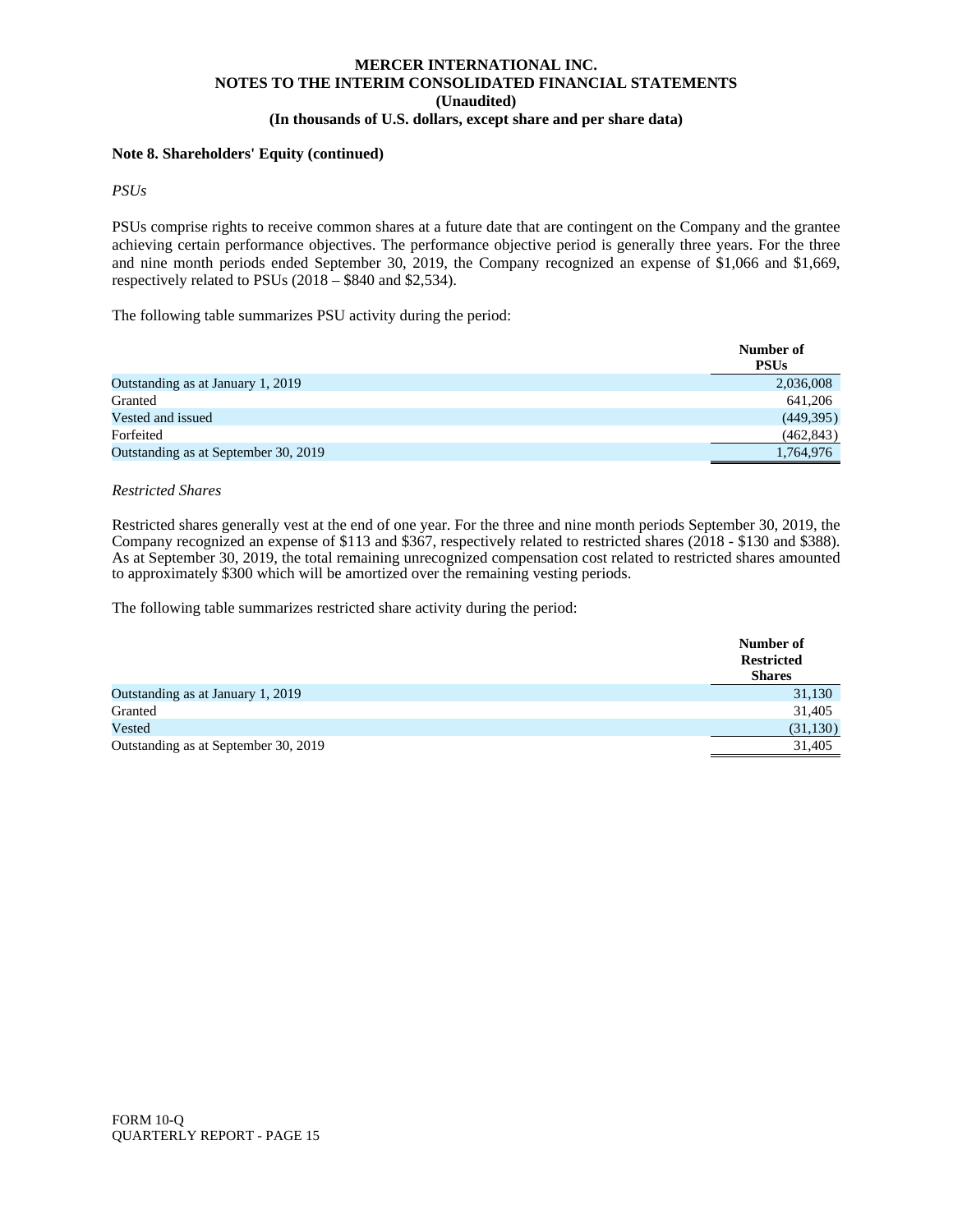## **MERCER INTERNATIONAL INC. NOTES TO THE INTERIM CONSOLIDATED FINANCIAL STATEMENTS (Unaudited)**

## **(In thousands of U.S. dollars, except share and per share data)**

## **Note 9. Net Income Per Common Share**

|                                                       |      | September 30,      |      | <b>Three Months Ended</b> |      | <b>Nine Months Ended</b><br>September 30, |  |            |
|-------------------------------------------------------|------|--------------------|------|---------------------------|------|-------------------------------------------|--|------------|
|                                                       | 2019 |                    | 2018 |                           | 2019 |                                           |  | 2018       |
| Net income                                            |      |                    |      |                           |      |                                           |  |            |
| Basic and diluted                                     | \$   | 1,207              | -S   | $41,176$ \$               |      | 63,082 \$                                 |  | 83,580     |
|                                                       |      |                    |      |                           |      |                                           |  |            |
| Net income per common share                           |      |                    |      |                           |      |                                           |  |            |
| <b>Basic</b>                                          | \$   | $0.02 \text{ }$ \$ |      | $0.63 \text{ }$ \$        |      | $0.96 \text{ }$ \$                        |  | 1.28       |
| Diluted                                               | \$   | $0.02 \text{ }$ \$ |      | $0.63 \text{ }$ \$        |      | $0.96 \text{ }$ \$                        |  | 1.27       |
|                                                       |      |                    |      |                           |      |                                           |  |            |
| Weighted average number of common shares outstanding: |      |                    |      |                           |      |                                           |  |            |
| Basic $(a)$                                           |      | 65,598,177         |      | 65,170,531                |      | 65,538,037                                |  | 65,120,976 |
| Effect of dilutive instruments:                       |      |                    |      |                           |      |                                           |  |            |
| <b>PSUs</b>                                           |      | 372,495            |      | 639.998                   |      | 358.851                                   |  | 550,983    |
| <b>Restricted shares</b>                              |      | 3,198              |      | 7.510                     |      | 13.437                                    |  | 20,328     |
| Diluted                                               |      | 65,973,870         |      | 65,818,039                |      | 65,910,325                                |  | 65,692,287 |

(a) For the three and nine month periods ended September 30, 2019, the basic weighted average number of common shares outstanding excludes 31,405 restricted shares which have been issued, but have not vested as at September 30, 2019 (2018 – 31,130 restricted shares).

The calculation of diluted net income per common share does not assume the exercise of any instruments that would have an anti-dilutive effect on net income per common share. There were no anti-dilutive instruments for the three and nine month periods ended September 30, 2019 and 2018.

## **Note 10. Accumulated Other Comprehensive Loss**

The change in the accumulated other comprehensive loss by component (net of tax) was as follows:

|                                                                |   |                                       | <b>Defined Benefit</b>                   |            |
|----------------------------------------------------------------|---|---------------------------------------|------------------------------------------|------------|
|                                                                |   | Foreign                               | <b>Pension and</b><br><b>Other Post-</b> |            |
|                                                                |   | <b>Currency</b><br><b>Translation</b> |                                          |            |
|                                                                |   | Adjustment                            | <b>Benefit Items</b>                     | Total      |
| Balance as at January 1, 2019                                  | S | $(127,000)$ \$                        | $(1,170)$ \$                             | (128,170)  |
| Other comprehensive loss before reclassifications              |   | (28, 285)                             | (20)                                     | (28, 305)  |
| Amounts reclassified from accumulated other comprehensive loss |   |                                       | 154                                      | 154        |
| Other comprehensive income (loss), net of taxes                |   | (28, 285)                             | 134                                      | (28, 151)  |
| Balance as at September 30, 2019                               |   | $(155, 285)$ \$                       | (1,036)                                  | (156, 321) |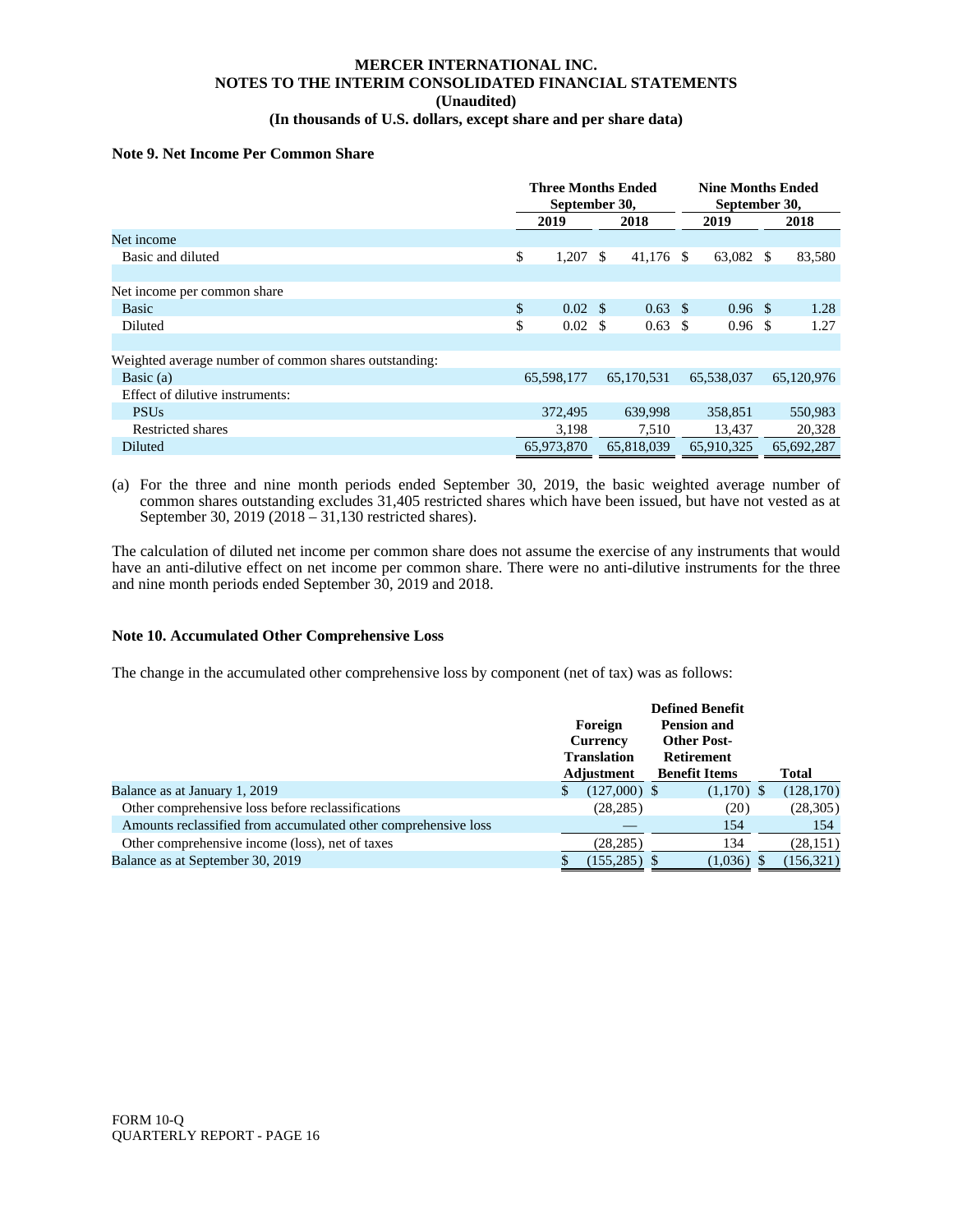## **Note 11. Business Segment Information**

The Company is managed based on the primary products it manufactures: pulp and wood products. Accordingly, the Company's four pulp mills and its 50% interest in the CPP mill are aggregated into the pulp business segment, and the Friesau sawmill is a separate reportable business segment, wood products. The Company's sandalwood business is included in Corporate and Other as it does not meet the criteria to be reported as a separate segment.

None of the income or loss items following operating income in the Company's Interim Consolidated Statement of Operations are allocated to the segments, as those items are reviewed separately by management.

Information about certain segment data for the three and nine month periods ended September 30, 2019 and 2018, was as follows:

|                                       |     |           |              | <b>Wood</b>     | Corporate    |              |               |                     |  |
|---------------------------------------|-----|-----------|--------------|-----------------|--------------|--------------|---------------|---------------------|--|
| Three Months Ended September 30, 2019 |     | Pulp      |              | <b>Products</b> |              | and Other    |               | <b>Consolidated</b> |  |
| Revenues from external customers      | \$  | 345,060   | \$           | 36,458          | $\mathbb{S}$ | 2,018        | \$            | 383,536             |  |
| Operating income (loss)               | \$  | 21,386    | \$           | 544             | \$.          | $(3,183)$ \$ |               | 18,747              |  |
| Depreciation and amortization         | \$  | 29.744    | \$.          | 2,016           | <b>S</b>     | 292          | <sup>\$</sup> | 32,052              |  |
| <b>Revenues by major products</b>     |     |           |              |                 |              |              |               |                     |  |
| Pulp                                  |     | \$322,707 | $\mathbb{S}$ |                 | \$           |              | \$            | 322,707             |  |
| Lumber                                |     |           |              | 32,687          |              |              |               | 32,687              |  |
| Energy and chemicals                  |     | 22,353    |              | 1,621           |              | 2,018        |               | 25,992              |  |
| Wood residuals                        |     |           |              | 2,150           |              |              |               | 2,150               |  |
| Total revenues                        | \$. | 345,060   |              | 36,458          |              | 2,018        | \$            | 383,536             |  |
| Revenues by geographical markets      |     |           |              |                 |              |              |               |                     |  |
| U.S.                                  | \$  | 30,693    | \$.          | 13,027          | \$           |              | \$            | 43,720              |  |
| Germany                               |     | 97.339    |              | 11,915          |              |              |               | 109,254             |  |
| China                                 |     | 113,578   |              |                 |              |              |               | 113,578             |  |
| Other countries                       |     | 103,450   |              | 11,516          |              | 2,018        |               | 116,984             |  |
| Total revenues                        |     | 345,060   |              | 36,458          | \$           | 2,018        |               | 383,536             |  |

|                                       |               |            |               | Wood            |               | Corporate    |                     |         |
|---------------------------------------|---------------|------------|---------------|-----------------|---------------|--------------|---------------------|---------|
| Three Months Ended September 30, 2018 |               | Pulp       |               | <b>Products</b> |               | and Other    | <b>Consolidated</b> |         |
| Revenues from external customers      |               | 292,969    | \$            | 38,089          | \$            |              | \$                  | 331,058 |
| Operating income (loss)               | \$            | 68.794     | \$            | $(1,770)$ \$    |               | $(3,678)$ \$ |                     | 63,346  |
| Depreciation and amortization         | \$            | 20,802     | \$            | 2,395           | - \$          | 113          | - \$                | 23,310  |
| Revenues by major products            |               |            |               |                 |               |              |                     |         |
| Pulp                                  | \$.           | 274,970 \$ |               |                 | \$            |              | \$                  | 274,970 |
| Lumber                                |               |            |               | 34,270          |               |              |                     | 34,270  |
| Energy and chemicals                  |               | 17,999     |               | 1,978           |               |              |                     | 19,977  |
| Wood residuals                        |               |            |               | 1,841           |               |              |                     | 1,841   |
| Total revenues                        |               | 292,969    | \$            | 38,089          | $\mathcal{S}$ |              |                     | 331,058 |
| Revenues by geographical markets      |               |            |               |                 |               |              |                     |         |
| U.S.                                  | $\mathcal{S}$ | 7,148      | <sup>\$</sup> | 10,857          | - \$          |              | <sup>\$</sup>       | 18,005  |
| Germany                               |               | 132,233    |               | 14,771          |               |              |                     | 147,004 |
| China                                 |               | 44,981     |               |                 |               |              |                     | 44,981  |
| Other countries                       |               | 108,607    |               | 12,461          |               |              |                     | 121,068 |
| Total revenues                        |               | 292,969    | \$            | 38,089          | \$            |              |                     | 331,058 |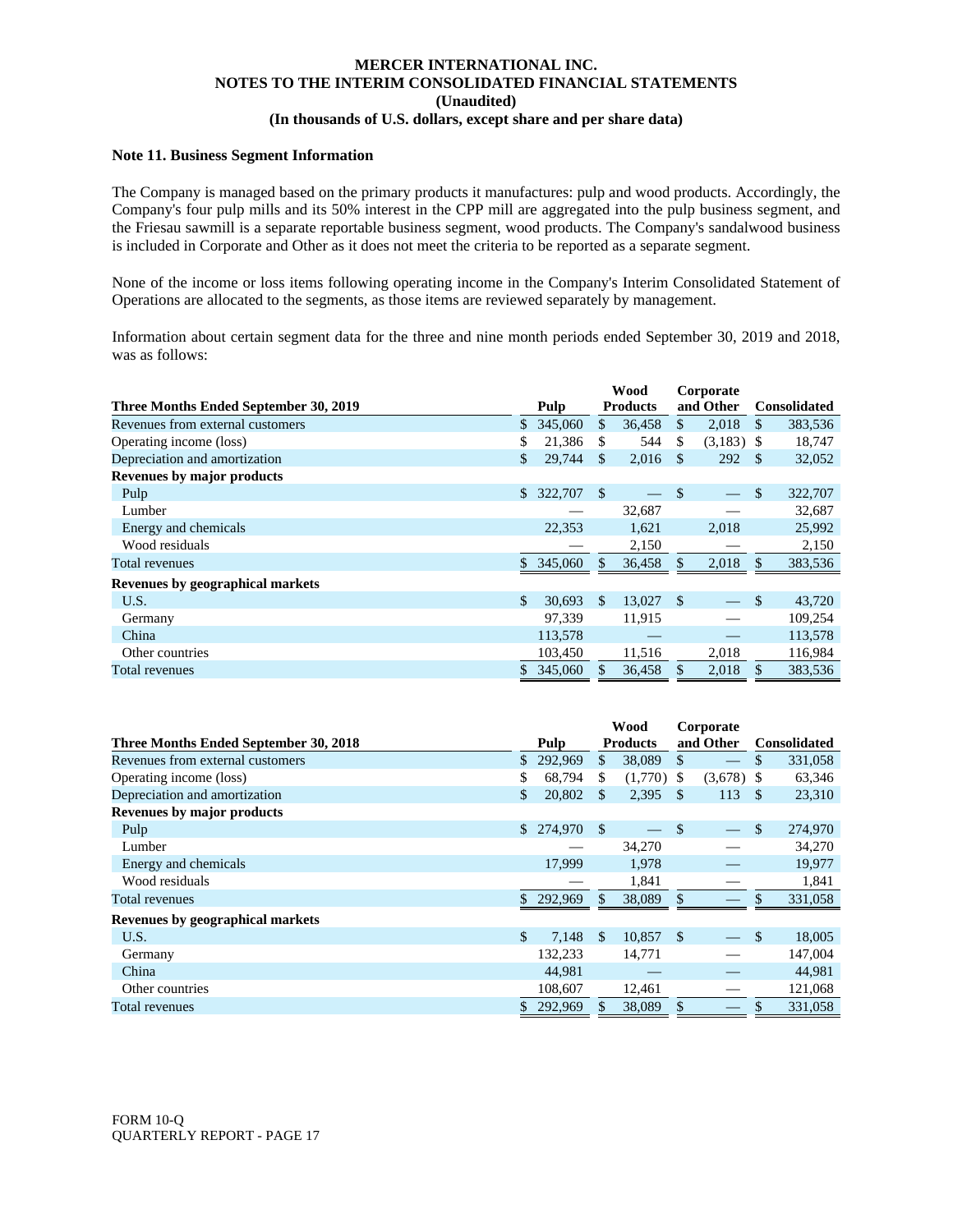## **Note 11. Business Segment Information (continued)**

|                                         |                   |               | Wood            |              | Corporate    |     |                     |  |
|-----------------------------------------|-------------------|---------------|-----------------|--------------|--------------|-----|---------------------|--|
| Nine Months Ended September 30, 2019    | Pulp              |               | <b>Products</b> |              | and Other    |     | <b>Consolidated</b> |  |
| Revenues from external customers        | \$1,166,333       | $\mathbb{S}$  | 120,349         | $\mathbb{S}$ | 6,557        | \$. | 1,293,239           |  |
| Operating income (loss)                 | 157,157<br>S      | \$.           | 2,075           | \$           | $(9,123)$ \$ |     | 150,109             |  |
| Depreciation and amortization           | \$<br>87,616      | <sup>\$</sup> | 5,937           | \$           | 894          | \$. | 94,447              |  |
| Total assets (a)                        | \$1,762,994       | \$            | 75,467          | \$           | 111,192      | \$  | 1,949,653           |  |
| <b>Revenues by major products</b>       |                   |               |                 |              |              |     |                     |  |
| Pulp                                    | $$1,095,225$ \ \$ |               |                 | \$           |              | \$  | 1,095,225           |  |
| Lumber                                  |                   |               | 107,172         |              |              |     | 107,172             |  |
| Energy and chemicals                    | 71,108            |               | 7.075           |              | 6,557        |     | 84,740              |  |
| Wood residuals                          |                   |               | 6,102           |              |              |     | 6,102               |  |
| Total revenues                          | \$1,166,333       | \$.           | 120,349         |              | 6,557        | \$  | 1,293,239           |  |
| <b>Revenues by geographical markets</b> |                   |               |                 |              |              |     |                     |  |
| U.S.                                    | \$.<br>124,039    | \$.           | 38,997          | \$           |              | \$  | 163,036             |  |
| Germany                                 | 338,678           |               | 40,860          |              |              |     | 379,538             |  |
| China                                   | 347,232           |               |                 |              |              |     | 347,232             |  |
| Other countries                         | 356,384           |               | 40,492          |              | 6,557        |     | 403,433             |  |
| Total revenues                          | \$1,166,333       | \$.           | 120,349         | \$           | 6,557        | \$  | 1,293,239           |  |

(a) Total assets for the pulp segment includes the Company's \$55,382 investment in joint ventures, primarily for the CPP mill.

|                                      |    |           | Wood          |                 |               | Corporate    |                     |           |
|--------------------------------------|----|-----------|---------------|-----------------|---------------|--------------|---------------------|-----------|
| Nine Months Ended September 30, 2018 |    | Pulp      |               | <b>Products</b> |               | and Other    | <b>Consolidated</b> |           |
| Revenues from external customers     | \$ | 898,836   |               | \$146,657       | \$.           |              | \$                  | 1,045,493 |
| Operating income (loss)              | \$ | 179.824   | \$.           | 5,534           | \$            | $(8,488)$ \$ |                     | 176,870   |
| Depreciation and amortization        | \$ | 63,452    | \$.           | 5,860           | <b>S</b>      | 331          | -S                  | 69,643    |
| <b>Revenues by major products</b>    |    |           |               |                 |               |              |                     |           |
| Pulp                                 |    | \$845,460 | $\mathcal{S}$ |                 | $\mathcal{S}$ |              | $\mathbb{S}$        | 845,460   |
| Lumber                               |    |           |               | 131,429         |               |              |                     | 131,429   |
| Energy and chemicals                 |    | 53,376    |               | 8,014           |               |              |                     | 61,390    |
| Wood residuals                       |    |           |               | 7,214           |               |              |                     | 7,214     |
| Total revenues                       | \$ | 898,836   | <sup>\$</sup> | 146,657         |               |              | \$                  | 1,045,493 |
| Revenues by geographical markets     |    |           |               |                 |               |              |                     |           |
| U.S.                                 | \$ | 18,451    | <sup>\$</sup> | 42,511          | $\mathcal{S}$ |              | $\mathbb{S}$        | 60,962    |
| Germany                              |    | 373,176   |               | 58,631          |               |              |                     | 431,807   |
| China                                |    | 204,818   |               |                 |               |              |                     | 204,818   |
| Other countries                      |    | 302,391   |               | 45,515          |               |              |                     | 347,906   |
| Total revenues                       | S  | 898,836   | S.            | 146,657         | <b>S</b>      |              |                     | 1,045,493 |

As at December 31, 2018, the Company had total assets of \$1,698,071 in the pulp segment, \$131,754 in the wood products segment and \$145,910 in corporate and other.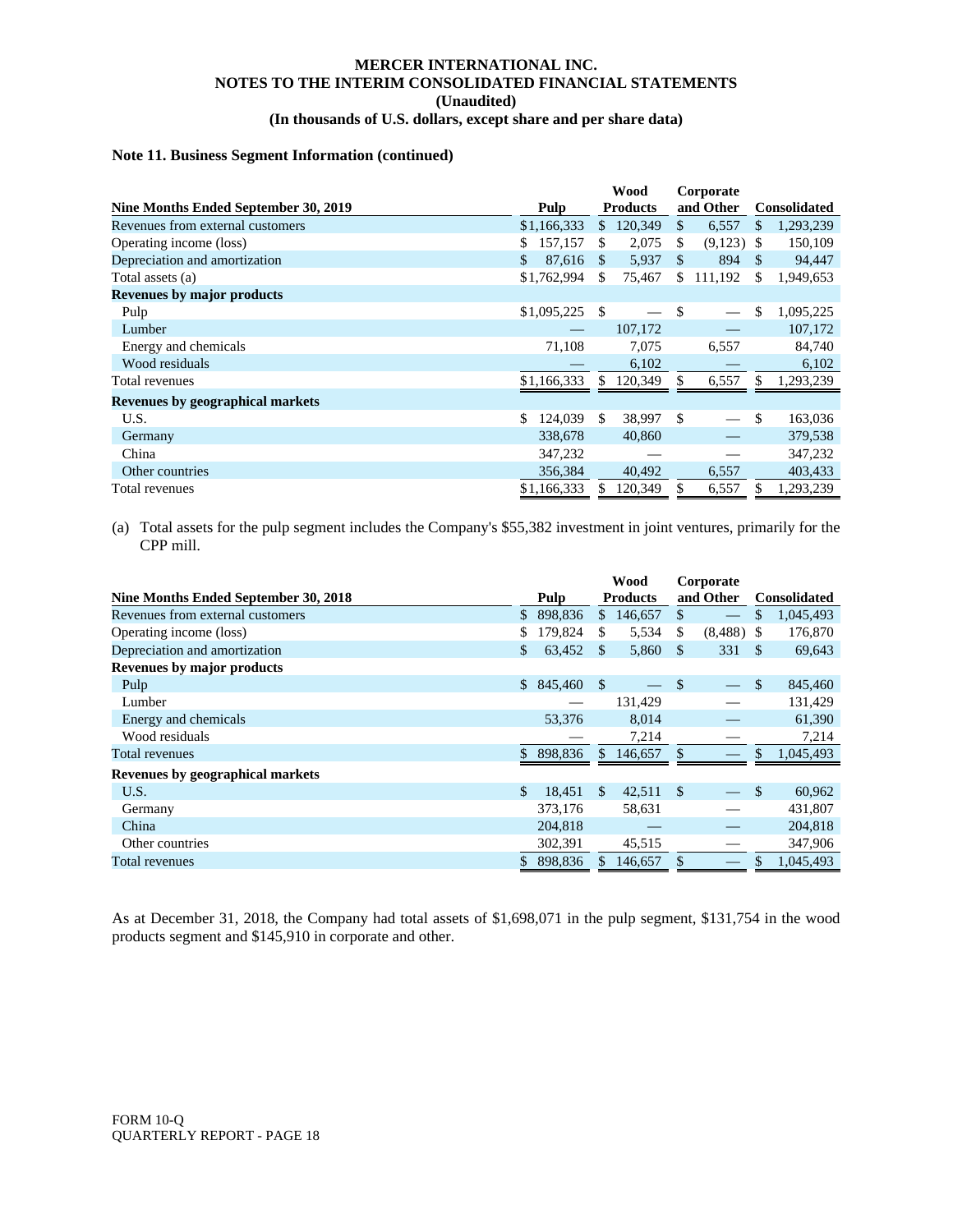#### **Note 11. Business Segment Information (continued)**

Revenues between segments are accounted for at prices that approximate fair value. These include revenues from the sale of residual fiber from the wood products segment to the pulp segment for use in the pulp production process and from the sale of residual fuel from the pulp segment to the wood products segment for use in energy production. For the three and nine month periods ended September 30, 2019, the pulp segment sold \$59 and \$423, respectively of residual fuel to the wood products segment  $(2018 - $163$  and  $$1,073)$  and the wood products segment sold \$2,360 and \$11,713, respectively of residual fiber to the pulp segment (2018 – \$3,764 and \$13,809).

Pulp purchases from the Company's 50% owned CPP mill, which are transacted at the CPP mill's cost, were \$21,232 and \$76,388 for the three and nine month periods ended September 30, 2019, respectively (2018 - \$nil) and as at September 30, 2019 the Company had a receivable balance from the CPP mill of \$4,514 (December 31, 2018 – a payable balance of \$1,347). Logging services from its 50% owned logging operation, which are transacted at arm's length negotiated prices were \$3,074 and \$11,923 for the three and nine month periods ended September 30, 2019, respectively (2018 - \$nil) and as at September 30, 2019 the Company had a payable balance to the logging operation of \$903 (December 31, 2018 - \$2,343).

#### **Note 12. Financial Instruments and Fair Value Measurement**

Due to their short-term maturity, the carrying amounts of cash and cash equivalents, accounts receivable and accounts payable and other approximates their fair value.

The carrying value of the revolving credit facilities classified as Level 2 approximates their fair value as the variable interest rates reflect current interest rates for financial instruments with similar characteristics and maturities. The fair value of the Senior Notes classified as Level 2 was determined using quoted prices in a dealer market, or using recent market transactions.

The following tables present a summary of the Company's outstanding financial instruments and their estimated fair values under the fair value hierarchy:

|                           | Fair value measurements at<br>September 30, 2019 using: |                                                        |               |             |  |  |  |  |
|---------------------------|---------------------------------------------------------|--------------------------------------------------------|---------------|-------------|--|--|--|--|
| <b>Description</b>        | Level 1                                                 | <b>Level 2</b><br>Total<br>Level 3                     |               |             |  |  |  |  |
| Senior notes              | S                                                       |                                                        |               | \$1,013,435 |  |  |  |  |
|                           |                                                         | Fair value measurements at<br>December 31, 2018 using: |               |             |  |  |  |  |
| <b>Description</b>        | <b>Level 1</b>                                          | <b>Level 2</b>                                         | Level 3       | Total       |  |  |  |  |
| Revolving credit facility | \$<br>$\overline{\phantom{m}}$                          | 58.968<br>S                                            | <sup>\$</sup> | 58,968<br>S |  |  |  |  |
| Senior notes              |                                                         | 965,000                                                |               | 965,000     |  |  |  |  |
|                           |                                                         | \$1,023,968                                            | S             | \$1,023,968 |  |  |  |  |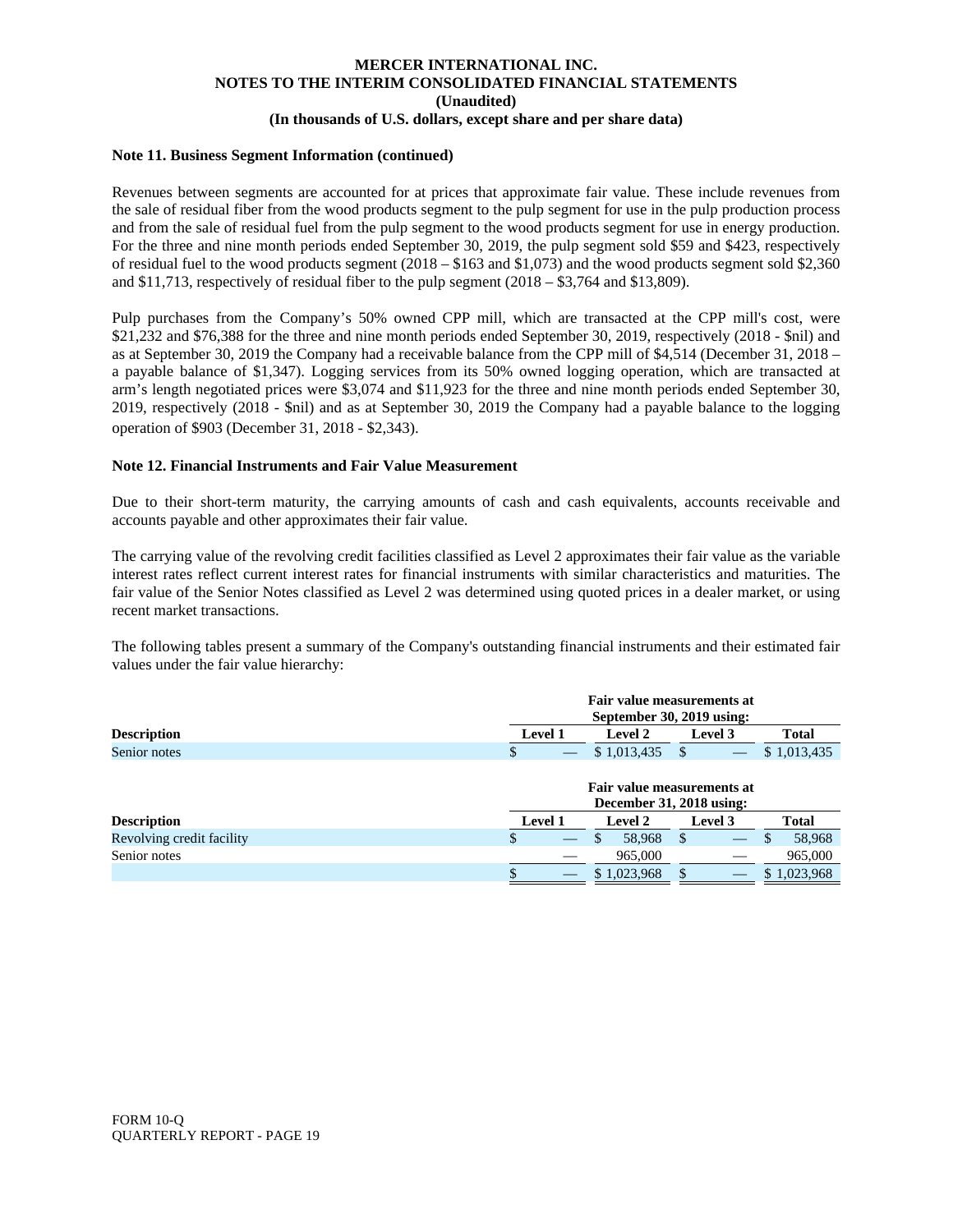#### **Note 12. Financial Instruments and Fair Value Measurement (continued)**

#### **Credit Risk**

The Company's credit risk is primarily attributable to cash held in bank accounts and accounts receivable. The Company maintains cash balances in foreign financial institutions in excess of insured limits. The Company limits its credit exposure on cash held in bank accounts by periodically investing cash in excess of short-term operating requirements and debt obligations in low risk government bonds, or similar debt instruments. The Company's credit risk associated with the sale of pulp, lumber and other wood residuals is managed through setting credit limits, the purchase of credit insurance and for certain customers a letter of credit is received prior to shipping the product. Concentrations of credit risk on the sale of pulp, lumber and other wood residuals are with customers and agents based primarily in Germany, China, the U.S. and Italy.

The carrying amount of cash and cash equivalents of \$264,899 and accounts receivable of \$228,154 recorded in the Interim Consolidated Balance Sheet, net of any allowances for losses, represents the Company's maximum exposure to credit risk.

#### **Note 13. Lease Commitments**

The Company has finance leases primarily for rail cars and production equipment. The rail cars primarily have a remaining lease term of nine years with annual renewal options thereafter. The production equipment has a remaining lease term of eight years. The Company has operating leases primarily for land to support the sandalwood tree plantations and for offices. The land leases have remaining terms of six to 13 years with options to renew for up to six years. The office leases have remaining terms of four to eight years with options to renew primarily for an additional five years. A majority of the operating leases are subject to annual changes to the Consumer Price Index ("CPI"). Changes to the CPI are treated as variable lease payments and recognized in the period in which the obligation for those payments was incurred. A 100-basis-point increase in CPI would not have a material impact on lease costs.

The components of lease expense were as follows:

|                                     |   | <b>Three Months Ended</b><br>September 30, |  |       |  | <b>Nine Months Ended</b><br>September 30, |  |       |
|-------------------------------------|---|--------------------------------------------|--|-------|--|-------------------------------------------|--|-------|
|                                     |   | 2019                                       |  | 2018  |  | 2019                                      |  | 2018  |
| Lease cost:                         |   |                                            |  |       |  |                                           |  |       |
| Operating lease cost                | S | 674                                        |  | 304   |  | 2.497                                     |  | 1.752 |
| Finance lease cost:                 |   |                                            |  |       |  |                                           |  |       |
| Amortization of right-of-use assets |   | 976                                        |  | 960   |  | 2.713                                     |  | 2,700 |
| Interest on lease liabilities       |   | 329                                        |  | 425   |  | 1.047                                     |  | 931   |
| Total lease cost                    |   | 1,979                                      |  | 1,689 |  | 6,257                                     |  | 5,383 |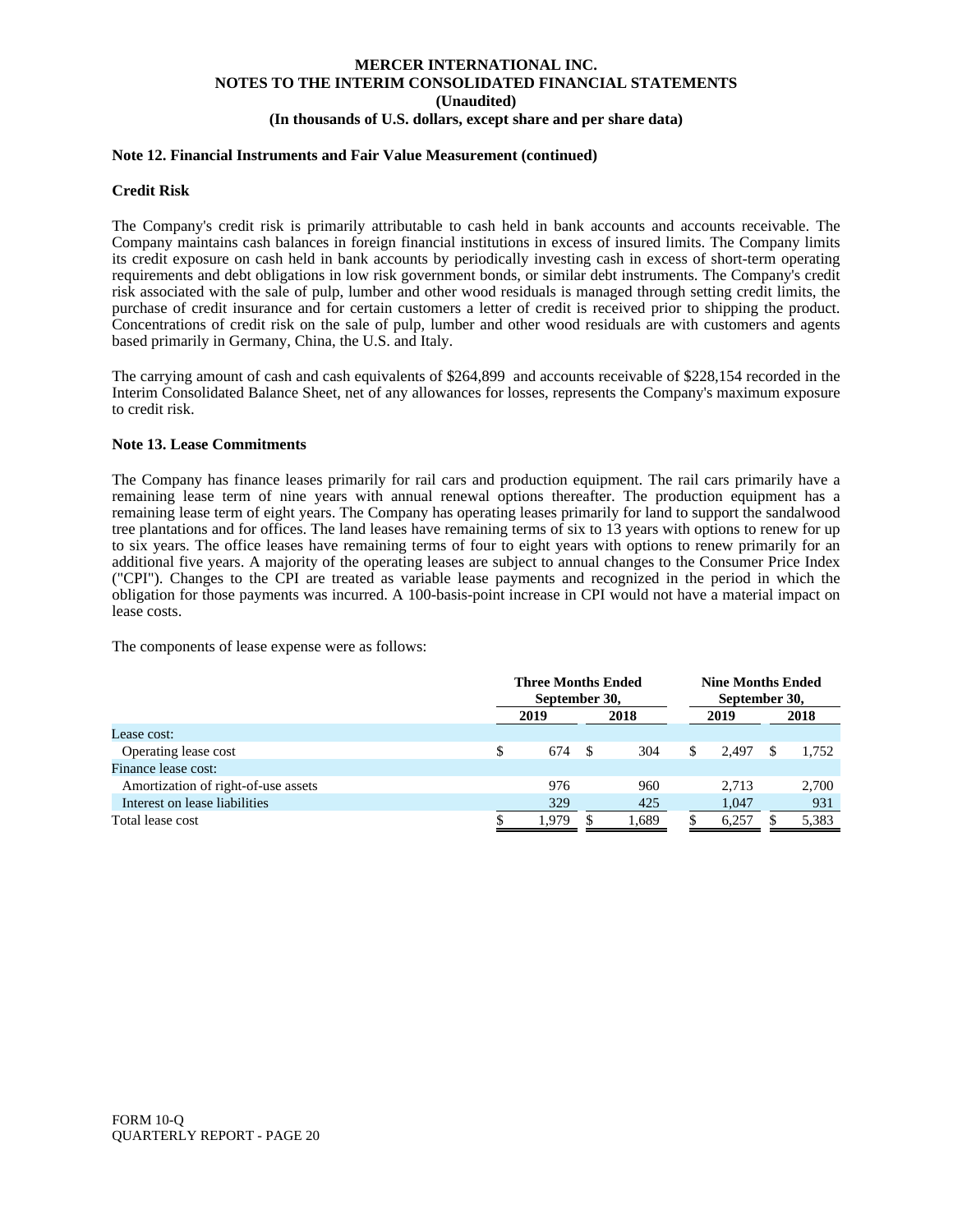#### **Note 13. Lease Commitments (continued)**

Supplemental cash flow information related to leases were as follows:

|                                                                         | <b>Three Months Ended</b><br>September 30, |       |  |      |       |       | <b>Nine Months Ended</b><br>September 30, |  |
|-------------------------------------------------------------------------|--------------------------------------------|-------|--|------|-------|-------|-------------------------------------------|--|
|                                                                         |                                            | 2019  |  | 2018 | 2019  | 2018  |                                           |  |
| Cash paid for amounts included in the measurement of lease liabilities: |                                            |       |  |      |       |       |                                           |  |
| Operating cash flows from operating leases                              |                                            | 674   |  | 304  | 2.497 | 1.752 |                                           |  |
| Operating cash flows from finance leases                                |                                            | 329   |  | 425  | 1.047 | 931   |                                           |  |
| Financing cash flows from finance leases                                |                                            | 1.735 |  | 931  | 3.428 | 2,563 |                                           |  |

Other information related to leases is as follows:

|                                        | Nine Months Ended September 30, |         |
|----------------------------------------|---------------------------------|---------|
|                                        | 2019                            | 2018    |
| Weighted average remaining lease term: |                                 |         |
| <b>Operating leases</b>                | 7 years                         | 5 years |
| Finance leases                         | 9 years                         | 9 years |
| Weighted average discount rate:        |                                 |         |
| <b>Operating leases</b>                | 6%                              |         |
| Finance leases                         | 6%                              | 6%      |

The discount rates used to calculate the present value of the minimum lease payments is the incremental borrowing rate that the subsidiary entering into the lease would have to pay to borrow on a collateralized basis over a similar term an amount equal to the lease payments in a similar economic environment.

Supplemental balance sheet information related to leases were as follows:

|                                     | September 30,<br>2019 |               | December 31,<br>2018 |
|-------------------------------------|-----------------------|---------------|----------------------|
| <b>Operating Leases</b>             |                       |               |                      |
| Operating lease right-of-use assets | \$<br>13,054          |               |                      |
|                                     |                       |               |                      |
| Other current liabilities           | \$<br>2,423           |               |                      |
| Operating lease liabilities         | 10,631                |               |                      |
| Total operating lease liabilities   | 13,054                |               |                      |
|                                     |                       |               |                      |
| <b>Finance Leases</b>               |                       |               |                      |
| Property and equipment, gross       | \$<br>40,270          | $\mathbb{S}$  | 44,756               |
| Accumulated depreciation            | (16, 364)             |               | (15,963)             |
| Property and equipment, net         | 23,906                | \$            | 28,793               |
|                                     |                       |               |                      |
| Other current liabilities           | \$<br>3,178           | $\mathcal{S}$ | 4,911                |
| Finance lease liabilities           | 21,677                |               | 24,669               |
| Total finance lease liabilities     | \$<br>24,855          | \$            | 29,580               |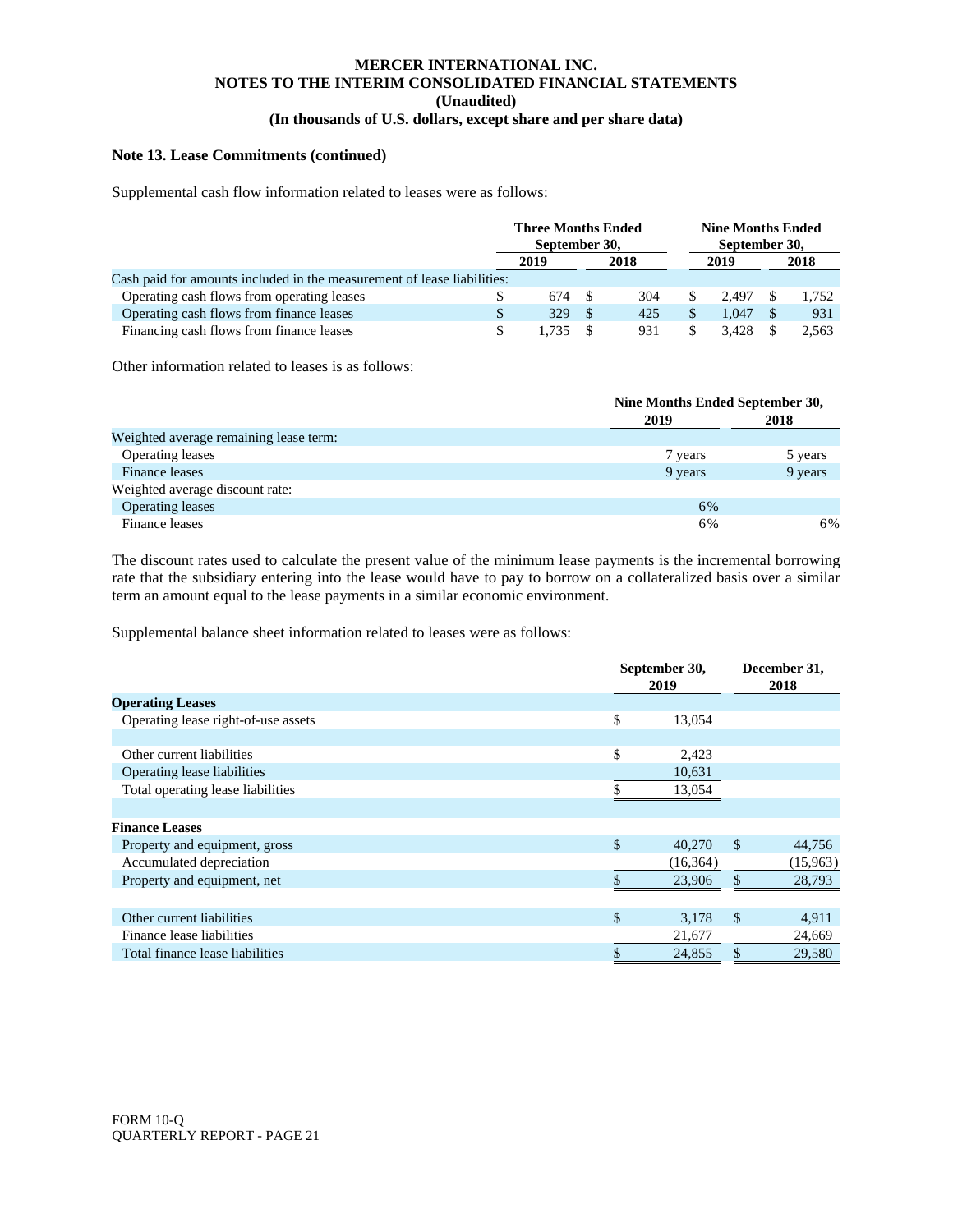## **Note 13. Lease Commitments (continued)**

As at September 30, 2019, maturities of lease liabilities were as follows:

|                        |   | <b>Finance</b> | <b>Operating</b> |
|------------------------|---|----------------|------------------|
|                        |   | <b>Leases</b>  | <b>Leases</b>    |
| 2019                   | S | 1,731          | \$<br>819        |
| 2020                   |   | 3,405          | 3,084            |
| 2021                   |   | 3,280          | 2,941            |
| 2022                   |   | 3,109          | 2,694            |
| 2023                   |   | 3,233          | 2,004            |
| Thereafter             |   | 16,147         | 4,617            |
| Total lease payments   |   | 30,905         | 16,159           |
| Less: imputed interest |   | (6,050)        | (3,105)          |
| Total lease liability  |   | 24,855         | 13,054           |

As at December 31, 2018, minimum lease payments under non-cancellable finance and operating leases were as follows:

|                        |     | <b>Finance</b> | <b>Operating</b> |
|------------------------|-----|----------------|------------------|
|                        |     | <b>Leases</b>  | <b>Leases</b>    |
| 2019                   | \$. | 6,302          | \$<br>3,309      |
| 2020                   |     | 3,601          | 2,963            |
| 2021                   |     | 3,441          | 2,717            |
| 2022                   |     | 3,278          | 2,557            |
| 2023                   |     | 3,410          | 2,057            |
| Thereafter             |     | 17,025         | 5,360            |
| Total lease payments   |     | 37,057         | 18,963           |
| Less: imputed interest |     | (7, 477)       |                  |
| Total lease liability  |     | 29,580         |                  |

As at September 30, 2019, the Company has additional finance leases for rail cars that have not yet commenced. The leases have a term of 12 years with annual renewal options thereafter. The total payments over the term of the leases will be approximately \$19,600. The leases will commence in 2019.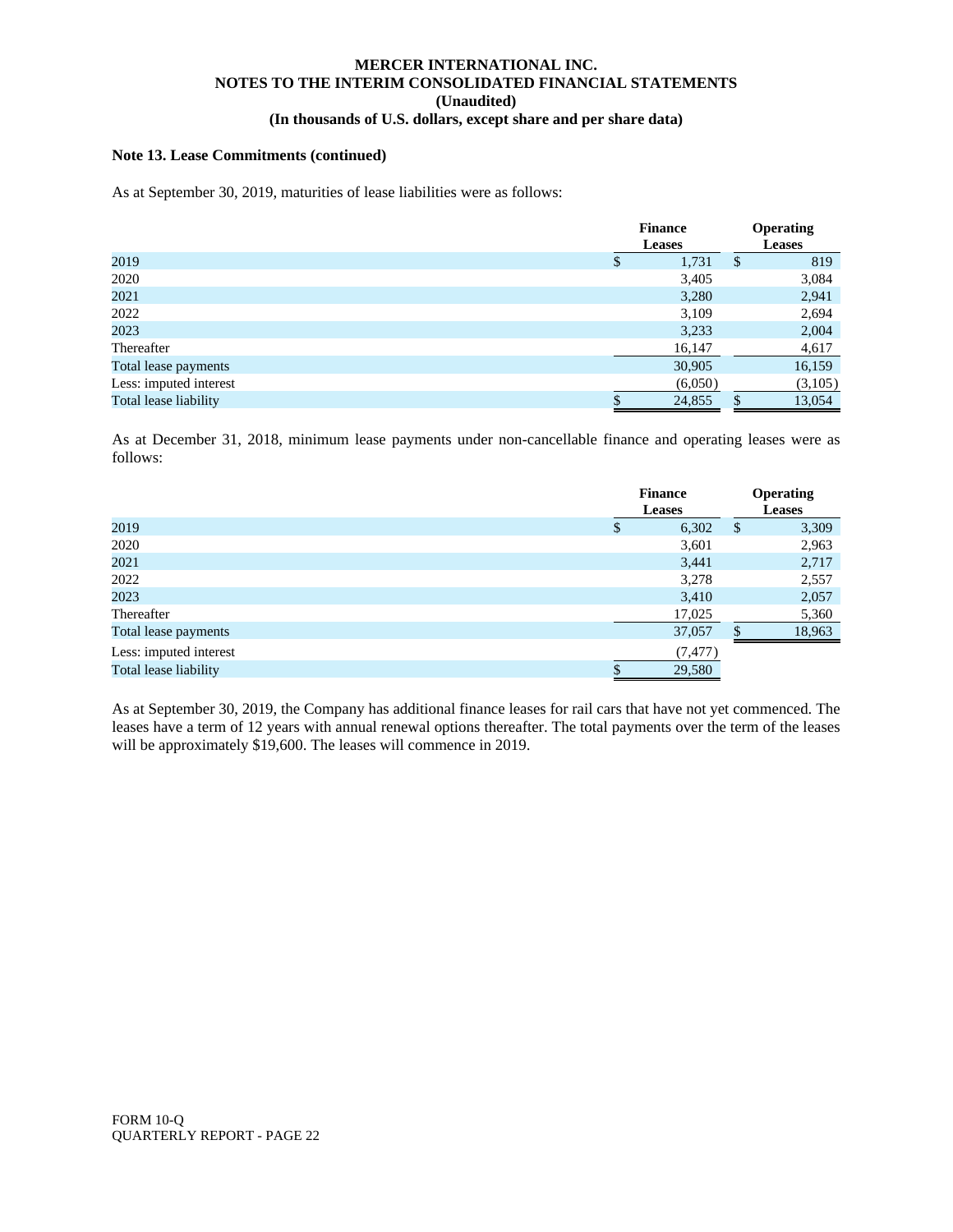#### **Note 14. Commitments and Contingencies**

- (a) The Company is involved in legal actions and claims arising in the ordinary course of business. While the outcome of any legal actions and claims cannot be predicted with certainty, it is the opinion of management that the outcome of any such claims which are pending or threatened, either individually or on a combined basis, will not have a material adverse effect on the consolidated financial condition, results of operations or liquidity of the Company.
- (b) The Company is subject to regulations that require the handling and disposal of asbestos in a prescribed manner if a property undergoes a major renovation or demolition. Otherwise, the Company is not required to remove asbestos from its facilities. Generally asbestos is found on steam and condensate piping systems as well as certain cladding on buildings and in building insulation throughout older facilities. The Company's obligation for the proper removal and disposal of asbestos products from the Company's mills is a conditional asset retirement obligation. As a result of the longevity of the Company's mills, due in part to the maintenance procedures and the fact that the Company does not have plans for major changes that require the removal of asbestos, the timing of the asbestos removal is indeterminate. As a result, the Company is currently unable to reasonably estimate the fair value of its asbestos removal and disposal obligation. The Company will recognize a liability in the period in which sufficient information is available to reasonably estimate its fair value.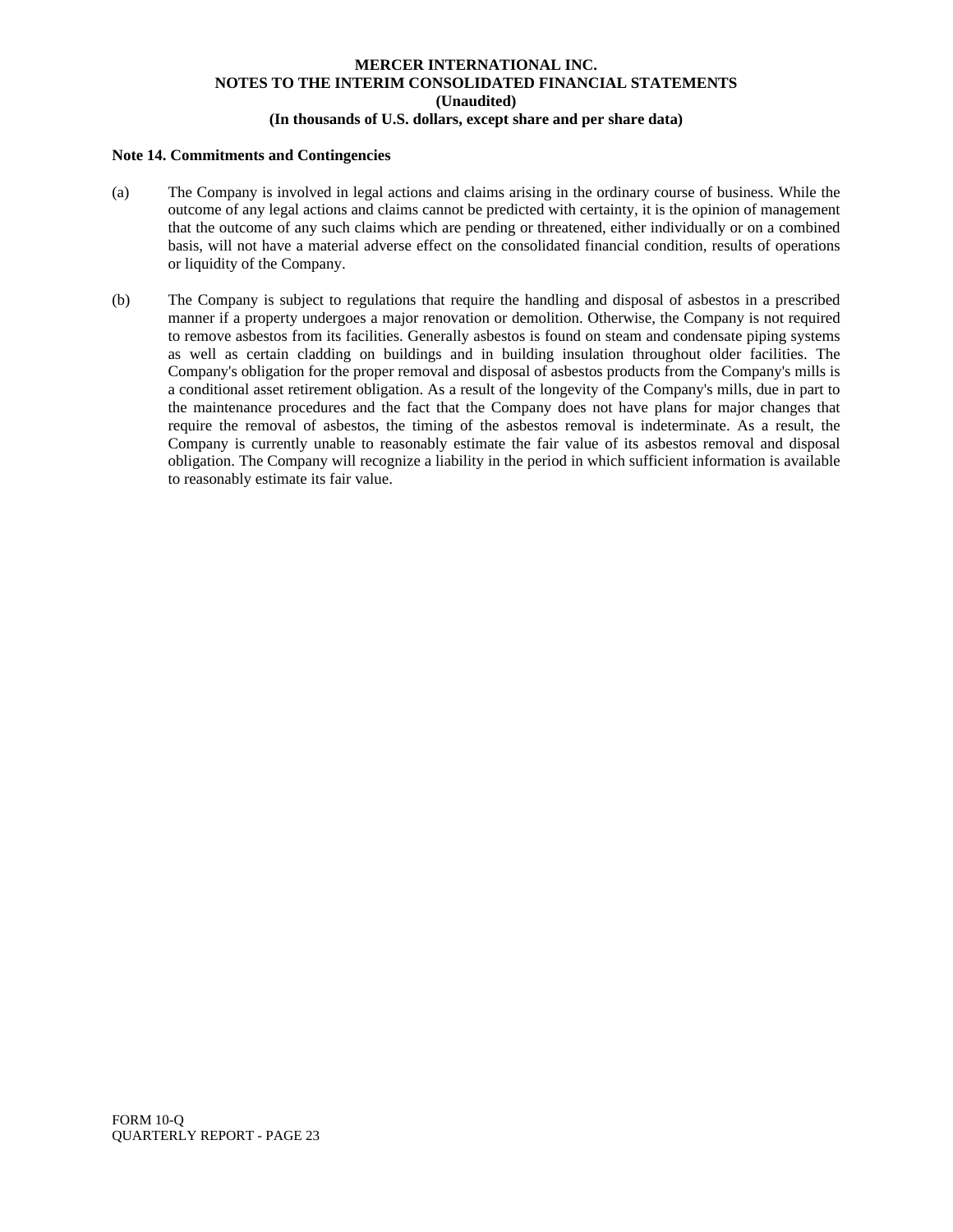## **NON-GAAP FINANCIAL MEASURES**

This quarterly report on Form 10-Q contains "non-GAAP financial measures", that is, financial measures that either exclude or include amounts that are not excluded or included in the most directly comparable measure calculated and presented in accordance with the generally accepted accounting principles in the United States, referred to as "GAAP". Specifically, we make use of the non-GAAP measure "Operating EBITDA".

Operating EBITDA is defined as operating income (loss) plus depreciation and amortization and non-recurring capital asset impairment charges. We use Operating EBITDA as a benchmark measurement of our own operating results and as a benchmark relative to our competitors. We consider it to be a meaningful supplement to operating income as a performance measure primarily because depreciation expense and non-recurring capital asset impairment charges are not actual cash costs, and depreciation expense varies widely from company to company in a manner that we consider largely independent of the underlying cost efficiency of our operating facilities. In addition, we believe Operating EBITDA is commonly used by securities analysts, investors and other interested parties to evaluate our financial performance.

Operating EBITDA does not reflect the impact of a number of items that affect our net income (loss), including financing costs and the effect of derivative instruments. Operating EBITDA is not a measure of financial performance under GAAP, and should not be considered as an alternative to net income (loss) or income (loss) from operations as a measure of performance, or as an alternative to net cash from operating activities as a measure of liquidity. Operating EBITDA is an internal measure and therefore may not be comparable to other companies.

Operating EBITDA has significant limitations as an analytical tool, and should not be considered in isolation, or as a substitute for analysis of our results as reported under GAAP. Some of these limitations are that Operating EBITDA does not reflect: (i) our cash expenditures, or future requirements, for capital expenditures or contractual commitments; (ii) changes in, or cash requirements for, working capital needs; (iii) the significant interest expense, or the cash requirements necessary to service interest or principal payments, on our outstanding debt; (iv) the impact of realized or marked to market changes in our derivative positions, which can be substantial; and (v) the impact of non-recurring impairment charges against our investments or assets. Because of these limitations, Operating EBITDA should only be considered as a supplemental performance measure and should not be considered as a measure of liquidity or cash available to us to invest in the growth of our business. Because all companies do not calculate Operating EBITDA in the same manner, Operating EBITDA as calculated by us may differ from Operating EBITDA or EBITDA as calculated by other companies. We compensate for these limitations by using Operating EBITDA as a supplemental measure of our performance and by relying primarily on our GAAP financial statements.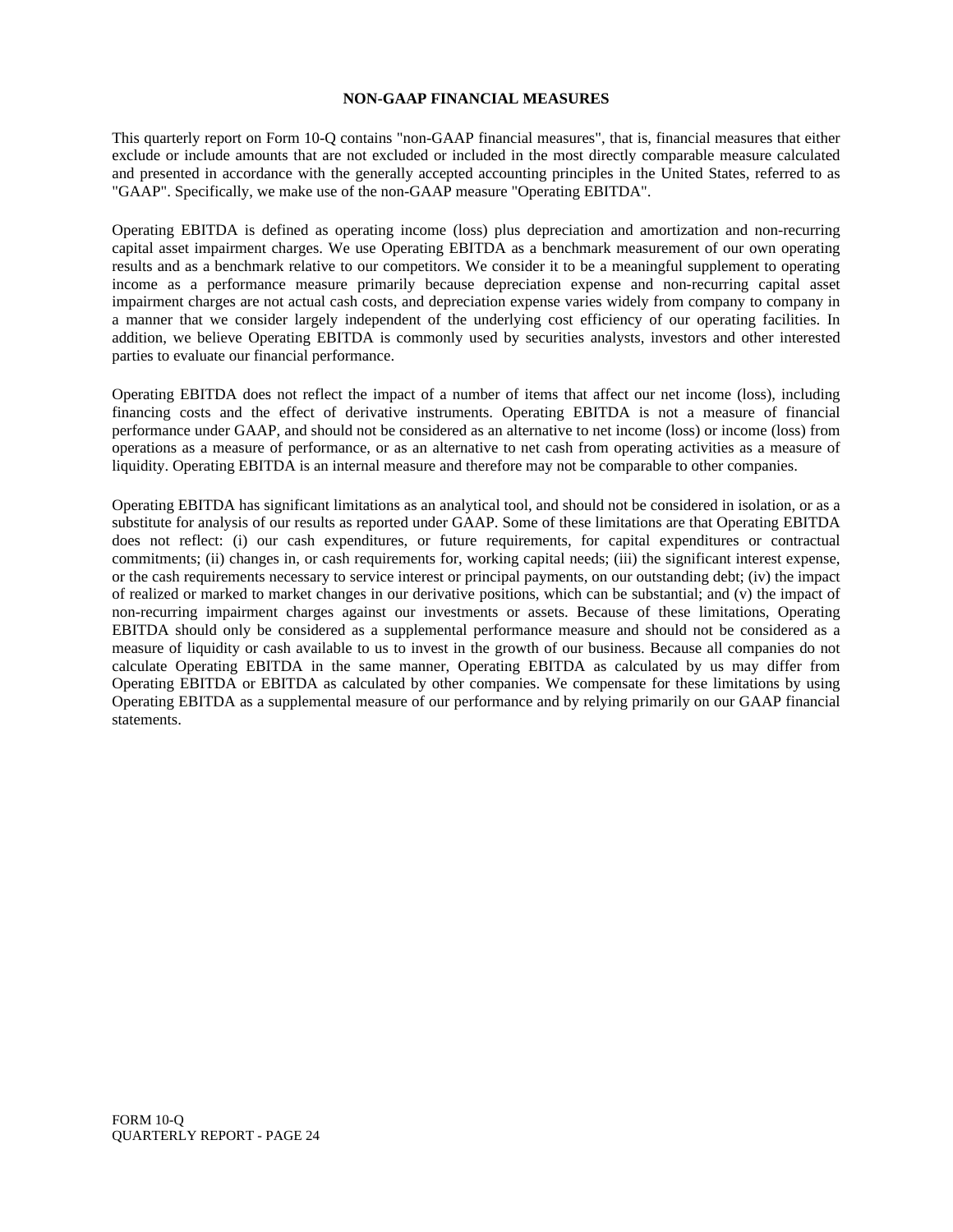## **ITEM 2. MANAGEMENT'S DISCUSSION AND ANALYSIS OF FINANCIAL CONDITION AND RESULTS OF OPERATIONS**

In this document: (i) unless the context otherwise requires, references to "we", "our", "us", the "Company" or "Mercer" mean Mercer International Inc. and its subsidiaries; (ii) references to "Mercer Inc." mean the Company excluding its subsidiaries; (iii) information is provided as of September 30, 2019, unless otherwise stated; (iv) our reporting currency is dollars and references to "€" mean euros and "C\$" mean Canadian dollars; (v) "ADMTs" refers to air-dried metric tonnes; (vi) "NBSK" refers to northern bleached softwood kraft; (vii) "NBHK" refers to northern bleached hardwood kraft; (viii) "MW" refers to megawatts and "MWh" refers to megawatt hours; (ix) "Mfbm" refers to thousand board feet of lumber and "MMfbm" mean million board feet of lumber; and (x) our lumber metrics are converted from cubic meters to Mfbm using a conversion ratio of 1.6 cubic meters to one Mfbm, which is the ratio commonly used in the industry.

Due to rounding, numbers presented throughout this report may not add up precisely to totals we provide and percentages may not precisely reflect the absolute figure.

The following discussion and analysis of our results of operations and financial condition for the three and nine months ended September 30, 2019 should be read in conjunction with our interim consolidated financial statements and related notes included in this quarterly report, as well as our most recent annual report on Form 10-K for the fiscal year ended December 31, 2018 filed with the Securities and Exchange Commission, referred to as the "SEC".

## **Results of Operations**

## *General*

We have two reportable operating segments:

- **Pulp** consists of the manufacture, sale and distribution of pulp, electricity and other by-products at our pulp mills.
- **Wood Products** consists of the manufacture, sale and distribution of lumber, electricity and other wood residuals at the Friesau sawmill.

Each segment offers primarily different products and requires different manufacturing processes, technology and sales and marketing.

On December 10, 2018 we acquired Mercer Peace River Pulp Ltd. ("MPR") which operates the Peace River mill in Alberta and has a 50% joint venture interest in the Cariboo NBSK mill in British Columbia. The Peace River mill is a swing mill that produces both NBSK and NBHK.

## *Current Market Environment*

In the third quarter of 2019, list pulp prices declined from the second quarter of 2019 due to high producer inventories.

Overall, our average NBSK pulp sales realizations were approximately 13% lower in the third quarter of 2019 compared to the second quarter of 2019.

At the end of the current quarter, NBSK list prices in Europe, China and North America were approximately \$825, \$585 and \$1,135 per ADMT, respectively and NBHK list prices in China and North America were approximately \$490 and \$930 per ADMT, respectively.

In the fourth quarter of 2019, our pulp mills have 53 days of scheduled maintenance downtime, or approximately 83,000 ADMTs.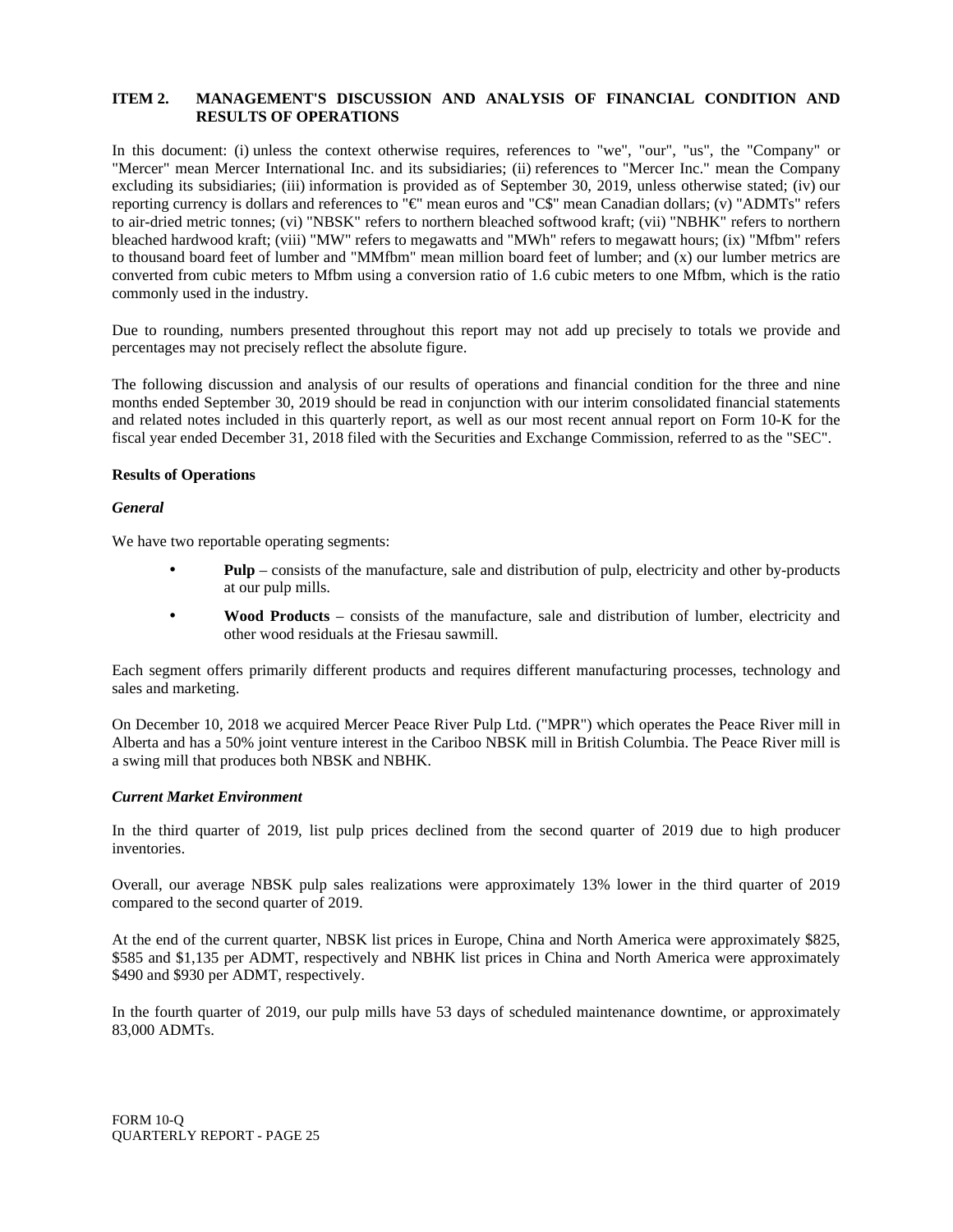We currently expect pulp markets to stabilize and producer inventories to decline in the later part of the year as a result of producer downtime along with overall steady demand.

In the third quarter of 2019, lumber markets were generally stable but lumber sales realizations declined as a result of the supply of lumber processed from beetle damaged wood in Europe and high producer inventories in the U.S. market. We currently expect stable lumber markets and prices in the fourth quarter of 2019.

## *Summary Financial Highlights*

|                                                     | <b>Three Months Ended</b><br>September 30, |              |           |      | <b>Nine Months Ended</b><br>September 30,    |               |                  |
|-----------------------------------------------------|--------------------------------------------|--------------|-----------|------|----------------------------------------------|---------------|------------------|
|                                                     | 2019<br>2018                               |              |           |      | 2019                                         |               | 2018             |
|                                                     |                                            |              |           |      | (in thousands, other than per share amounts) |               |                  |
| <b>Statement of Operations Data</b>                 |                                            |              |           |      |                                              |               |                  |
| Pulp segment revenues                               | \$<br>345,060                              | \$           | 292,969   |      | \$1,166,333                                  | \$            | 898,836          |
| Wood products segment revenues                      | 36.458                                     |              | 38,089    |      | 120,349                                      |               | 146,657          |
| Corporate and other revenues                        | 2,018                                      |              |           |      | 6,557                                        |               |                  |
| <b>Total revenues</b>                               | \$<br>383,536                              | $\mathbb{S}$ | 331,058   |      | \$1,293,239                                  |               | \$1,045,493      |
|                                                     |                                            |              |           |      |                                              |               |                  |
| Pulp segment operating income                       | \$<br>21,386                               | \$           | 68,794    | \$   | 157,157                                      | \$            | 179,824          |
| Wood products segment operating income (loss)       | 544                                        |              | (1,770)   |      | 2,075                                        |               | 5,534            |
| Corporate and other operating loss                  | (3,183)                                    |              | (3,678)   |      | (9,123)                                      |               | (8,488)          |
| Total operating income                              | \$<br>18,747                               | \$           | 63,346    | \$   | 150,109                                      | \$            | 176,870          |
|                                                     |                                            |              |           |      |                                              |               |                  |
| Pulp segment depreciation and amortization          | \$<br>29,744                               | \$           | 20,802    | \$   | 87,616                                       | \$            | 63,452           |
| Wood products segment depreciation and amortization | 2.016                                      |              | 2,395     |      | 5,937                                        |               | 5,860            |
| Corporate and other depreciation and amortization   | 292                                        |              | 113       |      | 894                                          |               | 331              |
| Total depreciation and amortization                 | \$<br>32,052                               | \$           | 23,310    | \$   | 94,447                                       | \$            | 69,643           |
|                                                     |                                            |              |           |      |                                              |               |                  |
| Operating EBITDA <sup>(1)</sup>                     | \$<br>50,799                               | \$           | 86,656    | \$   | 244,556                                      | \$            | 246,513          |
| Loss on settlement of debt                          | \$                                         | \$           |           | \$   |                                              | \$            | $(21,515)^{(2)}$ |
| Legal cost award                                    | \$                                         | \$           |           | $\$$ | $\overline{\phantom{m}}$                     | $\mathsf{\$}$ | (6,951)          |
| Provision for income taxes                          | \$<br>(244)                                | \$           | (10, 182) | \$   | (35, 101)                                    | \$            | (28, 224)        |
| Net income                                          | \$<br>1,207                                | \$           | 41,176    | \$   | 63,082                                       | \$            | 83,580           |
| Net income per common share                         |                                            |              |           |      |                                              |               |                  |
| <b>Basic</b>                                        | \$<br>0.02                                 | \$           | 0.63      | \$   | 0.96                                         | \$            | 1.28             |
| <b>Diluted</b>                                      | \$<br>0.02                                 | \$           | 0.63      | \$   | 0.96                                         | \$            | 1.27             |
| Common shares outstanding at period end             | 65,629                                     |              | 65,202    |      | 65,629                                       |               | 65,202           |

(1) The following table provides a reconciliation of net income to operating income and Operating EBITDA for the periods indicated:

|                                    | <b>Three Months Ended</b><br>September 30. |        |               |                | September 30. | <b>Nine Months Ended</b> |    |         |
|------------------------------------|--------------------------------------------|--------|---------------|----------------|---------------|--------------------------|----|---------|
|                                    |                                            | 2019   |               | 2018           |               | 2019                     |    | 2018    |
|                                    |                                            |        |               | (in thousands) |               |                          |    |         |
| Net income                         | \$                                         | 1,207  | <sup>\$</sup> | 41,176         | \$.           | 63,082                   | \$ | 83,580  |
| Provision for income taxes         |                                            | 244    |               | 10.182         |               | 35.101                   |    | 28,224  |
| Interest expense                   |                                            | 18.183 |               | 11,729         |               | 55,103                   |    | 35,972  |
| Loss on settlement of debt         |                                            |        |               |                |               |                          |    | 21,515  |
| Legal cost award                   |                                            |        |               |                |               |                          |    | 6,951   |
| Other (income) expenses            |                                            | (887)  |               | 259            |               | (3,177)                  |    | 628     |
| Operating income                   |                                            | 18.747 |               | 63.346         |               | 150,109                  |    | 176,870 |
| Add: Depreciation and amortization |                                            | 32,052 |               | 23,310         |               | 94.447                   |    | 69,643  |
| <b>Operating EBITDA</b>            |                                            | 50,799 |               | 86,656         |               | 244,556                  |    | 246,513 |

(2) Redemption of 7.75% senior notes due 2022, referred to as the "2022 Senior Notes".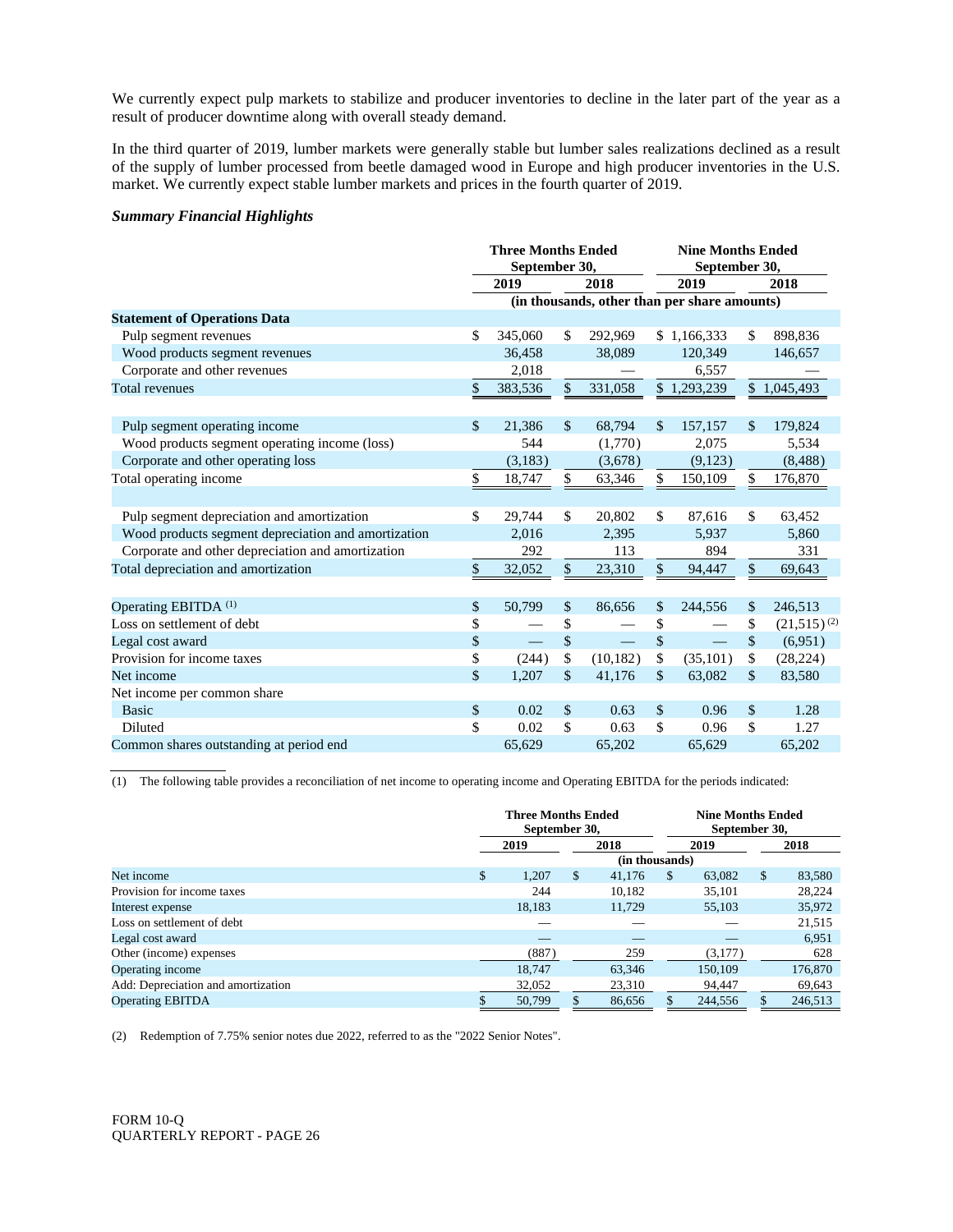#### *Selected Production, Sales and Other Data*

|                                                          | <b>Three Months Ended</b><br>September 30, |        | <b>Nine Months Ended</b><br>September 30, |         |
|----------------------------------------------------------|--------------------------------------------|--------|-------------------------------------------|---------|
|                                                          | 2019                                       | 2018   | 2019                                      | 2018    |
| <b>Pulp Segment</b>                                      |                                            |        |                                           |         |
| Pulp production ('000 ADMTs)                             |                                            |        |                                           |         |
| <b>NBSK</b>                                              | 441.7                                      | 363.5  | 1,355.1                                   | 1,037.7 |
| <b>NBHK</b>                                              | 75.3                                       |        | 243.3                                     |         |
| Annual maintenance downtime ('000 ADMTs)                 | 14.1                                       | 14.4   | 21.6                                      | 69.9    |
| Annual maintenance downtime (days)                       | 13                                         | 14     | 28                                        | 51      |
| Pulp sales ('000 ADMTs)                                  |                                            |        |                                           |         |
| <b>NBSK</b>                                              | 451.2                                      | 319.9  | 1,356.6                                   | 1,025.2 |
| <b>NBHK</b>                                              | 91.0                                       |        | 260.4                                     |         |
| Average NBSK pulp list prices (\$/ADMT) <sup>(1)</sup>   |                                            |        |                                           |         |
| Europe                                                   | 860                                        | 1,230  | 987                                       | 1,176   |
| China                                                    | 585                                        | 887    | 649                                       | 902     |
| North America                                            | 1,170                                      | 1,377  | 1,281                                     | 1,307   |
| Average NBHK pulp list prices $(\frac{5}{ADMT})^{(1)}$   |                                            |        |                                           |         |
| China                                                    | 507                                        | 800    | 609                                       | 799     |
| North America                                            | 970                                        | 1,192  | 1,083                                     | 1,131   |
| Average pulp sales realizations $(\frac{5}{ADMT})^{(2)}$ |                                            |        |                                           |         |
| <b>NBSK</b>                                              | 609                                        | 852    | 689                                       | 817     |
| <b>NBHK</b>                                              | 499                                        |        | 589                                       |         |
| Energy production ('000 MWh)                             | $572.5$ (3)                                | 388.0  | $1,708.3$ (3)                             | 1,120.7 |
| Energy sales ('000 MWh)                                  | $224.7$ <sup>(3)</sup>                     | 141.0  | $668.4$ (3)                               | 401.3   |
| Average energy sales realizations (\$/MWh)               | 89                                         | 105    | 92                                        | 105     |
|                                                          |                                            |        |                                           |         |
| <b>Wood Products Segment</b>                             |                                            |        |                                           |         |
| Lumber production (MMfbm)                                | 96.6                                       | 79.5   | 308.0                                     | 294.1   |
| Lumber sales (MMfbm)                                     | 97.0                                       | 83.8   | 307.7                                     | 312.0   |
| Average lumber sales realizations (\$/Mfbm)              | 337                                        | 409    | 348                                       | 421     |
| Energy production and sales ('000 MWh)                   | 13.9                                       | 16.4   | 60.4                                      | 62.5    |
| Average energy sales realizations (\$/MWh)               | 116                                        | 121    | 117                                       | 128     |
|                                                          |                                            |        |                                           |         |
| <b>Average Spot Currency Exchange Rates</b>              |                                            |        |                                           |         |
| $$/ \infty$ <sup>49</sup>                                | 1.1120                                     | 1.1629 | 1.1234                                    | 1.1945  |
| $$ / C\$ (4)                                             | 0.7573                                     | 0.7651 | 0.7523                                    | 0.7767  |

(1) Source: RISI pricing report.

(2) Sales realizations after customer discounts, rebates and other selling concessions. Incorporates the effect of pulp price variations occurring between the order and shipment dates.

(3) Excludes energy production and sales relating to our 50% joint venture interest in the Cariboo mill, which is accounted for as an equity investment.

(4) Average Federal Reserve Bank of New York Noon Buying Rates over the reporting period.

#### *Consolidated - Three Months Ended September 30, 2019 Compared to Three Months Ended September 30, 2018*

Total revenues for the three months ended September 30, 2019 increased by approximately 16% to \$383.5 million from \$331.1 million in the same quarter of 2018 primarily due to the inclusion of MPR and higher sales volumes partially offset by lower sales realizations.

Costs and expenses in the current quarter increased by approximately 36% to \$364.8 million from \$267.7 million in the third quarter of 2018 primarily due to the inclusion of MPR costs and higher pulp and lumber sales volumes partially offset by lower per unit fiber costs and the positive impact of a stronger dollar on our euro and Canadian dollar denominated costs and expenses.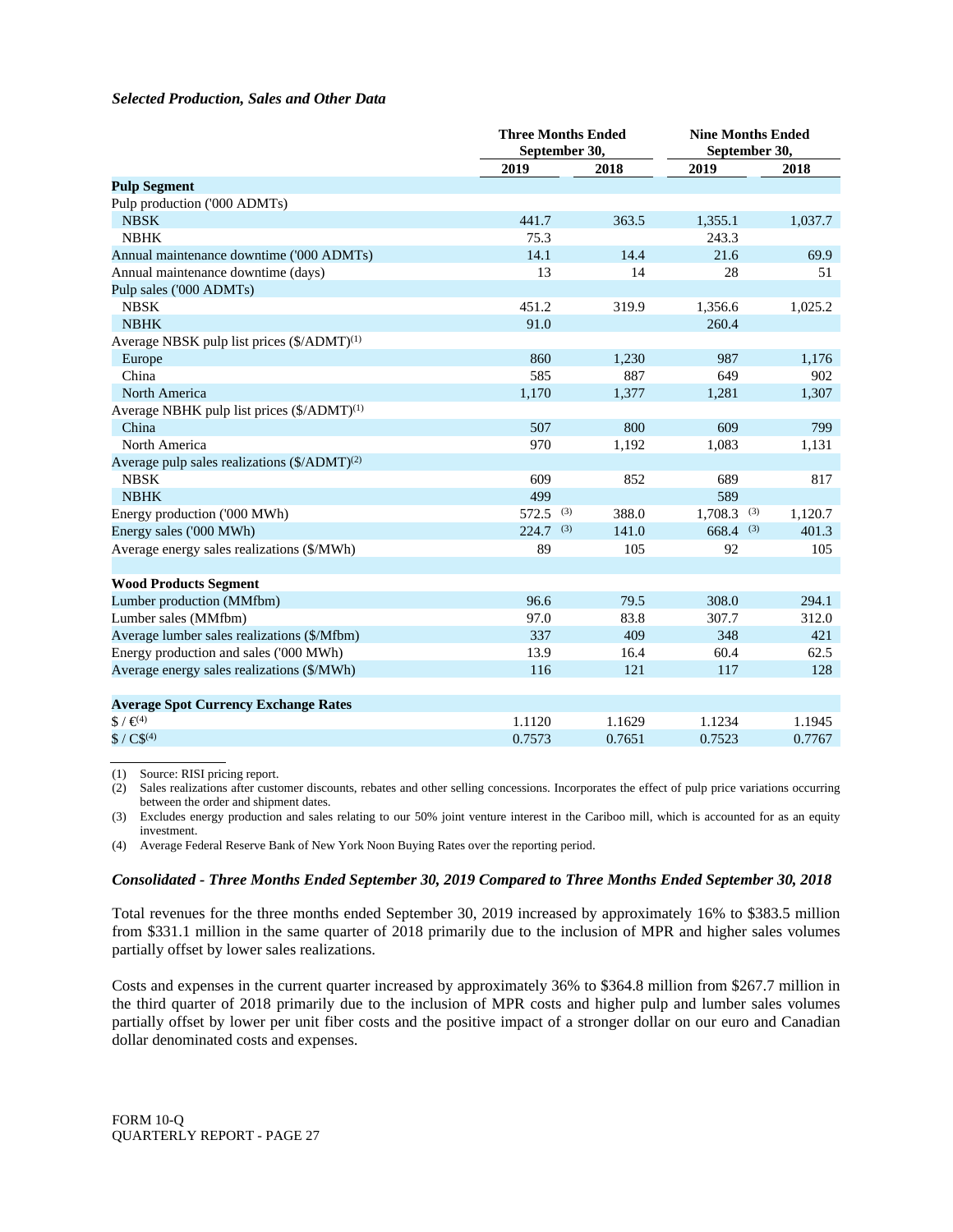In the third quarter of 2019, cost of sales depreciation and amortization increased to \$31.9 million from \$23.2 million in the same quarter of 2018 primarily due to inclusion of MPR.

Selling, general and administrative expenses increased to \$18.0 million in the third quarter of 2019 from \$14.5 million in the same quarter of 2018 primarily due to the inclusion of MPR.

In the third quarter of 2019, our operating income decreased by approximately 70% to \$18.7 million from \$63.3 million in the same quarter of 2018 due to lower pulp and lumber sales realizations.

Interest expense in the current quarter increased to \$18.2 million from \$11.7 million in the same quarter of 2018 primarily as a result of the issuance in December 2018 of \$350.0 million of our 7.375% senior notes due 2025 ("2025 Senior Notes") to finance the acquisition of MPR.

During the third quarter of 2019, income tax expense decreased to \$0.2 million from \$10.2 million in the same quarter of 2018 due to lower income.

For the third quarter of 2019, our net income decreased to \$1.2 million, or \$0.02 per share, from \$41.2 million, or \$0.63 per share, in the same quarter of 2018.

In the third quarter of 2019, Operating EBITDA decreased by approximately 41% to \$50.8 million from \$86.7 million in the same quarter of 2018 primarily due to lower pulp and lumber sales realizations partially offset by lower per unit fiber costs, higher sales volumes and the positive impact of a stronger dollar on our euro and Canadian dollar denominated costs and expenses.

## **Operating Results by Business Segment**

None of the income or loss items following operating income in our Interim Consolidated Statement of Operations are allocated to our segments, since those items are reviewed separately by management.

## *Pulp Segment - Three Months Ended September 30, 2019 Compared to Three Months Ended September 30, 2018*

*Selected Financial Information*

|                               | Three Months Ended September 30, |   |         |  |  |  |
|-------------------------------|----------------------------------|---|---------|--|--|--|
|                               | 2019                             |   | 2018    |  |  |  |
|                               | (in thousands)                   |   |         |  |  |  |
| Pulp revenues                 | 322,707                          |   | 274,970 |  |  |  |
| Energy and chemical revenues  | 22.353                           | S | 17.999  |  |  |  |
| Depreciation and amortization | 29,744                           |   | 20,802  |  |  |  |
| Operating income              | 21,386                           |   | 68,794  |  |  |  |

Pulp revenues in the third quarter of 2019 increased by approximately 17% to \$322.7 million from \$275.0 million in the same quarter of 2018 due to the inclusion of MPR and higher sales volumes partially offset by lower sales realizations.

Energy and chemical revenues increased by approximately 24% to \$22.4 million in the third quarter of 2019 from \$18.0 million in the same quarter of 2018 when one turbine at each of our Stendal and Celgar mills was taken offline for scheduled maintenance.

NBSK pulp production increased by approximately 21% to 441,672 ADMTs in the current quarter from 363,543 ADMTs in the same quarter of 2018, primarily due to the inclusion of MPR and steady production at all of our mills. In the current quarter of 2019, our pulp mills had 13 days of scheduled maintenance downtime (approximately 14,100 ADMTs). In the third quarter of 2018, we had 14 days (approximately 14,400 ADMTs) of annual maintenance downtime.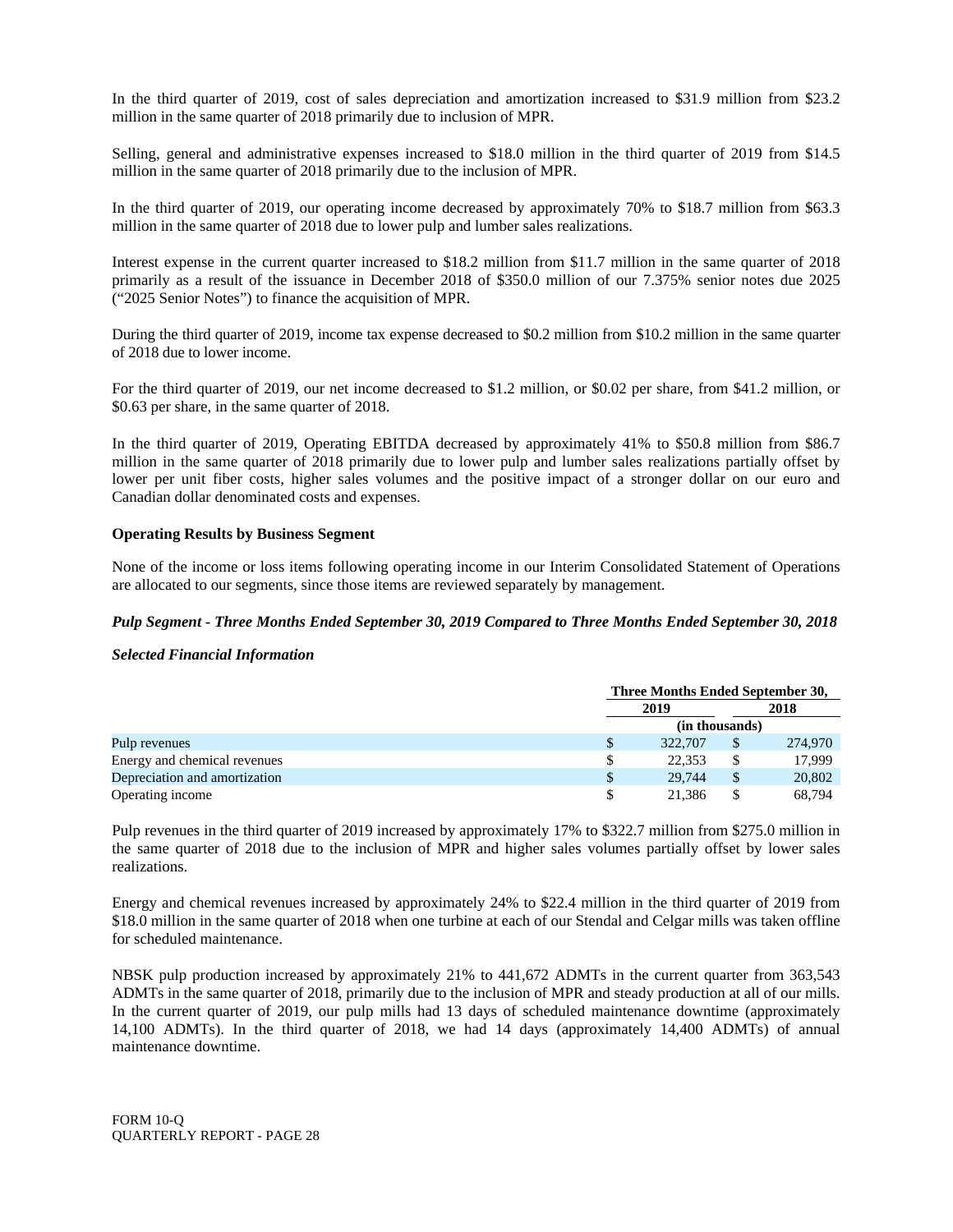We estimate that annual maintenance downtime in the current quarter adversely impacted our operating income by approximately \$10.4 million, comprised primarily of direct out-of-pocket expenses.

In the fourth quarter of 2019, our pulp mills have 53 days of scheduled maintenance downtime or approximately 83,000 ADMTs.

NBSK pulp sales volumes increased by approximately 41% to 451,171 ADMTs in the current quarter from 319,850 ADMTs in the same quarter of 2018 primarily due to the inclusion of MPR and strong sales volumes to China.

In the current quarter of 2019, list prices for NBSK pulp decreased from the same quarter of 2018, largely as a result of high producer inventory levels. Average list prices for NBSK pulp in Europe were approximately \$860 per ADMT in the third quarter of 2019 compared to approximately \$1,230 per ADMT in the same quarter of 2018. Average list prices for NBSK pulp in China and North America were approximately \$585 per ADMT and \$1,170 per ADMT, respectively, in the current quarter compared to approximately \$887 per ADMT and \$1,377 per ADMT, respectively, in the same quarter of 2018.

Average NBSK pulp sales realizations decreased by approximately 29% to \$609 per ADMT in the third quarter of 2019 from approximately \$852 per ADMT in the same quarter of 2018 primarily due to lower list prices.

As a result of a decline in pulp sales realizations in the current quarter of 2019, we recorded a write down of our inventory carrying values at our Canadian mills of \$6.9 million.

In the current quarter of 2019 as a result of the effect of the strengthening of the dollar against the euro and Canadian dollar on our dollar denominated cash and receivables at our mills and our euro and Canadian dollar denominated costs and expenses, we recorded a net positive impact of approximately \$14.6 million on operating income due to foreign exchange compared to the same quarter of 2018.

Costs and expenses for our pulp segment in the current quarter increased by approximately 44% to \$323.7 million from \$224.3 million in the third quarter of 2018 primarily due to the inclusion of MPR costs and higher pulp sales volumes partially offset by lower per unit fiber costs and the positive impact of a stronger dollar. In the current quarter of 2019, we received German regulatory approval to reverse a wastewater fee accrual of \$7.2 million as a result of certain capital projects.

In the third quarter of 2019, pulp segment depreciation and amortization increased to \$29.7 million from \$20.8 million in the same quarter of 2018 primarily due the inclusion of MPR.

On average, in the current quarter overall per unit fiber costs decreased by approximately 14% from the same quarter of 2018 primarily due to lower per unit fiber costs for our German mills and the positive impact of a stronger dollar on our euro and Canadian dollar denominated fiber costs. In the current quarter, fiber costs for our German mills declined due to the continued availability of beetle damaged wood. For our Canadian mills, per unit fiber costs modestly declined but remain at historically high levels due to strong demand for fiber in Celgar's fiber procurement area. We currently expect stable per unit fiber costs in the fourth quarter of 2019.

Transportation costs for our pulp segment increased to \$37.2 million in the current quarter from \$15.8 million in the same quarter of 2018 primarily as a result of the inclusion of MPR and higher sales volumes.

In the third quarter of 2019, pulp segment operating income decreased to \$21.4 million from \$68.8 million in the same quarter of 2018 as lower pulp sales realizations were only partially offset by higher sales volumes and lower per unit fiber costs.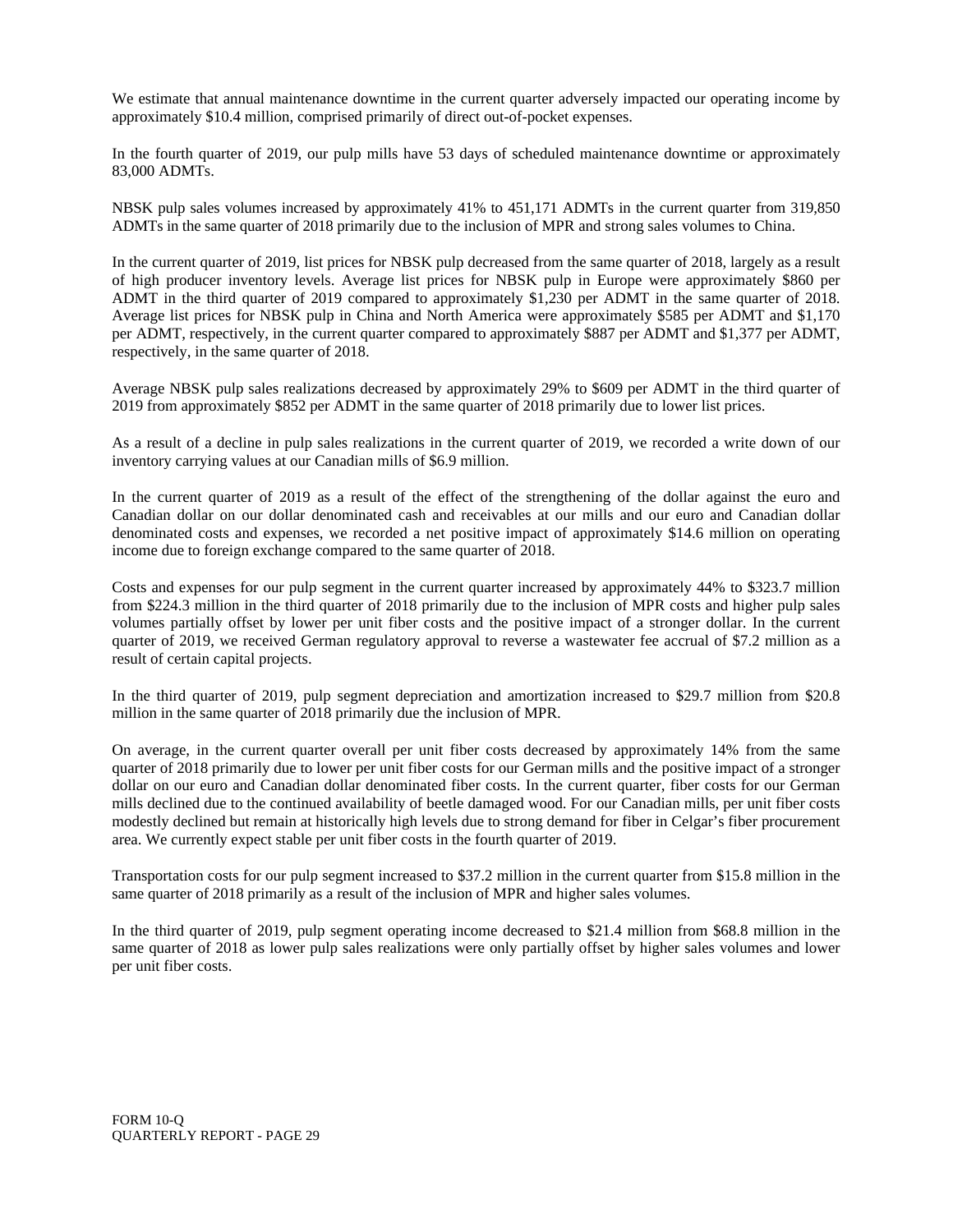*Wood Products Segment - Three Months Ended September 30, 2019 Compared to Three Months Ended September 30, 2018*

#### *Selected Financial Information*

|                               | Three Months Ended September 30, |               |         |  |  |  |  |
|-------------------------------|----------------------------------|---------------|---------|--|--|--|--|
|                               | 2019                             |               | 2018    |  |  |  |  |
|                               | (in thousands)                   |               |         |  |  |  |  |
| Lumber revenues               | 32.687                           | $\mathcal{S}$ | 34,270  |  |  |  |  |
| Energy revenues               | 1.621                            | S             | 1,978   |  |  |  |  |
| Wood residual revenues        | 2,150                            | \$            | 1,841   |  |  |  |  |
| Depreciation and amortization | 2.016                            | \$            | 2,395   |  |  |  |  |
| Operating income (loss)       | 544                              |               | (1,770) |  |  |  |  |

In the third quarter of 2019, lumber revenues decreased 5% to \$32.7 million from \$34.3 million in the same quarter of 2018 due to lower sales realizations partially offset by higher sales volumes. In the current quarter approximately 31% of sales volumes were in the U.S. market and the majority of remaining sales were to Europe.

Energy and wood residual revenues in the third quarter of 2019 were flat at \$3.8 million compared to the same quarter of 2018.

Production increased by approximately 22% to 96.6 MMfbm of lumber in the current quarter of 2019 from 79.5 MMfbm in the same quarter of 2018 primarily due to planned downtime for capital projects in the prior quarter of 2018.

Average lumber sales realizations decreased by approximately 18% to \$337 per Mfbm in the third quarter of 2019 from approximately \$409 per Mfbm in the same quarter of 2018 primarily due to lower pricing in both the U.S. and Europe. U.S. lumber pricing declined as record pricing in 2018 resulted in increased supply and high producer inventory levels. European lumber pricing also declined due to an increase in the supply of lumber processed from beetle damaged wood which generally obtains lower prices.

Fiber costs were approximately 75% of our lumber cash production costs in the current quarter. In the current quarter per unit fiber costs decreased by approximately 34% from the same quarter of 2018 primarily due to the availability of lower cost beetle damaged wood. We currently expect stable per unit fiber costs in the fourth quarter of 2019 because of the continuing availability of beetle damaged wood.

In the third quarter of 2019, lumber segment depreciation and amortization decreased to \$2.0 million from \$2.4 million in the same quarter of 2018 primarily due to higher depreciation in the third quarter of 2018 for assets being replaced and the positive impact of a stronger dollar on our euro denominated depreciation expense.

Transportation costs for our wood products segment in the third quarter of 2019 increased by approximately 22% to \$5.6 million from \$4.6 million in the same quarter of 2018 due to higher lumber sales volumes and shipments to the U.S. market.

In the third quarter of 2019, our wood products segment had operating income of \$0.5 million compared to an operating loss of \$1.8 million in the same quarter of 2018 primarily due to lower per unit fiber costs partially offset by lower sales realizations.

## *Consolidated - Nine Months Ended September 30, 2019 Compared to Nine Months Ended September 30, 2018*

Total revenues for the nine months ended September 30, 2019 increased by approximately 24% to \$1,293.2 million from \$1,045.5 million in the nine months ended September 30, 2018 primarily due to the inclusion of the results of MPR and higher pulp and energy sales volumes partially offset by lower sales realizations.

Costs and expenses in the nine months ended September 30, 2019 increased by approximately 32% to \$1,143.1 million from \$868.6 million in the nine months ended September 30, 2018 primarily due to the inclusion of MPR

FORM 10-Q QUARTERLY REPORT - PAGE 30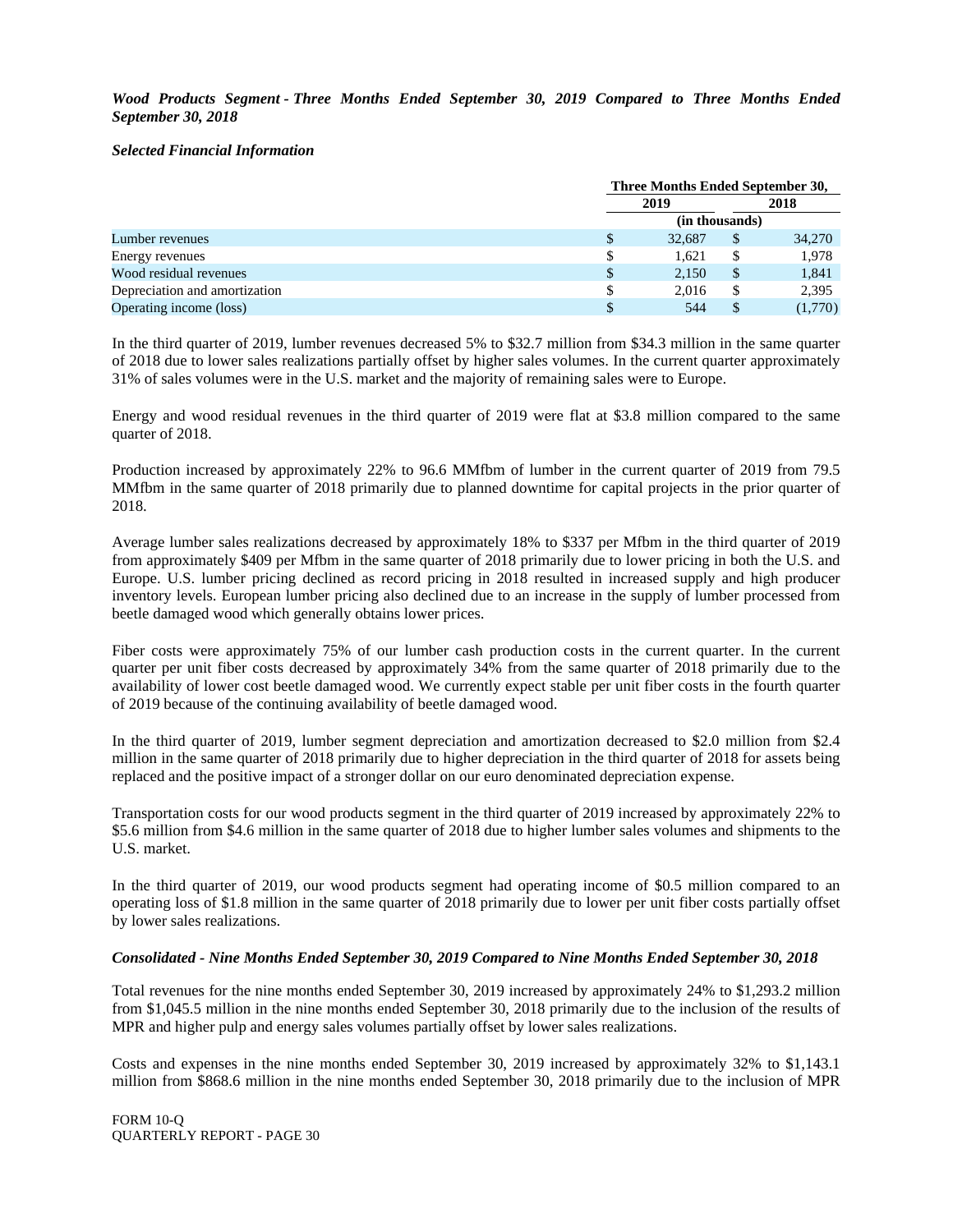costs and higher pulp sales volumes partially offset by lower per unit fiber costs, the positive impact of a stronger dollar on our euro denominated costs and expenses and lower maintenance costs.

In the nine months ended September 30, 2019, cost of sales depreciation and amortization increased to \$94.1 million from \$69.3 million in the same period of 2018 primarily due to the inclusion of MPR.

Selling, general and administrative expenses increased to \$54.7 million in the nine months ended September 30, 2019 from \$43.9 million in the same period of 2018 primarily due to the inclusion of MPR.

In the nine months ended September 30, 2019, operating income decreased by approximately 15% to \$150.1 million from \$176.9 million in the same period of 2018 due to lower pulp and lumber sales realizations.

In January 2018, we redeemed \$300.0 million of our 2022 Senior Notes at a cost, including premium, of \$317.4 million and recorded a loss on such redemption of \$21.5 million (being \$0.33 per share).

Interest expense in the nine months ended September 30, 2019 increased to \$55.1 million from \$36.0 million in the same period of 2018 primarily as a result of the issuance in December 2018 of \$350.0 million of our 2025 Senior Notes to finance the acquisition of MPR.

In the nine months ended September 30, 2018, we recognized an expense of \$7.0 million, or \$0.11 per share, in connection with the legal cost award against us in our prior claim under the North American Free Trade Agreement ("NAFTA").

During the nine months ended September 30, 2019, income tax expense increased to \$35.1 million from \$28.2 million in the same period of 2018. The annual effective tax rate was 36% in the current period.

For the nine months ended September 30, 2019, our net income decreased to \$63.1 million, or \$0.96 per share from \$83.6 million, or \$1.28 per basic and \$1.27 per diluted share in the same period of 2018, after giving effect to costs of \$28.5 million, or \$0.44 per basic and \$0.43 per diluted share, for the redemption of senior notes and the NAFTA legal cost award.

In the nine months ended September 30, 2019, Operating EBITDA modestly declined to \$244.6 million from \$246.5 million in the same period of 2018 primarily due to lower pulp and lumber sales realizations partially offset by higher pulp and energy sales volumes, lower per unit fiber costs, the inclusion of MPR, lower maintenance costs and the positive impact of a stronger dollar on our euro denominated costs and expenses.

## *Pulp Segment – Nine Months Ended September 30, 2019 Compared to Nine Months Ended September 30, 2018*

#### *Selected Financial Information*

|                               | Nine Months Ended September 30, |    |         |
|-------------------------------|---------------------------------|----|---------|
|                               | 2019                            |    | 2018    |
|                               | (in thousands)                  |    |         |
| Pulp revenues                 | 1,095,225                       |    | 845,460 |
| Energy and chemical revenues  | 71.108                          | \$ | 53,376  |
| Depreciation and amortization | 87.616                          | \$ | 63.452  |
| Operating income              | 157.157                         |    | 179,824 |

Pulp revenues in the nine months ended September 30, 2019 increased by approximately 30% to \$1,095.2 million from \$845.5 million in the same period of 2018 due to the inclusion of MPR and higher sales volumes partially offset by lower sales realizations.

Energy and chemical revenues increased by approximately 33% to \$71.1 million in the nine months ended September 30, 2019 from \$53.4 million in the same period of 2018 when one turbine at each of our Stendal and Celgar mills was taken offline for scheduled maintenance.

FORM 10-Q QUARTERLY REPORT - PAGE 31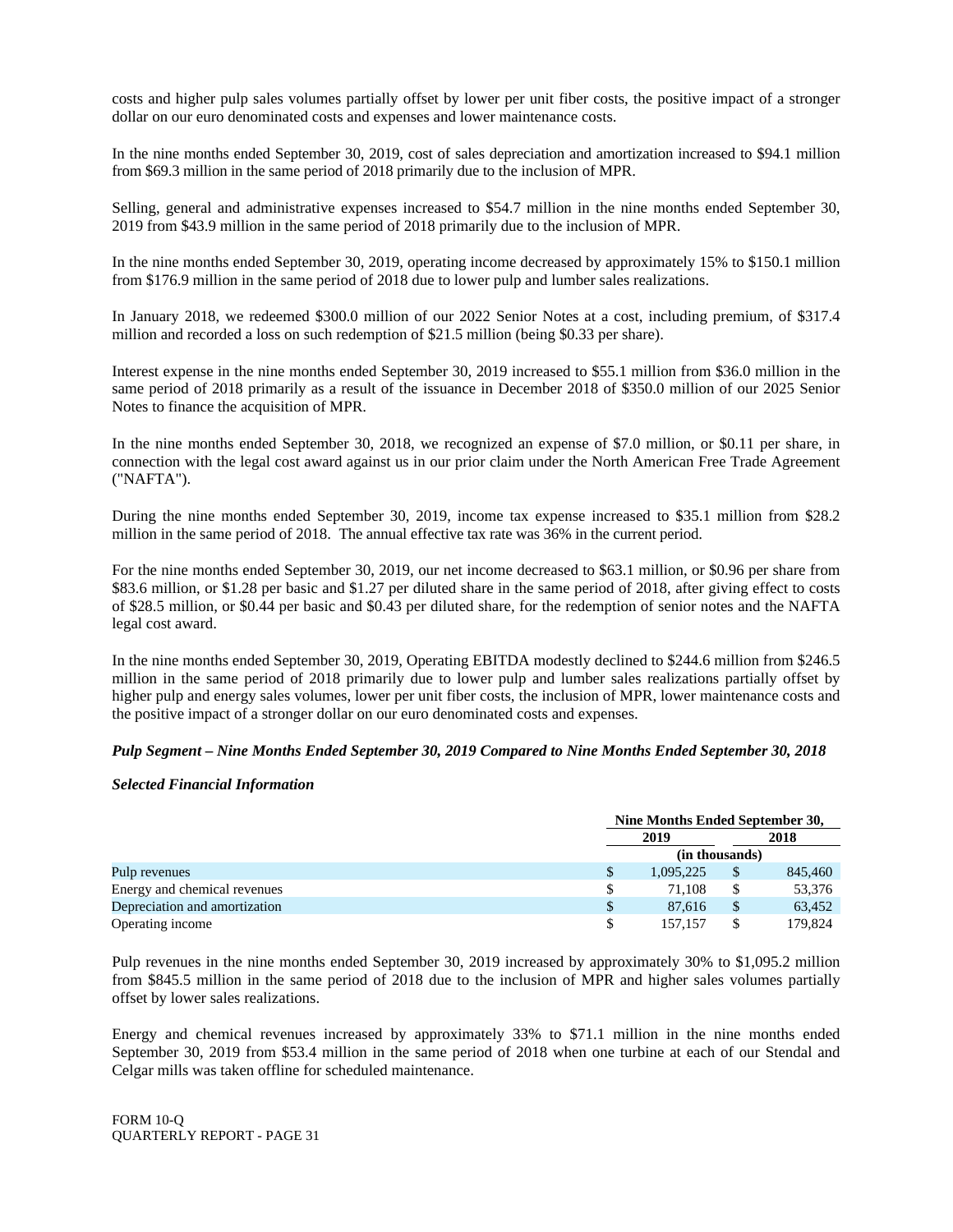NBSK pulp production increased by approximately 31% to 1,355,120 ADMTs in the nine months ended September 30, 2019 from 1,037,697 ADMTs in the same period of 2018. We had annual maintenance downtime of 28 days (approximately 21,600 ADMTs) in the nine months ended September 30, 2019, compared to 51 days (approximately 69,900 ADMTs) in the nine months ended September 30, 2018.

We estimate that annual maintenance downtime in the nine months ended September 30, 2019 adversely impacted our operating income by approximately \$21.1 million, comprised primarily of direct out-of-pocket expenses.

NBSK pulp sales volumes increased by approximately 32% to 1,356,584 ADMTs in the nine months ended September 30, 2019 compared to 1,025,232 ADMTs in the same period of 2018 primarily due to the inclusion of MPR and higher production.

In the nine months ended September 30, 2019, pulp pricing decreased from the same period of 2018, largely as a result of high producer inventory levels. Average list prices for NBSK pulp in Europe were approximately \$987 per ADMT in the nine months ended September 30, 2019, compared to approximately \$1,176 per ADMT in the same period of 2018. Average list prices for NBSK pulp in China and North America were approximately \$649 per ADMT and \$1,281 per ADMT, respectively, in the nine months ended September 30, 2019, compared to approximately \$902 per ADMT and \$1,307 per ADMT, respectively, in the nine months ended September 30, 2018.

Average NBSK pulp sales realizations decreased by approximately 16% to \$689 per ADMT in the nine months ended September 30, 2019 from approximately \$817 per ADMT in the same period of 2018 primarily due to lower list prices.

As a result of the decline in pulp prices in China, during the nine months ended September 30, 2019, we recorded a net write down of our inventory carrying values at our Canadian mills of \$6.9 million.

In the nine months ended September 30, 2019, foreign exchange had a net positive impact of \$25.7 million on operating income compared to the same period of 2018 primarily due to the strengthening of the dollar against the euro which decreased the dollar cost of our euro denominated costs and expenses.

Costs and expenses in the nine months ended September 30, 2019 increased by approximately 40% to \$1,009.6 million from \$720.1 million in the nine months ended September 30, 2018 primarily due to the inclusion of MPR and higher pulp sales volumes partially offset by lower maintenance and per unit fiber costs and the positive impact of a stronger dollar on our euro denominated costs and expenses. In the nine months ended September 30, 2019, we reversed a wastewater fee accrual of \$7.2 million.

In the nine months ended September 30, 2019, depreciation and amortization increased to \$87.6 million from \$63.5 million in the same period of 2018 primarily due the inclusion of MPR.

On average, in the nine months ended September 30, 2019 overall per unit fiber costs decreased by approximately 10% from the same period of 2018 primarily due to lower per unit fiber costs for our German mills and the positive impact of a stronger dollar on our euro denominated fiber costs. In the nine months ended September 30, 2019, the per unit fiber costs for our German mills declined due to the continued availability of storm and beetle damaged wood. For our Canadian mills, per unit fiber costs remained high due to strong demand for fiber in Celgar's fiber procurement area.

Transportation costs for our pulp segment increased to \$111.4 million in the nine months ended September 30, 2019 from \$53.2 million in the same period of 2018 primarily as a result of the inclusion of MPR.

In the nine months ended September 30, 2019, pulp segment operating income decreased by approximately 13% to \$157.2 million from \$179.8 million in the same period of 2018 primarily due to lower pulp sales realizations partially offset by higher pulp and energy sales volumes, lower maintenance and per unit fiber costs and the positive impact of a stronger dollar.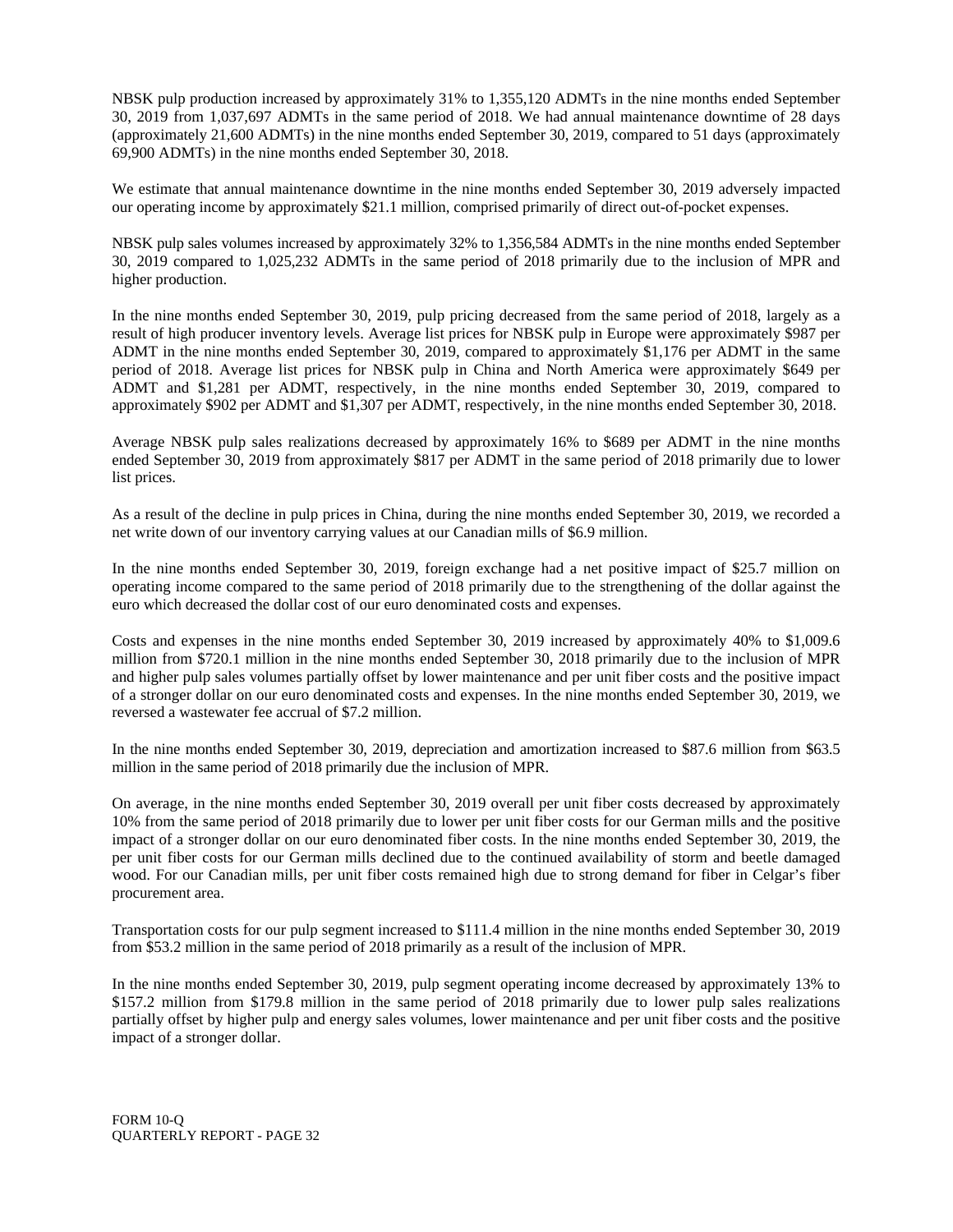*Wood Products Segment - Nine Months Ended September 30, 2019 Compared to Nine Months Ended September 30, 2018*

## *Selected Financial Information*

|                               |   | Nine Months Ended September 30, |                |         |  |
|-------------------------------|---|---------------------------------|----------------|---------|--|
|                               |   | 2019                            |                | 2018    |  |
|                               |   |                                 | (in thousands) |         |  |
| Lumber revenues               |   | 107,172                         | $\mathcal{S}$  | 131,429 |  |
| Energy revenues               |   | 7.075                           | \$             | 8,014   |  |
| Wood residual revenues        | S | 6.102                           | \$             | 7,214   |  |
| Depreciation and amortization |   | 5.937                           | \$             | 5,860   |  |
| Operating income              |   | 2.075                           |                | 5,534   |  |

In the nine months ended September 30, 2019, lumber revenues decreased to \$107.2 million from \$131.4 million, primarily due to lower sales realizations. In the nine months ended September 30, 2019 approximately 29% of sales volumes were in the U.S. market and the majority of remaining sales were to Europe.

Energy and wood residual revenues decreased to \$13.2 million in the nine months ended September 30, 2019 from \$15.2 million in the same period of 2018 primarily due to lower sales realizations.

Production increased to 308.0 MMfbm of lumber in the nine months ended September 30, 2019 from 294.1 MMfbm in the same period of 2018 primarily due to planned downtime for capital projects in the prior year period.

Average lumber sales realizations decreased by approximately 17% to \$348 per Mfbm in the nine months ended September 30, 2019 from approximately \$421 per Mfbm in the same period of 2018 primarily due to lower pricing in both the U.S. and Europe. U.S. lumber pricing declined as record pricing in 2018 resulted in increased supply and high producer inventory levels. European lumber pricing also declined due to an increase in the supply of lumber processed from beetle and storm damaged wood which generally obtains lower prices.

Fiber costs were approximately 75% of our lumber cash production costs in the nine months ended September 30, 2019. In the nine months ended September 30, 2019 per unit fiber costs decreased by approximately 26% from the same period of 2018 primarily due to the availability of lower cost storm and beetle damaged wood.

In the nine months ended September 30, 2019, lumber segment depreciation and amortization was flat at \$5.9 million compared to the same period of 2018.

Transportation costs increased to \$17.7 million in the nine months ended September 30, 2019 from \$16.4 million in the same period of 2018 due to a higher proportion of sales to the U.S. market.

In the nine months ended September 30, 2019, our wood products segment operating income decreased to \$2.1 million from \$5.5 million in the same period of 2018 primarily due to lower sales realizations partially offset by lower per unit fiber costs.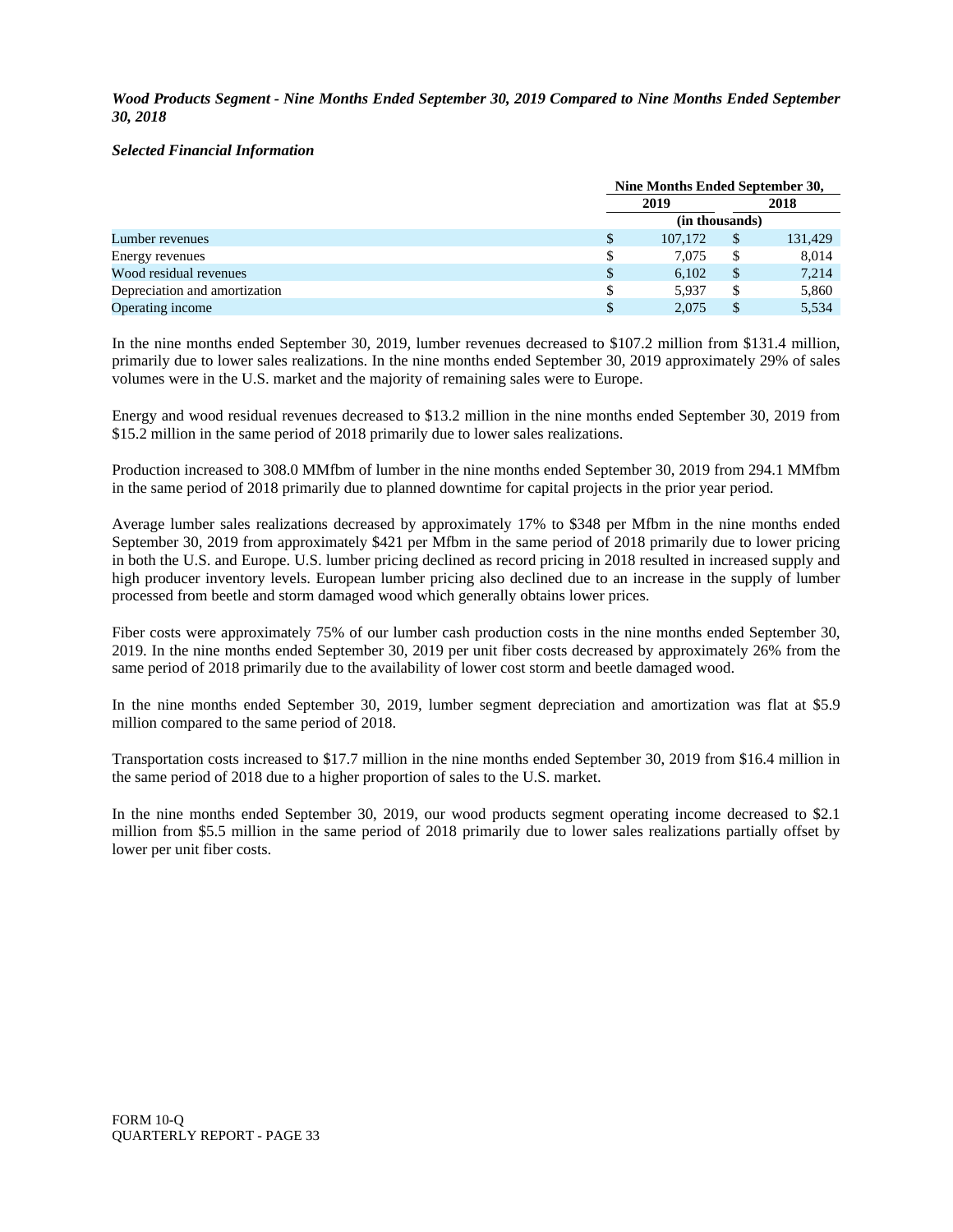## **Liquidity and Capital Resources**

*Summary of Cash Flows*

|                                                              |              | Nine Months Ended September 30, |               |                            |  |
|--------------------------------------------------------------|--------------|---------------------------------|---------------|----------------------------|--|
|                                                              |              | 2019                            |               | 2018                       |  |
|                                                              |              | (in thousands)                  |               |                            |  |
| Net cash from operating activities                           | <sup>S</sup> | 187,768                         | <sup>\$</sup> | 172,891                    |  |
| Net cash used in investing activities                        |              | (82,308)                        |               | (71,788)                   |  |
| Net cash used in financing activities                        |              | (79, 712)                       |               | $(311,523)$ <sup>(1)</sup> |  |
| Effect of exchange rate changes on cash and cash equivalents |              | (1,340)                         |               | (8,133)                    |  |
| Net increase (decrease) in cash and cash equivalents         |              | 24,408                          |               | (218, 553)                 |  |

(1) Includes cash of \$317.4 million used to redeem \$300.0 million of 2022 Senior Notes.

We operate in a cyclical industry and our operating cash flows vary accordingly. Our principal operating cash expenditures are for fiber, labor and chemicals. Working capital levels fluctuate throughout the year and are affected by maintenance downtime, changing sales patterns, seasonality and the timing of receivables and sales and the payment of payables and expenses.

*Cash Flows from Operating Activities.* Cash provided by operating activities increased to \$187.8 million in the nine months ended September 30, 2019 from \$172.9 million in the comparative period of 2018. A decrease in accounts receivable provided cash of \$17.2 million in the nine months ended September 30, 2019 compared to \$8.2 million in the same period of 2018. A decrease in inventories provided cash of \$22.6 million in the nine months ended September 30, 2019 compared to an increase in inventories using cash of \$60.1 million in the same period of 2018. A decrease in accounts payable and accrued expenses, excluding non-cash items, used cash of \$12.7 million in the nine months ended September 30, 2019 compared to an increase in accounts payable and accrued expenses providing cash of \$44.1 million in the same period of 2018.

*Cash Flows from Investing Activities.* Investing activities in the nine months ended September 30, 2019 used cash of \$82.3 million primarily related to capital expenditures of \$81.4 million. In the nine months ended September 30, 2019, capital expenditures included improvements to the bale line and a turpentine extraction project at our Celgar mill, the planer line replacement project at our Friesau sawmill and wastewater improvement projects at our German pulp mills. In the nine months ended September 30, 2018, investing activities used cash of \$71.8 million primarily related to capital expenditures of \$71.6 million. In the nine months ended September 30, 2018, capital expenditures included spending on large maintenance projects at our pulp mills, improvements to the digester performance at our Celgar mill, wastewater improvement projects at our German pulp mills and upgrades to our planer mill and large saw line and the replacement of mobile equipment at our Friesau sawmill.

*Cash Flows from Financing Activities.* In the nine months ended September 30, 2019, financing activities used cash of \$79.7 million primarily to repay \$58.4 million of revolving credit facilities. In the nine months ended September 30, 2019 we received \$6.5 million of government grants primarily to finance greenhouse gas reduction capital projects at the Peace River mill. We paid dividends of \$17.2 million and used \$0.8 million to repurchase common shares. In the nine months ended September 30, 2018, financing activities used cash of \$311.5 million primarily in connection with the redemption of \$300.0 million of 2022 Senior Notes, which used cash of \$317.4 million. In the nine months ended September 30, 2018, advances of \$34.3 million on our revolving credit facilities were used primarily to finance capital projects at the Friesau sawmill and wood procurement activities. In the nine months ended September 30, 2018, we paid dividends of \$24.4 million and \$1.4 million of debt issuance costs related to our 5.5% senior notes due 2026 ("2026 Senior Notes").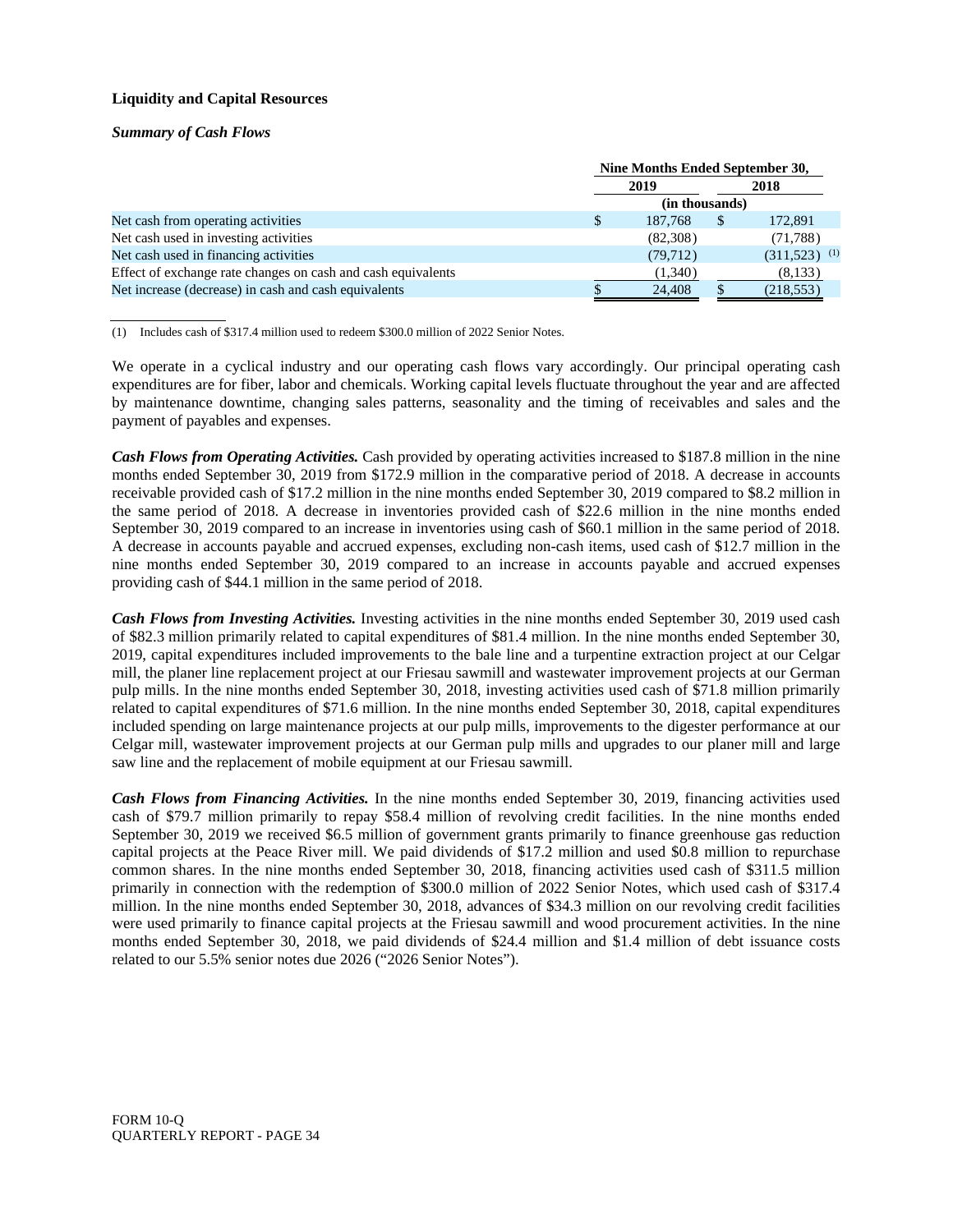## **Balance Sheet Data**

The following table is a summary of selected financial information as at the dates indicated:

|                           | September 30,<br>2019 |                | December 31,<br>2018 |           |
|---------------------------|-----------------------|----------------|----------------------|-----------|
| <b>Financial Position</b> |                       | (in thousands) |                      |           |
| Cash and cash equivalents | S                     | 264,899        | \$                   | 240,491   |
| Working capital           | S                     | 578.951        | \$.                  | 615,311   |
| <b>Total assets</b>       |                       | 1.949.653      | $\mathbb{S}$         | 1,975,735 |
| Long-term liabilities     |                       | 1,154,209      | \$                   | 1,198,918 |
| Total equity              |                       | 591.387        | \$                   | 581.429   |

Primarily as a result of the strengthening of the dollar versus the euro as at September 30, 2019, we recorded a net non-cash decrease in the carrying value of our net assets, consisting primarily of our fixed assets denominated in euros. This net non-cash decrease of approximately \$28.3 million does not affect our net income, Operating EBITDA or cash flows but is reflected in our other comprehensive loss and as a decrease to our total equity.

#### **Sources and Uses of Funds**

Our principal sources of funds are cash flows from operations and cash and cash equivalents on hand. Our principal operating uses of funds consist of operating expenses, capital expenditures and semi-annual interest payments on our outstanding senior notes.

The following table sets out our total capital expenditures and interest expense for the periods indicated:

|                                               | Nine Months Ended September 30, |  |        |
|-----------------------------------------------|---------------------------------|--|--------|
|                                               | 2019                            |  | 2018   |
|                                               | (in thousands)                  |  |        |
| Capital expenditures                          | 81.417                          |  | 71,583 |
| Cash paid for interest expense <sup>(1)</sup> | 55.742                          |  | 35,287 |
| Interest expense $^{(2)}$                     | 55,103                          |  | 35,972 |

(1) Amounts differ from interest expense which includes non-cash items. See supplemental disclosure of cash flow information from our Interim Consolidated Statement of Cash Flows included in this report.

(2) Interest on our 2022 Senior Notes is paid semi-annually in June and December of each year and interest on our senior notes due in 2024 is paid semi-annually in February and August of each year. Interest on our 2025 Senior Notes and 2026 Senior Notes is paid semi-annually in January and July of each year, commencing in July 2019 and July 2018, respectively.

As at September 30, 2019 our cash and cash equivalents increased to \$264.9 million from \$240.5 million at the end of 2018. As at September 30, 2019, we had approximately \$279.1 million available under our revolving credit facilities.

Based upon the current level of operations and our current expectations for future periods in light of the current economic environment, and in particular, current and expected pulp and lumber pricing and foreign exchange rates, we believe that cash flow from operations and available cash, together with available borrowings under our revolving credit facilities, will be adequate to finance the capital requirements for our business including the payment of our quarterly dividend during the next 12 months.

In October 2019, we issued \$200.0 million aggregate principal amount of additional 2025 Senior Notes at 102.75% of their principal amount for a yield to worst of 6.435%. The net proceeds of the issue were used, in part, to redeem \$100.0 million in principal amount of our 2022 Senior Notes and the balance will be used for general corporate purposes.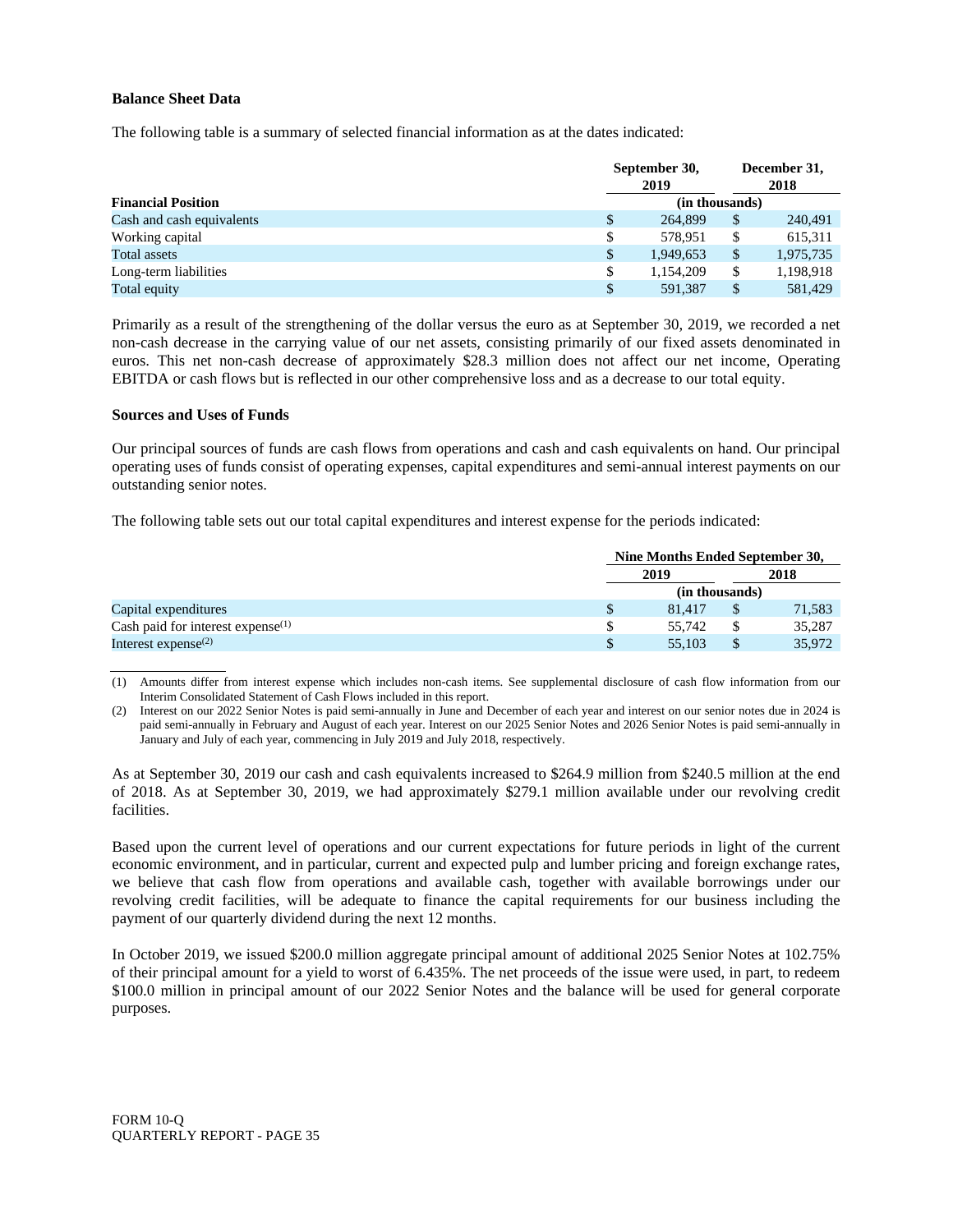In the future we may make acquisitions of businesses or assets or commitments to additional capital projects. To achieve the long-term goals of expanding our assets and earnings, including through acquisitions, capital resources will be required. Depending on the size of a transaction, the capital resources that will be required can be substantial. The necessary resources will be generated from cash flow from operations, cash on hand, borrowing against our assets or the issuance of securities.

#### **Debt Covenants**

Certain of our long-term obligations contain various financial tests and covenants customary to these types of arrangements. See our annual report on Form 10-K for the fiscal year ended December 31, 2018.

As at September 30, 2019, we were in full compliance with all of the covenants of our indebtedness.

#### **Off-Balance Sheet Arrangements**

At September 30, 2019, we did not have any off-balance sheet arrangements (as defined in Item 303(a)(4)(ii) of Regulation S-K).

#### **Contractual Obligations and Commitments**

There were no material changes outside the ordinary course to any of our material contractual obligations during the nine months ended September 30, 2019.

## **Foreign Currency**

As a majority of our assets, liabilities and expenditures are held or denominated in euros or Canadian dollars, our consolidated financial results are subject to foreign currency exchange rate fluctuations.

We translate foreign denominated assets and liabilities into dollars at the rate of exchange on the balance sheet date. Equity accounts are translated using historical exchange rates. Unrealized gains or losses from these translations are recorded in other comprehensive income (loss) and do not affect our net earnings.

As a result of the strengthening of the dollar versus the euro as at September 30, 2019, we recorded a net non-cash decrease of \$28.3 million in the carrying value of our net assets, consisting primarily of our fixed assets denominated in euros. As a result, our accumulated other comprehensive loss increased to \$156.3 million.

Based upon the exchange rate as at September 30, 2019, the dollar has strengthened by approximately 5% against the euro and weakened by approximately 3% against the Canadian dollar since December 31, 2018. See "Quantitative and Qualitative Disclosures about Market Risk".

## **Critical Accounting Policies**

The preparation of financial statements and related disclosures in conformity with GAAP requires management to make estimates and assumptions that affect both the amount and the timing of the recording of assets, liabilities, revenues, and expenses in the consolidated financial statements and accompanying note disclosures. Our management routinely makes judgments and estimates about the effects of matters that are inherently uncertain. As the number of variables and assumptions affecting the probable future resolution of the uncertainties increases, these judgments become even more subjective and complex.

Our significant accounting policies are disclosed in Note 1 to our audited annual financial statements included in our annual report on Form 10-K for the fiscal year ended December 31, 2018. While all of the significant accounting policies are important to the consolidated financial statements, some of these policies may be viewed as having a high degree of judgment. On an ongoing basis using currently available information, management reviews its estimates, including those related to accounting for, among other things, pension and other post-retirement benefit obligations, deferred income taxes (valuation allowance and permanent reinvestment), depreciation and amortization, future cash flows associated with impairment testing for inventory and long-lived assets, the allocation

FORM 10-Q QUARTERLY REPORT - PAGE 36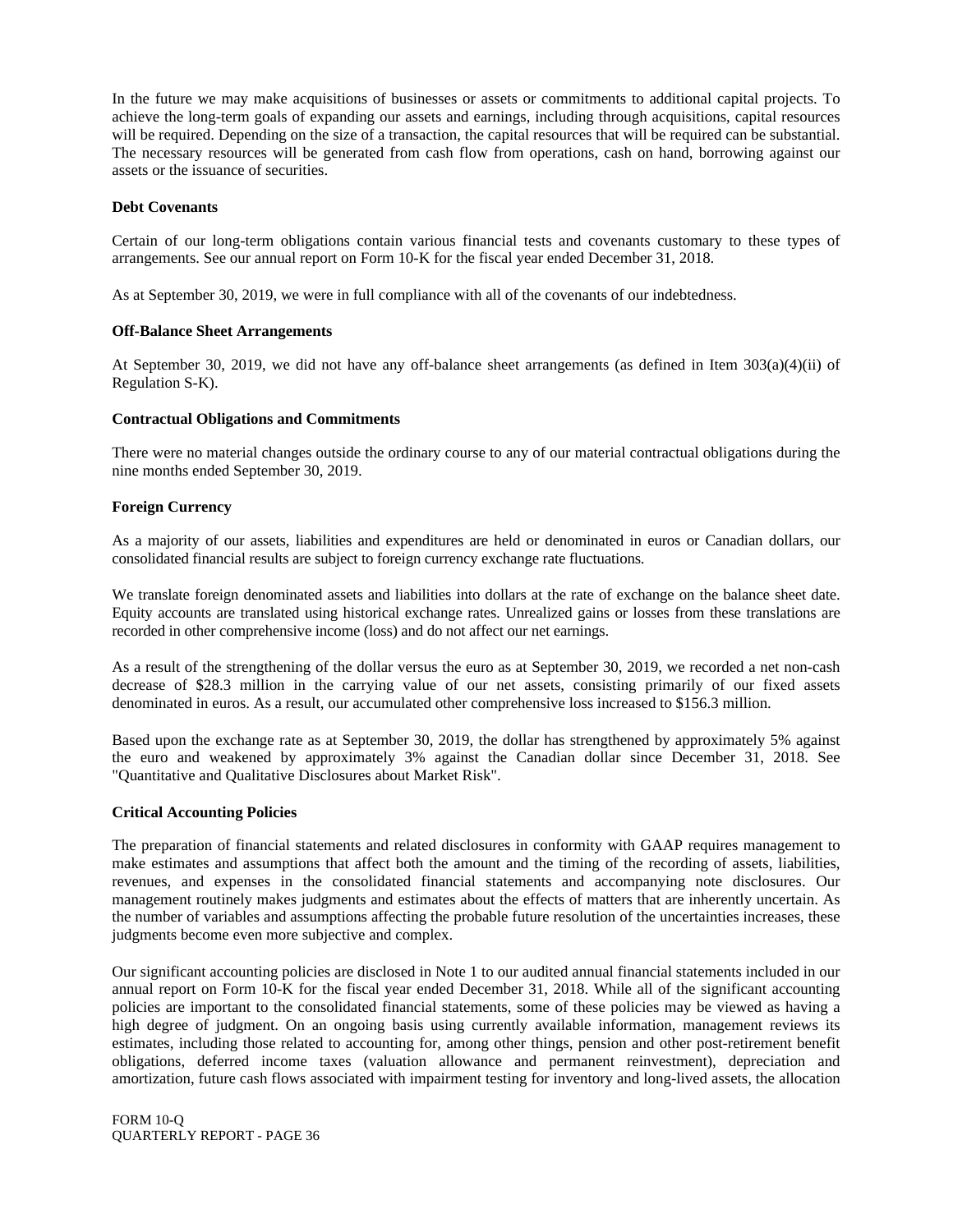of the purchase price in a business combination to the assets acquired and liabilities assumed, legal liabilities and contingencies. Actual results could differ materially from these estimates, and changes in these estimates are recorded when known.

We have identified certain accounting policies that are the most important to the portrayal of our current financial condition and results of operations.

For information about both our significant and critical accounting policies, see our annual report on Form 10-K for the fiscal year ended December 31, 2018.

## **Cautionary Statement Regarding Forward-Looking Information**

The statements in this report that are not reported financial results or other historical information are "forwardlooking statements" within the meaning of the *Private Securities Litigation Reform Act of 1995*, as amended.

Generally, forward-looking statements can be identified by the fact that they do not relate strictly to historical or current facts. They often include words such as "expects", "anticipates", "intends", "plans", "believes", "seeks", "estimates", or words of similar meaning, or future or conditional verbs, such as "will", "should", "could", or "may", although not all forward-looking statements contain these identifying words. Forward-looking statements are based on expectations, forecasts and assumptions by our management and involve a number of risks, uncertainties and other factors, many of which are beyond our control, that could cause actual conditions, events or results to differ significantly from those described in the forward-looking statements. These factors include, but are not limited to, the following:

- our business is highly cyclical in nature;
- a weakening of the global economy, including capital and credit markets, could adversely affect our business and financial results and have a material adverse effect on our liquidity and capital resources;
- our level of indebtedness could negatively impact our financial condition, results of operations and liquidity;
- cyclical fluctuations in the price and supply of our raw materials, particularly fiber, could adversely affect our business;
- we face intense competition in our markets;
- we are exposed to currency exchange rate fluctuations;
- political uncertainty, the rise of populist political parties and an increase in trade protectionism could have a material adverse effect on global macro-economic activities and trade and adversely affect our business, results of operations and financial condition;
- we are subject to extensive environmental regulation and we could incur substantial costs as a result of compliance with, violations of or liabilities under applicable environmental laws and regulations;
- our business is subject to risks associated with climate change and social and government responses thereto;
- our operations require substantial capital and we may be unable to maintain adequate capital resources to provide for such capital requirements;
- our acquisition of MPR and other future acquisitions may result in additional risks and uncertainties in our business;
- the operations of MPR are subject to their own risks, which we may not be able to manage successfully;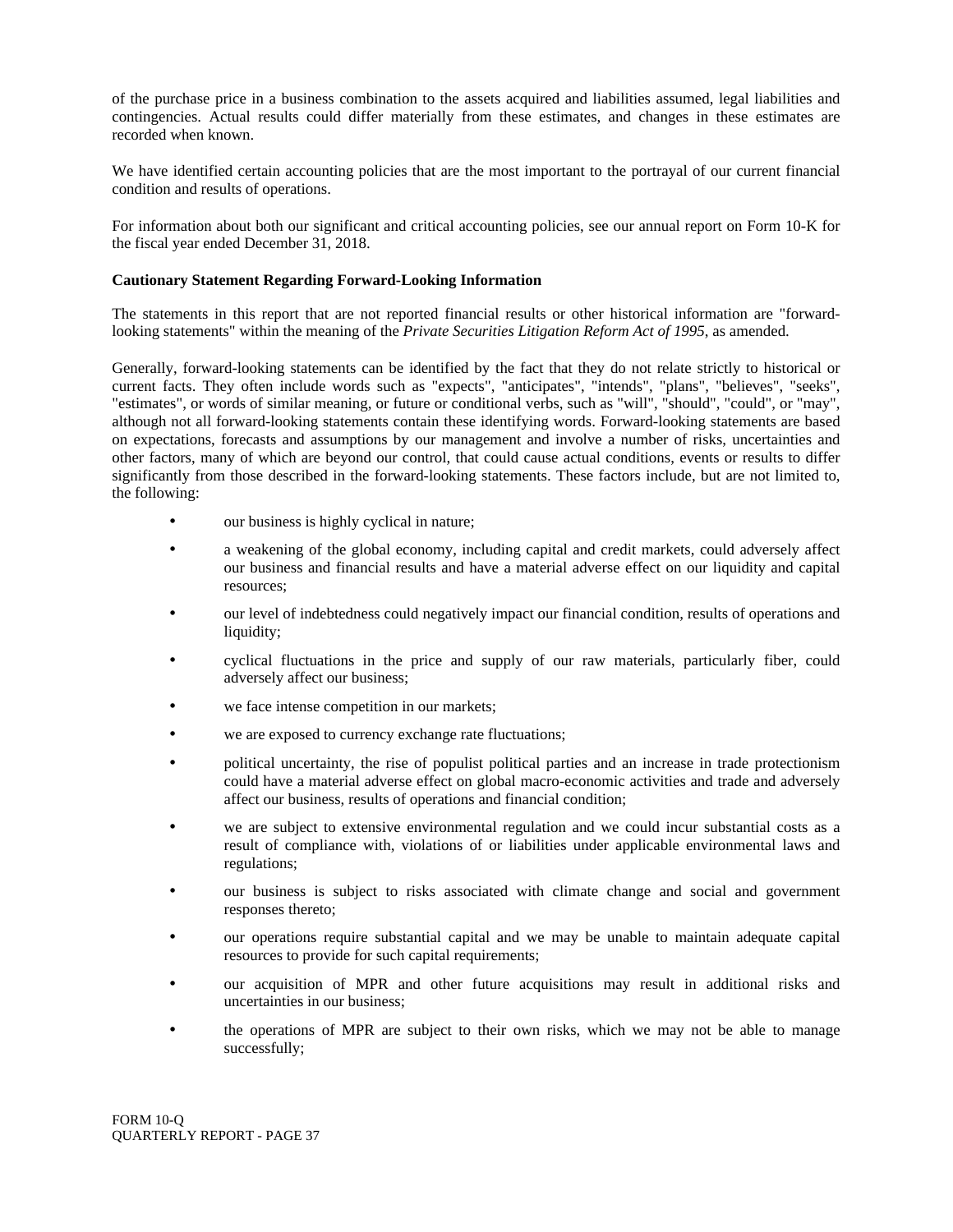- we may not be able to enhance the operating performance and financial results or lower the costs of MPR's operations as planned;
- fluctuations in prices and demand for lumber could adversely affect our business;
- adverse housing market conditions may increase the credit risk from customers of our wood products segment;
- our wood products segment lumber products are vulnerable to declines in demand due to competing technologies or materials;
- changes in credit ratings issued by nationally recognized statistical rating organizations could adversely affect our cost of financing and have an adverse effect on the market price of our securities;
- we participate in German statutory energy programs;
- we are subject to risks related to our employees;
- we are dependent on key personnel;
- we may experience material disruptions to our production;
- if our long-lived assets become impaired, we may be required to record non-cash impairment charges that could have a material impact on our results of operations;
- we may incur losses as a result of unforeseen or catastrophic events, including the emergence of a pandemic, terrorist attacks or natural disasters;
- our insurance coverage may not be adequate;
- we rely on third parties for transportation services;
- we periodically use derivatives to manage certain risks which could cause significant fluctuations in our operating results;
- failures or security breaches of our information technology systems could disrupt our operations and negatively impact our business;
- the price of our common stock may be volatile;
- a small number of our shareholders could significantly influence our business;
- our international sales and operations are subject to applicable laws relating to trade, export controls and foreign corrupt practices, the violation of which could adversely affect our operations; and
- we are exposed to interest rate fluctuations.

Given these uncertainties, you should not place undue reliance on our forward-looking statements. The foregoing review of important factors is not exhaustive or necessarily in order of importance and should be read in conjunction with the risks and assumptions including those set forth in reports and other documents we have filed with or furnished to the SEC, including in our annual report on Form 10-K for the fiscal year ended December 31, 2018. We advise you that these cautionary remarks expressly qualify in their entirety all forward-looking statements attributable to us or persons acting on our behalf. Unless required by law, we do not assume any obligation to update forward-looking statements based on unanticipated events or changed expectations. However, you should carefully review the reports and other documents we file from time to time with the SEC.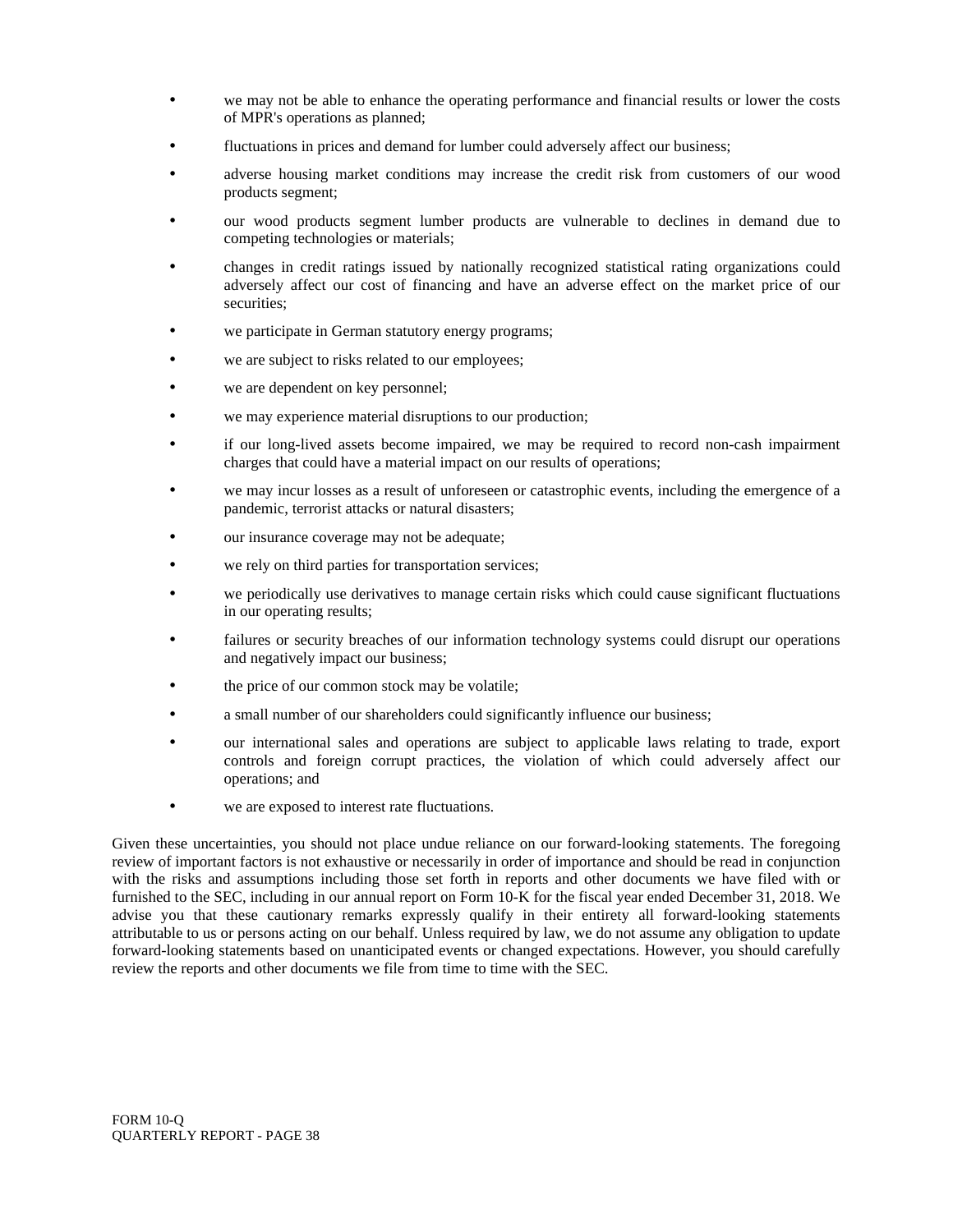## **Cyclical Nature of Business**

## *Revenues*

The pulp and lumber businesses are highly cyclical in nature and markets are characterized by periods of supply and demand imbalance, which in turn can materially affect prices. Pulp and lumber markets are sensitive to cyclical changes in the global economy, industry capacity and foreign exchange rates, all of which can have a significant influence on selling prices and our operating results. The length and magnitude of industry cycles have varied over time but generally reflect changes in macro-economic conditions and levels of industry capacity. Pulp and lumber are commodities that are generally available from other producers. Because commodity products have few distinguishing qualities from producer to producer, competition is generally based upon price, which is generally determined by supply relative to demand.

Industry capacity can fluctuate as changing industry conditions can influence producers to idle production capacity or permanently close mills. In addition, to avoid substantial cash costs in idling or closing a mill, some producers will choose to operate at a loss, sometimes even a cash loss, which can prolong weak pricing environments due to oversupply. Oversupply of our products can also result from producers introducing new capacity in response to favorable pricing trends. Certain integrated pulp and paper producers have the ability to discontinue paper production by idling their paper machines and selling their NBSK pulp production on the market, if market conditions, prices and trends warrant such actions.

Demand for each of pulp and lumber has historically been determined primarily by general global macro-economic conditions and has been closely tied to overall business activity. Pulp prices have been and are likely to continue to be volatile and can fluctuate widely over time. Between 2009 and 2019, European list prices for NBSK pulp have fluctuated between a low of approximately \$575 per ADMT in 2009 to a high of \$1,230 per ADMT in 2018. In the same period, the average North American NBHK price has fluctuated between a low of \$520 per ADMT in 2009 to a high of \$1,215 per ADMT in 2018.

Our mills and operations voluntarily subject themselves to third-party certification as to compliance with internationally recognized, sustainable management standards because end use paper and lumber customers have shown an increased interest in understanding the origin of products they purchase. Demand for our products could be adversely affected if we, or our suppliers, are unable to achieve compliance, or are perceived by the public as failing to comply, with these standards or if our customers require compliance with alternate standards for which our operations are not certified.

A producer's actual sales price realizations are list prices net of customer discounts, rebates and other selling concessions. Over the last three years, these types of selling concessions have increased as producers compete for customers and sales.

Accordingly, prices for pulp and lumber are driven by many factors outside our control, and we have little influence over the timing and extent of price changes, which are often volatile. Because market conditions beyond our control determine the prices for pulp and lumber, prices may fall below our cash production costs, requiring us to either incur short-term losses on product sales or cease production at one or more of our mills. Therefore, our profitability depends on managing our cost structure, particularly raw materials which represent a significant component of our operating costs and can fluctuate based upon factors beyond our control. If the prices of our products decline, or if prices for our raw materials increase, or both, our results of operations and cash flows could be materially adversely affected.

## *Costs*

Our production costs are influenced by the availability and cost of raw materials, energy and labor, and our plant efficiencies and productivity. Our main raw material is fiber in the form of wood chips, pulp logs and sawlogs. Wood chip, pulp log and sawlog costs are primarily affected by the supply of, and demand for, lumber and pulp, which are both highly cyclical. Higher fiber prices could affect producer profit margins if they are unable to pass along price increases to pulp and lumber customers or purchasers of surplus energy.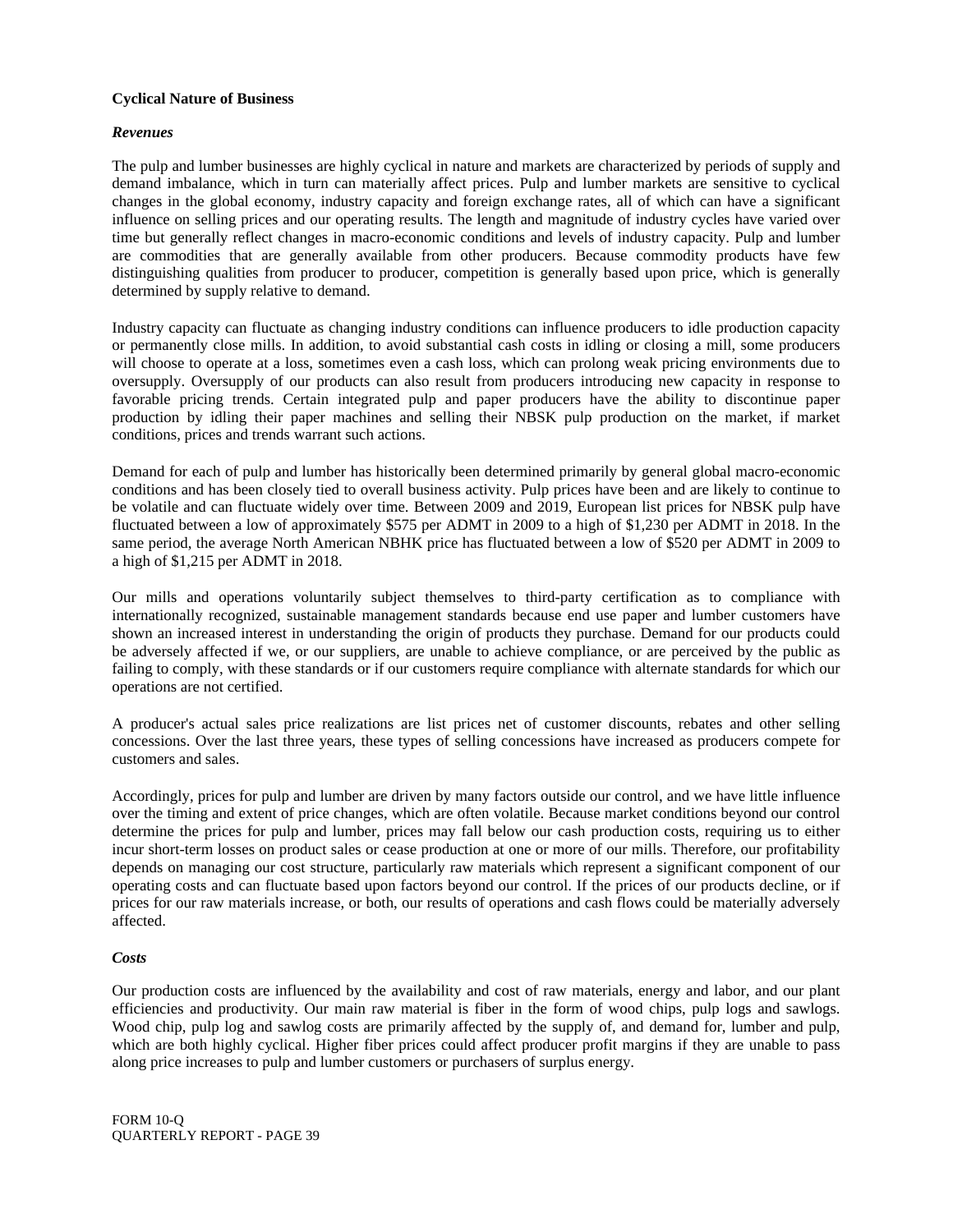## *Currency*

We have manufacturing operations in Germany and Canada. Most of the operating costs and expenses of our German mills are incurred in euros and those of our Canadian mills in Canadian dollars. However, the majority of our sales are in products quoted in dollars. Our results of operations and financial condition are reported in dollars. As a result, our costs generally benefit from a strengthening dollar but are adversely affected by a decrease in the value of the dollar relative to the euro and to the Canadian dollar. Such declines in the dollar relative to the euro and the Canadian dollar reduce our operating margins and the cash flow available to fund our operations and to service our debt. This could have a material adverse effect on our business, financial condition, results of operations and cash flows.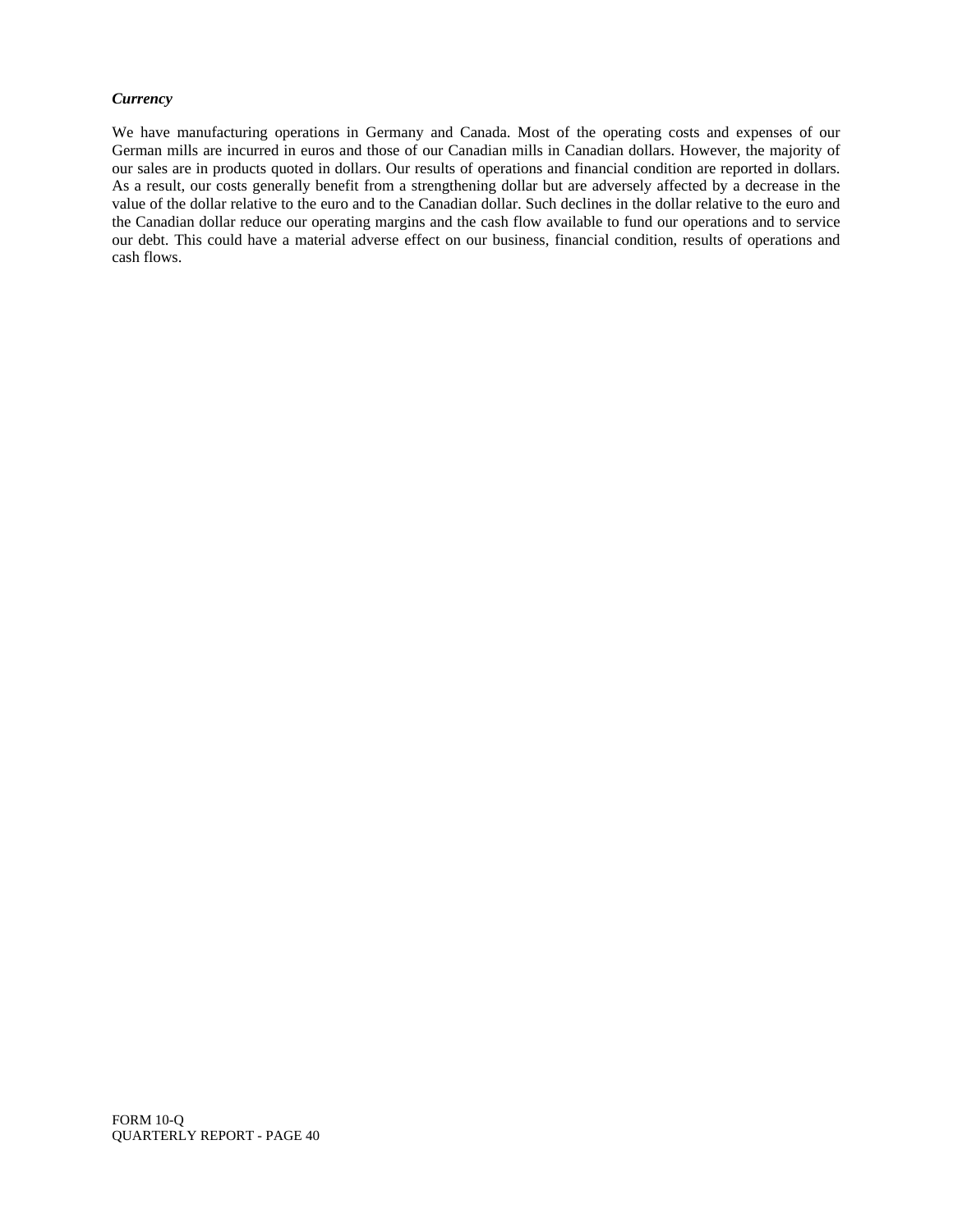## **ITEM 3. QUANTITATIVE AND QUALITATIVE DISCLOSURES ABOUT MARKET RISK**

We are exposed to market risks from changes in interest rates and foreign currency exchange rates, particularly the exchange rates between the dollar and the euro and Canadian dollar. Changes in these rates may affect our results of operations and financial condition and, consequently, our fair value. We seek to manage these risks through internal risk management policies as well as the periodic use of derivatives.

For additional information, please refer to Part II, Item 7A. Quantitative and Qualitative Disclosures about Market Risk included in our annual report on Form 10-K for the fiscal year ended December 31, 2018.

## **ITEM 4. CONTROLS AND PROCEDURES**

## **Disclosure Controls and Procedures**

Our management, with the participation of our principal executive officer and principal financial officer, has evaluated the effectiveness of our disclosure controls and procedures (as such term is defined in Rules 13a-15(e) and 15d-15(e) under the Securities Exchange Act of 1934, as amended, referred to as the "Exchange Act"), as of the end of the period covered by this report. Disclosure controls and procedures include, without limitation, controls and procedures designed to ensure that information required to be disclosed in the reports we file or submit under the Exchange Act is accumulated and communicated to management, including our principal executive officer and principal financial officer, as appropriate, to allow timely decisions regarding required disclosure. Based on such evaluation, our principal executive officer and principal financial officer have concluded that, as of the end of the period covered by this report, our disclosure controls and procedures are effective in recording, processing, summarizing and reporting, on a timely basis, information required to be disclosed by us in the reports that we file or submit under the Exchange Act.

It should be noted that any system of controls is based in part upon certain assumptions designed to obtain reasonable (and not absolute) assurance as to its effectiveness and there can be no assurance that any design will succeed in achieving its stated goals.

## **Changes in Internal Controls**

There have been no changes in our internal control over financial reporting (as defined in Rules 13a-15(f) and 15d-15(f) under the Exchange Act) during the period covered by this report that have materially affected, or are reasonably likely to materially affect, our internal control over financial reporting.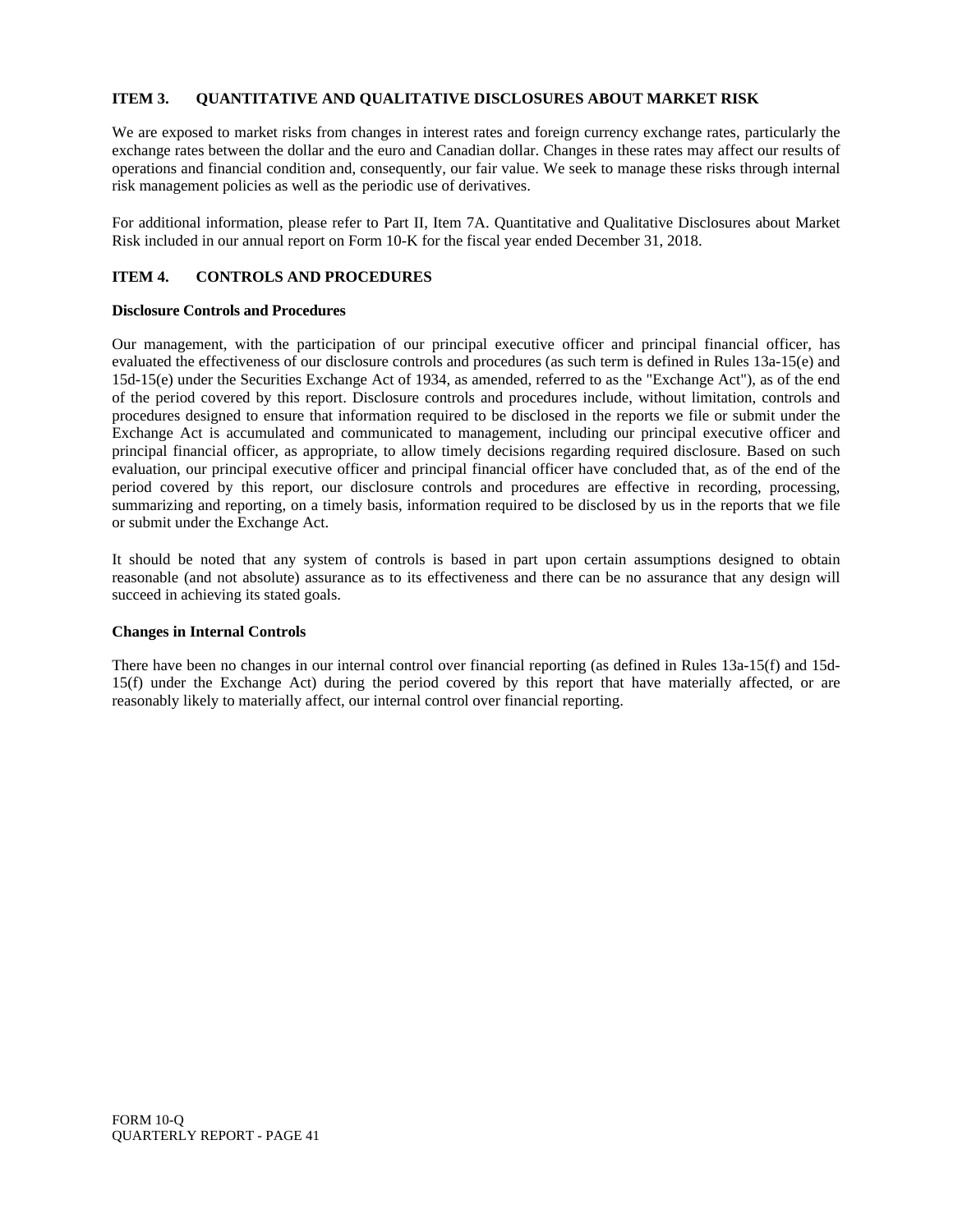## **PART II. OTHER INFORMATION**

## **ITEM 1. LEGAL PROCEEDINGS**

We are subject to routine litigation incidental to our business, including that which is described in our latest annual report on Form 10-K for the fiscal year ended December 31, 2018. We do not believe that the outcome of such litigation will have a material adverse effect on our business or financial condition.

## **ITEM 1A. RISK FACTORS**

There have been no material changes to the factors disclosed in Item 1A. Risk Factors in our annual report on Form 10-K for the fiscal year ended December 31, 2018.

## **ITEM 2. UNREGISTERED SALE OF EQUITY SECURITIES AND USE OF PROCEEDS**

## **Purchases of Equity Securities by the Issuer and Affiliated Purchasers**

In May 2019, our board of directors authorized a common stock repurchase program under which we may purchase up to \$50 million of our shares until May 2020. Repurchases may be made from time to time under the program through open market or in privately negotiated transactions, through block trades or pursuant to any trading plan that may be adopted in accordance with Rule 10b5-1 under the Exchange Act. The repurchase program is subject to market conditions, applicable legal requirements and other factors. The repurchase program does not obligate us to acquire any specific number of shares and may be suspended or terminated at any time.

Share repurchase activity during the nine month period ended September 30, 2019 was as follows:

| Period                 | <b>Total Number of</b><br><b>Shares Purchased</b> |     | <b>Average Price Paid</b><br><b>Per Share</b> | <b>Total Number of</b><br><b>Shares Purchased as</b><br>Part of a Publicly<br><b>Announced Program</b> | <b>Approximate Dollar</b><br><b>Value of Shares That</b><br><b>May Yet Be</b><br><b>Purchased Under the</b><br>Program |
|------------------------|---------------------------------------------------|-----|-----------------------------------------------|--------------------------------------------------------------------------------------------------------|------------------------------------------------------------------------------------------------------------------------|
| May 1 - May 31, 2019   | 23,630                                            | -\$ | 14.30                                         | 23,630                                                                                                 |                                                                                                                        |
| June 1 - June 30, 2019 | 29,249                                            |     | 14.21                                         | 29,249                                                                                                 |                                                                                                                        |
|                        | 52,879                                            |     |                                               |                                                                                                        | 49,246,566                                                                                                             |

## **ITEM 3. DEFAULTS UPON SENIOR SECURITIES**

None.

## **ITEM 4. MINE SAFETY DISCLOSURES**

None.

## **ITEM 5. OTHER INFORMATION**

None.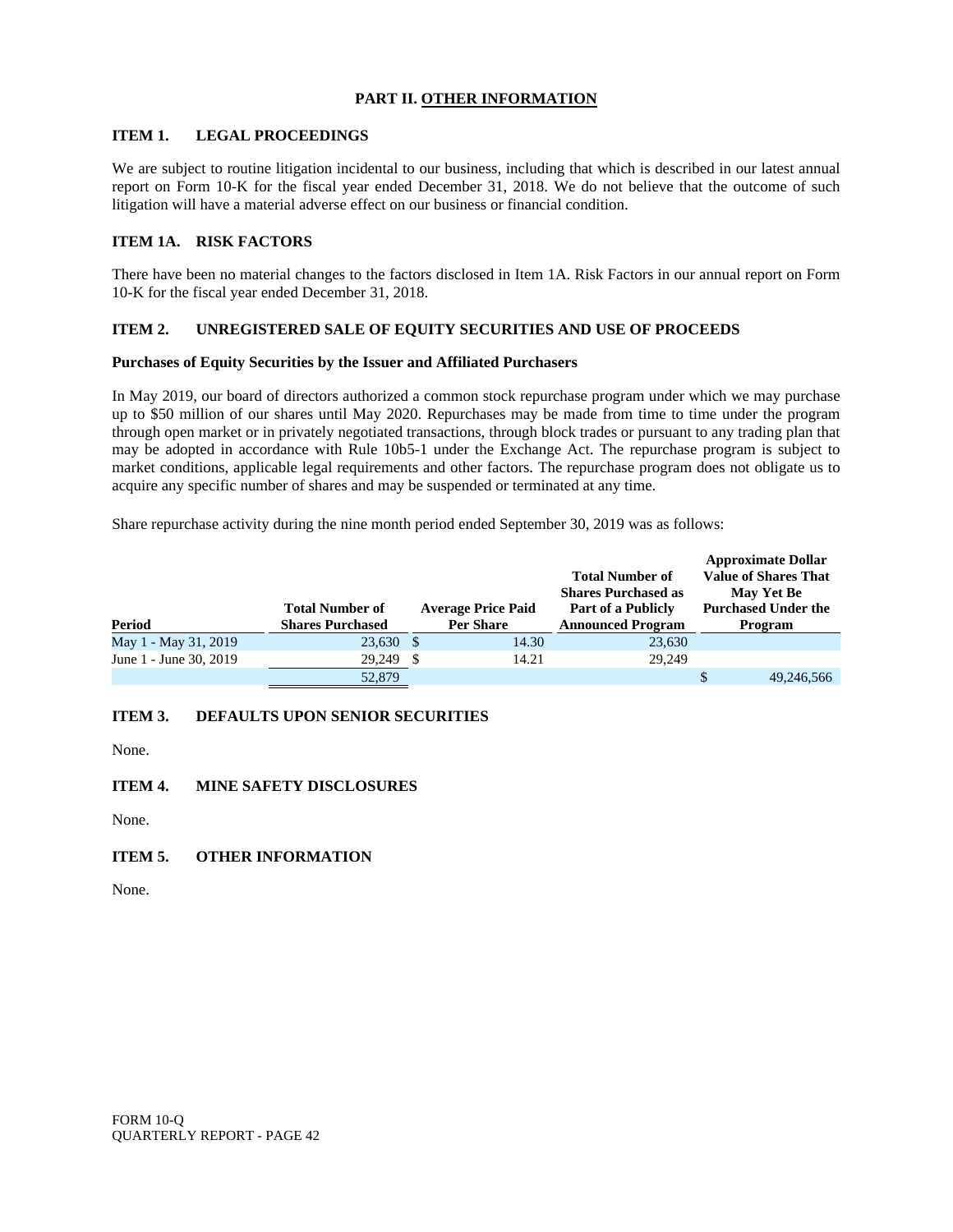## **ITEM 6. EXHIBITS**

## **Exhibit No. Description**

- 31.1 [Section 302 Certification of Chief Executive Officer](merc-ex311_9.htm)
- 31.2 [Section 302 Certification of Chief Financial Officer](merc-ex312_10.htm)
- 32.1\* [Section 906 Certification of Chief Executive Officer](merc-ex321_8.htm)
- 32.2\* [Section 906 Certification of Chief Financial Officer](merc-ex322_7.htm)
- 101 The following financial information from the Quarterly Report on Form 10-Q for the fiscal period ended September 30, 2019 of Mercer International Inc., formatted in inline Extensible Business Reporting Language (iXBRL): (i) Interim Consolidated Statements of Operations; (ii) Interim Consolidated Statements of Comprehensive Income (Loss); (iii) Interim Consolidated Balance Sheets; (iv) Interim Consolidated Statements of Changes in Shareholders' Equity; (v) Interim Consolidated Statements of Cash Flows; and (vi) Notes to the Interim Consolidated Financial Statements.
- 104 The cover page from the Company's Quarterly Report on Form 10-Q for the quarter ended September 30, 2019, has been formatted in Inline XBRL.

In accordance with Release No. 33-8212 of the SEC, these Certifications: (i) are "furnished" to the SEC and are not "filed" for the purposes of liability under the Securities Exchange Act of 1934, as amended; and (ii) are not to be subject to automatic incorporation by reference into any of the Company's registration statements filed under the Securities Act of 1933, as amended, for the purposes of liability thereunder or any offering memorandum, unless the Company specifically incorporates them by reference therein.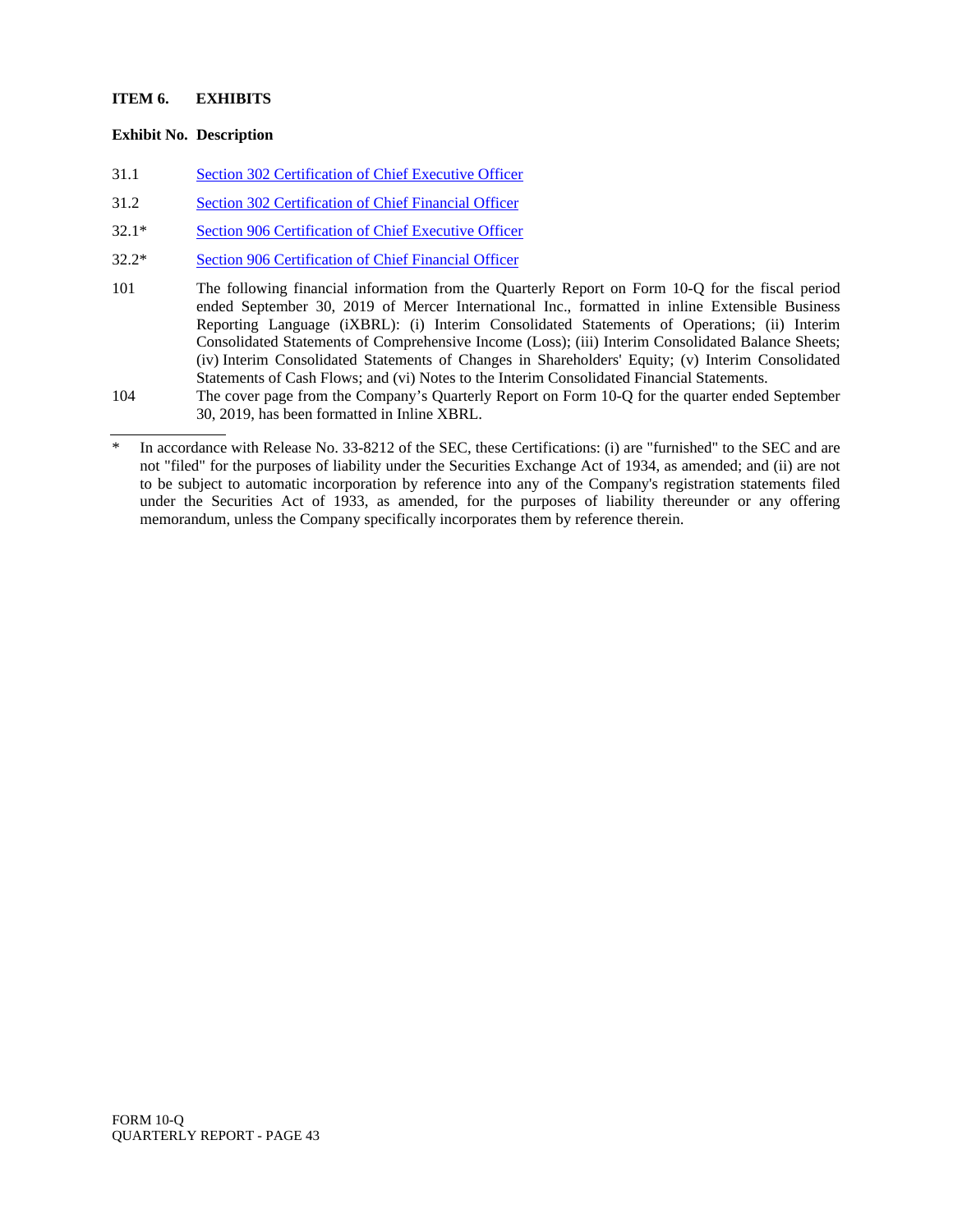## **SIGNATURES**

Pursuant to the requirements of the *Securities Exchange Act of 1934*, the Registrant has duly caused this report to be signed on its behalf by the undersigned, thereunto duly authorized.

## **MERCER INTERNATIONAL INC.**

By: /s/ David M. Gandossi

David M. Gandossi Chief Executive Officer and President

Date: October 31, 2019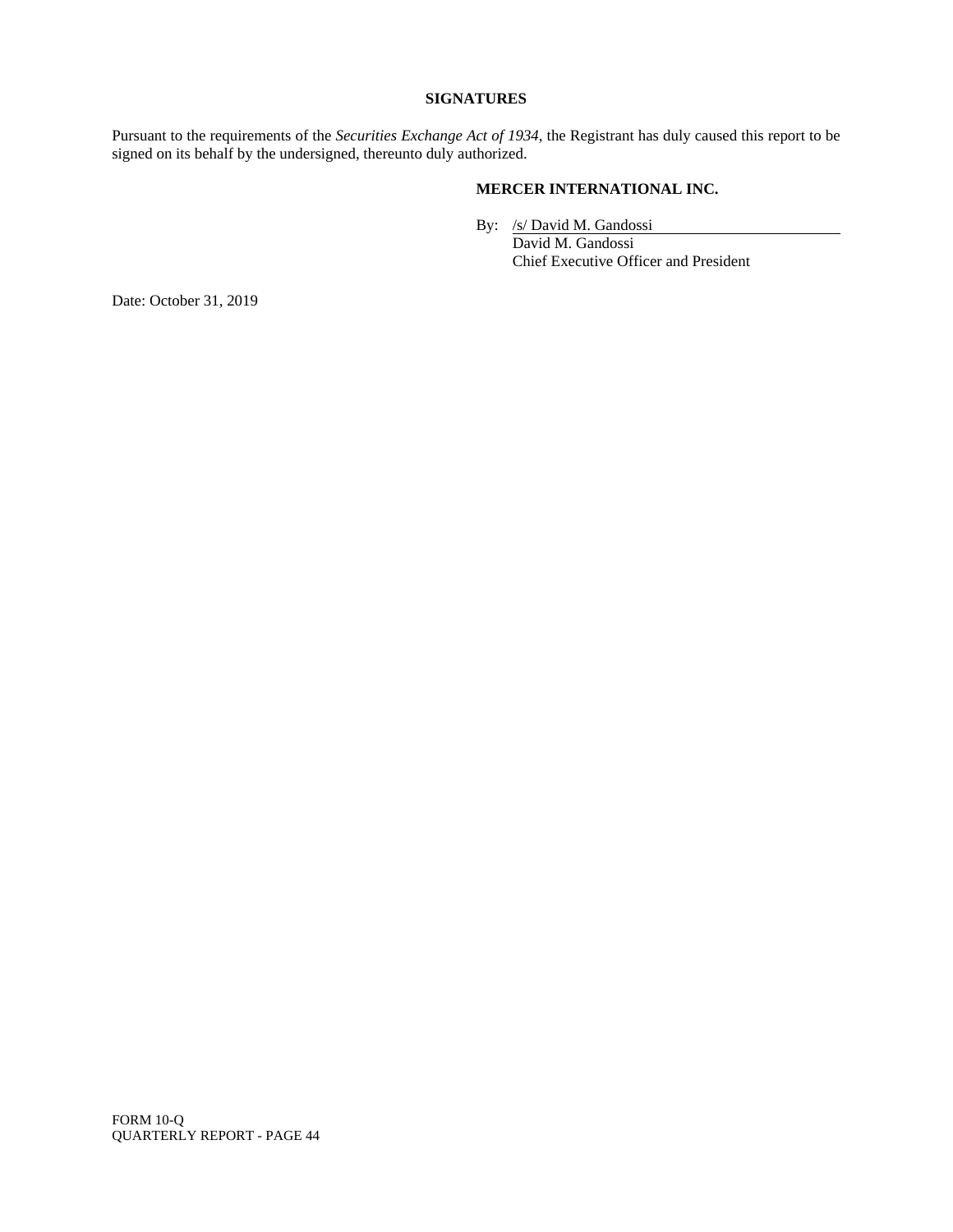I, David M. Gandossi, certify that:

- 1. I have reviewed this quarterly report on Form 10-Q of Mercer International Inc. (the "Registrant");
- 2. Based on my knowledge, this report does not contain any untrue statement of a material fact or omit to state a material fact necessary to make the statements made, in light of the circumstances under which such statements were made, not misleading with respect to the period covered by this report;
- 3. Based on my knowledge, the financial statements, and other financial information included in this report, fairly present in all material respects the financial condition, results of operations and cash flows of the Registrant as of, and for, the periods presented in this report;
- 4. The Registrant's other certifying officer(s) and I are responsible for establishing and maintaining disclosure controls and procedures (as defined in Exchange Act Rules 13a-15(e) and 15d-15(e)) and internal control over financial reporting (as defined in Exchange Act Rules 13a-15(f) and 15d-15(f)) for the Registrant and have:
	- a) Designed such disclosure controls and procedures, or caused such disclosure controls and procedures to be designed under our supervision, to ensure that material information relating to the Registrant, including its consolidated subsidiaries, is made known to us by others within those entities, particularly during the period in which this report is being prepared;
	- b) Designed such internal control over financial reporting, or caused such internal control over financial reporting to be designed under our supervision, to provide reasonable assurance regarding the reliability of financial reporting and the preparation of financial statements for external purposes in accordance with generally accepted accounting principles;
	- c) Evaluated the effectiveness of the Registrant's disclosure controls and procedures and presented in this report our conclusions about the effectiveness of the disclosure controls and procedures, as of the end of the period covered by this report based on such evaluation; and
	- d) Disclosed in this report any change in the Registrant's internal control over financial reporting that occurred during the Registrant's most recent fiscal quarter (the Registrant's fourth fiscal quarter in the case of an annual report) that has materially affected, or is reasonably likely to materially affect, the Registrant's internal control over financial reporting; and
- 5. The Registrant's other certifying officer and I have disclosed, based on our most recent evaluation of internal control over financial reporting, to the Registrant's auditors and the audit committee of the Registrant's board of directors (or persons performing the equivalent functions):
	- a) All significant deficiencies and material weaknesses in the design or operation of internal control over financial reporting which are reasonably likely to adversely affect the Registrant's ability to record, process, summarize and report financial information; and
	- b) Any fraud, whether or not material, that involves management or other employees who have a significant role in the Registrant's internal control over financial reporting.

Dated: October 31, 2019

/s/ David M. Gandossi

David M. Gandossi Chief Executive Officer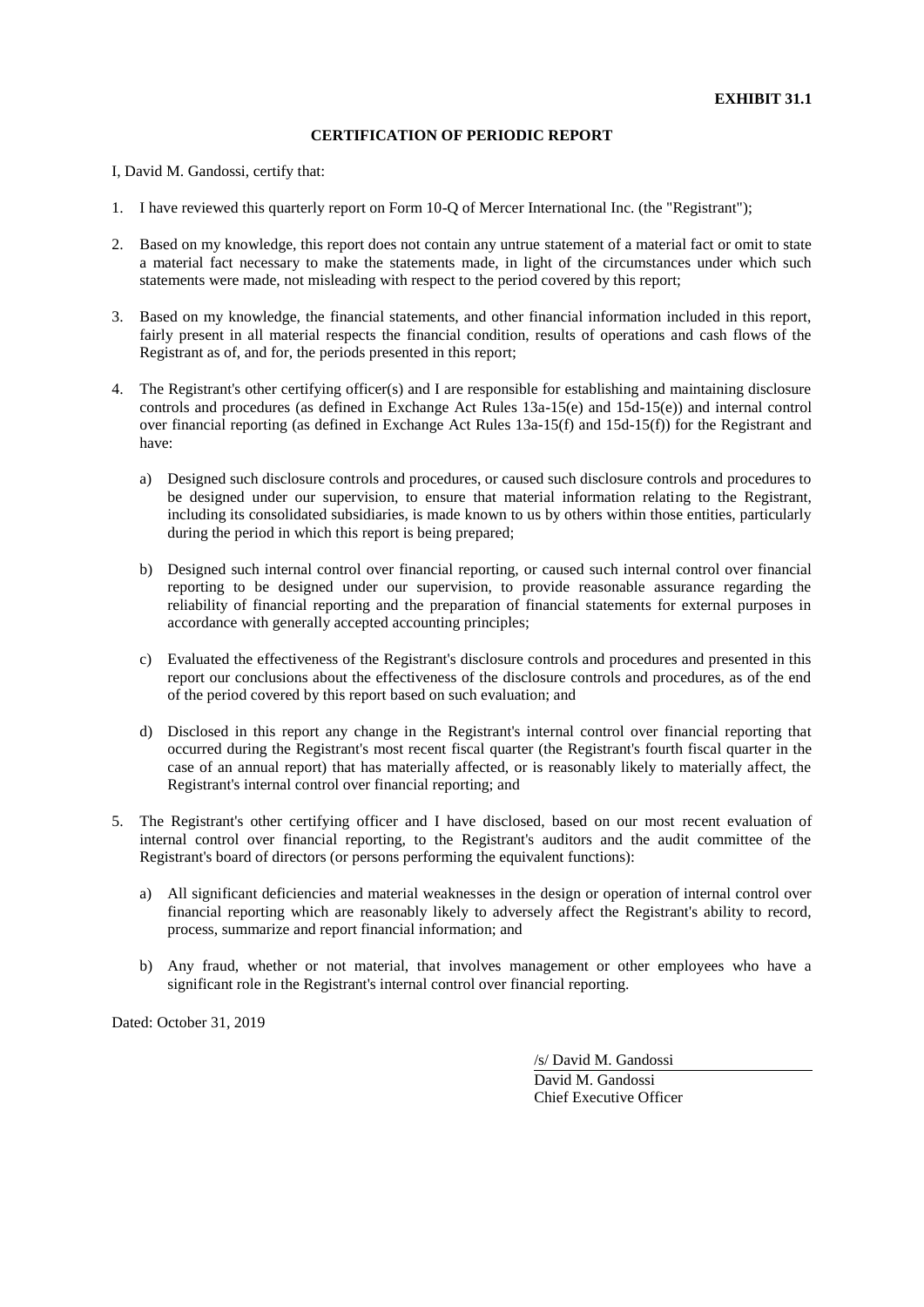I, David K. Ure, certify that:

- 1. I have reviewed this quarterly report on Form 10-Q of Mercer International Inc. (the "Registrant");
- 2. Based on my knowledge, this report does not contain any untrue statement of a material fact or omit to state a material fact necessary to make the statements made, in light of the circumstances under which such statements were made, not misleading with respect to the period covered by this report;
- 3. Based on my knowledge, the financial statements, and other financial information included in this report, fairly present in all material respects the financial condition, results of operations and cash flows of the Registrant as of, and for, the periods presented in this report;
- 4. The Registrant's other certifying officer(s) and I are responsible for establishing and maintaining disclosure controls and procedures (as defined in Exchange Act Rules 13a-15(e) and 15d-15(e)) and internal control over financial reporting (as defined in Exchange Act Rules 13a-15(f) and 15d-15(f)) for the Registrant and have:
	- a) Designed such disclosure controls and procedures, or caused such disclosure controls and procedures to be designed under our supervision, to ensure that material information relating to the Registrant, including its consolidated subsidiaries, is made known to us by others within those entities, particularly during the period in which this report is being prepared;
	- b) Designed such internal control over financial reporting, or caused such internal control over financial reporting to be designed under our supervision, to provide reasonable assurance regarding the reliability of financial reporting and the preparation of financial statements for external purposes in accordance with generally accepted accounting principles;
	- c) Evaluated the effectiveness of the Registrant's disclosure controls and procedures and presented in this report our conclusions about the effectiveness of the disclosure controls and procedures, as of the end of the period covered by this report based on such evaluation; and
	- d) Disclosed in this report any change in the Registrant's internal control over financial reporting that occurred during the Registrant's most recent fiscal quarter (the Registrant's fourth fiscal quarter in the case of an annual report) that has materially affected, or is reasonably likely to materially affect, the Registrant's internal control over financial reporting; and
- 5. The Registrant's other certifying officer and I have disclosed, based on our most recent evaluation of internal control over financial reporting, to the Registrant's auditors and the audit committee of the Registrant's board of directors (or persons performing the equivalent functions):
	- a) All significant deficiencies and material weaknesses in the design or operation of internal control over financial reporting which are reasonably likely to adversely affect the Registrant's ability to record, process, summarize and report financial information; and
	- b) Any fraud, whether or not material, that involves management or other employees who have a significant role in the Registrant's internal control over financial reporting.

Dated: October 31, 2019

/s/ David K. Ure

David K. Ure Chief Financial Officer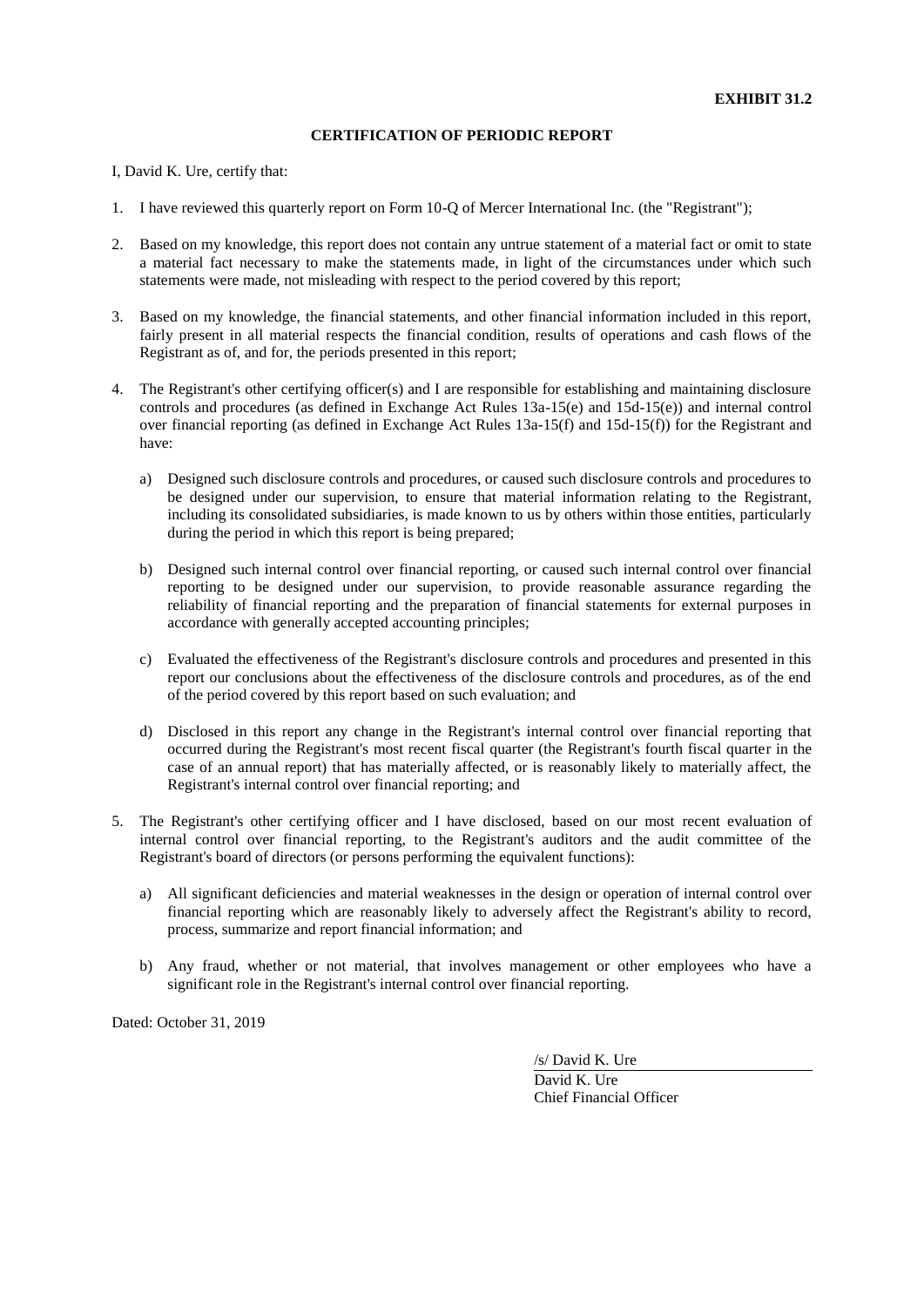I, David M. Gandossi, Chief Executive Officer of Mercer International Inc. (the "Company"), certify pursuant to 18 U.S.C. Section 1350, as adopted pursuant to Section 906 of the *Sarbanes-Oxley Act of 2002*, that, to my knowledge:

- (1) the Quarterly Report on Form 10-Q of the Company for the quarterly period ended September 30, 2019 (the "Report") fully complies with the requirements of Section 13(a) or 15(d) of the *Securities Exchange Act of 1934*; and
- (2) the information contained in the Report fairly presents, in all material respects, the financial condition and results of operations of the Company.

Dated: October 31, 2019

/s/ David M. Gandossi David M. Gandossi Chief Executive Officer

A signed original of this written statement required by Section 906 of the *Sarbanes-Oxley Act of 2002* has been provided to Mercer International Inc. and will be retained by Mercer International Inc. and furnished to the Securities and Exchange Commission or its staff upon request.

This certification accompanies the Report pursuant to Section 906 of the *Sarbanes-Oxley Act of 2002* and shall not, except to the extent required by the *Sarbanes-Oxley Act of 2002*, be deemed filed by the Company for purposes of Section 18 of the *Securities Exchange Act of 1934*, as amended.